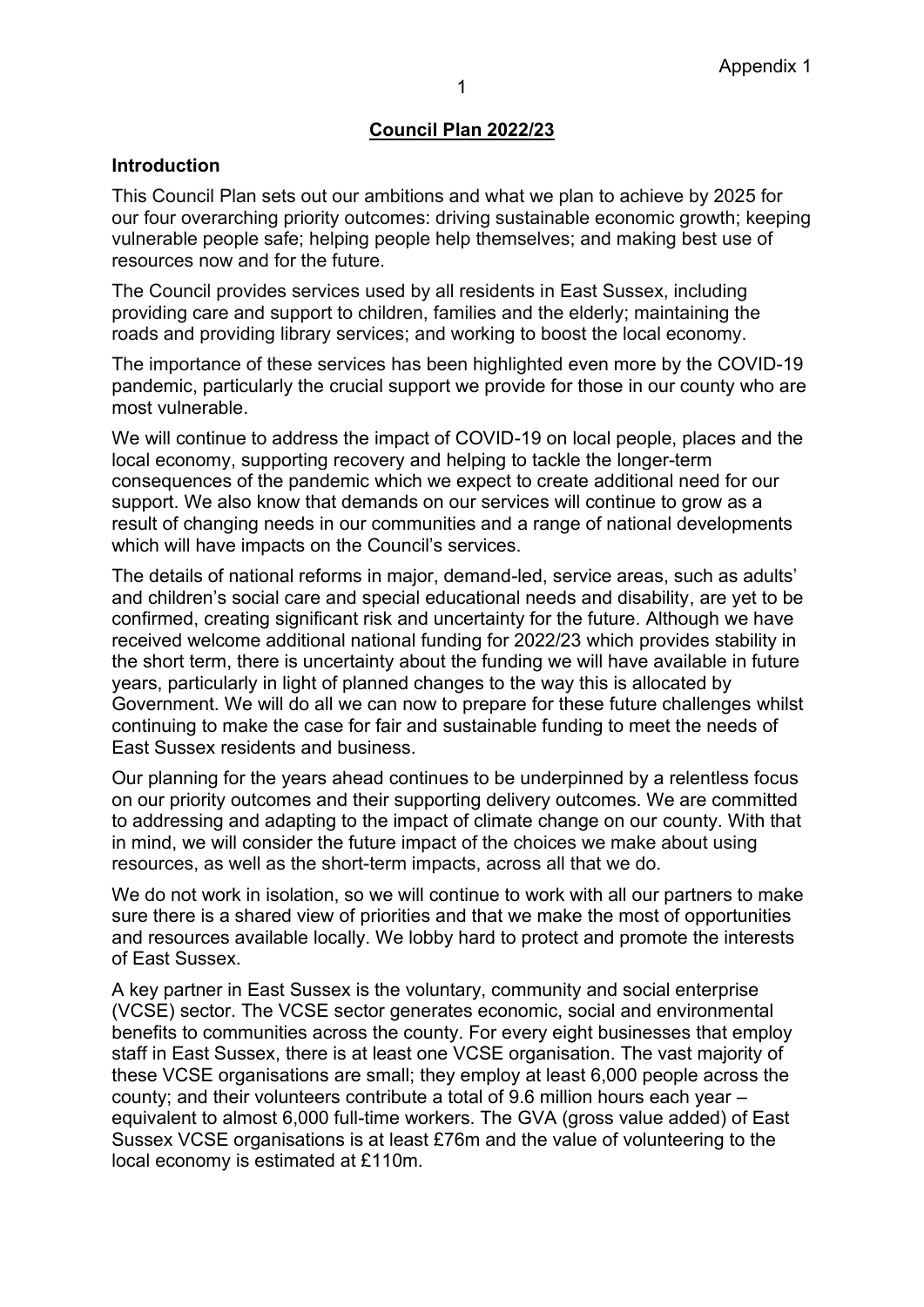The VCSE organisations are often the first to respond to the needs of communities. Organisations provide specialist support that is often not available from other providers. They take a person-centred approach, supporting people to access the different systems they need in order to be able to live an independent life. They are also providing safe, accessible, and inclusive spaces for individuals, groups and the wider community, that support inclusion and belonging.

The impact of COVID-19 on the sector was dramatic, leading to great uncertainty, but also adaptation and innovation. Although collaboration was already strong prior to COVID-19, existing partnerships have been strengthened and new ones have emerged. There is a desire amongst East Sussex stakeholders to continue the creativity and imagination that has characterised voluntary and public sector collaborations during this time. However, there is need to understand and properly resource the work of the VCSE sector, proportionate to the economic, social and environmental value of the work it is carrying out, that has never been more important.

We consider equality, diversity and inclusion impacts throughout all aspects of our business planning processes. This ensures that our planned priorities are based on a good understanding of diversity and local needs and that we identify and respond to opportunities to remove barriers and maximise positive outcomes. We monitor the outcomes for people sharing different characteristics so that we understand our impact.

We have set a number of delivery outcomes under each overarching priority outcome. These shape the Council Plan performance measures and targets that are the main tool we use to assess our progress. We also keep track of a wide range of related key data evidencing local need in East Sussex.

These help us assess our impact more fully and respond appropriately when we need to do so. We review this data when making our plans and publish them with our State of the County report each year. A selection of this information is provided throughout the plan and listed in more detail at the end.

The Council has played a key role, through Team East Sussex in the publication of the East Sussex Economy Recovery Plan. The plan sets out six missions, with each mission outlining a different way in which the economy in the county can go beyond recovery from the COVID-19 pandemic and can grow and thrive while also becoming cleaner and greener.

The County Council will be updating its corporate climate emergency action plan during 2022 and, as a member of the Environment Board for East Sussex, is playing a key role in the development of the East Sussex Climate Emergency Road Map.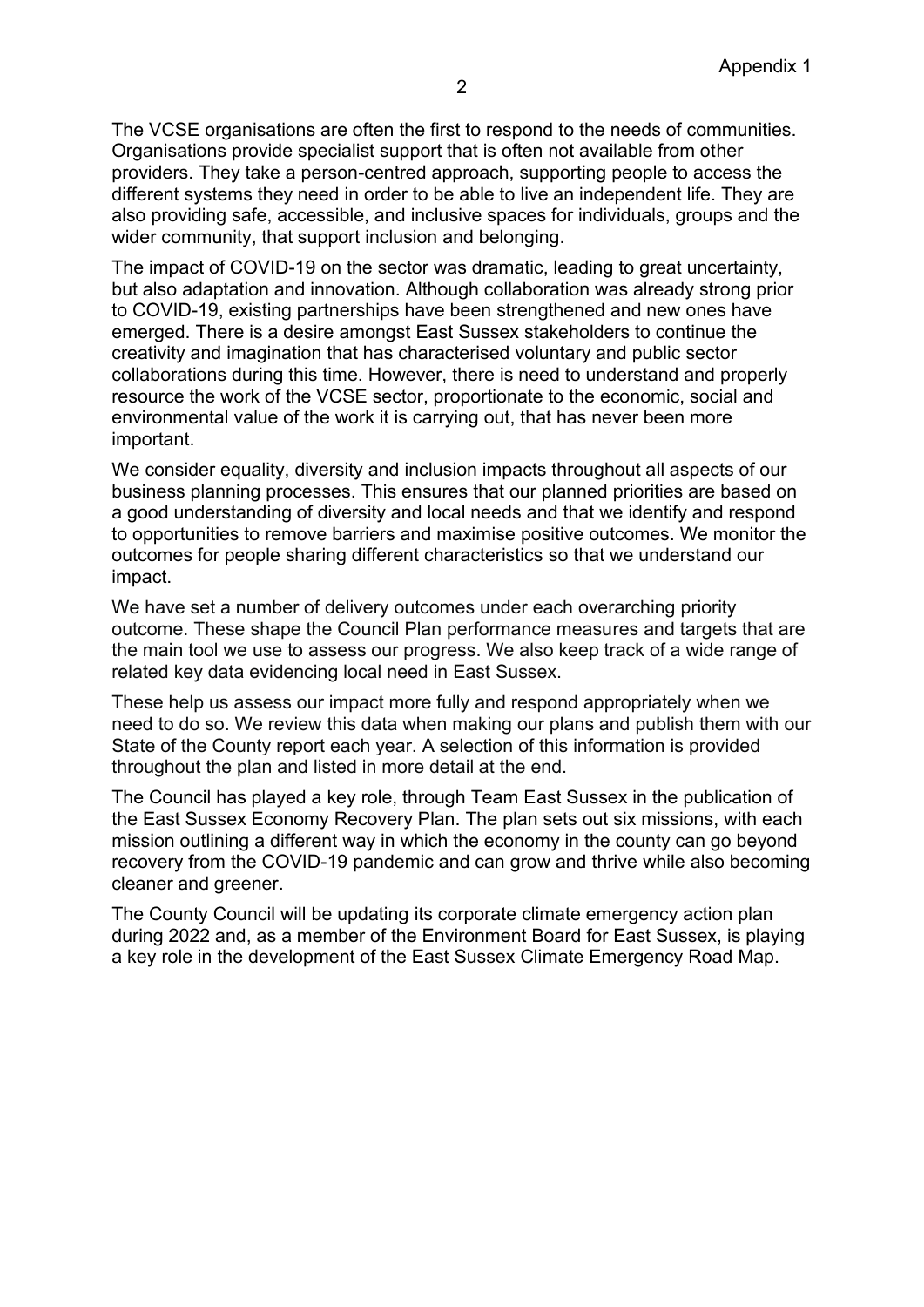## **Our priorities and delivery outcomes**

## **The Priority Outcomes**

The Council has four overarching priority outcomes: driving sustainable economic growth; keeping vulnerable people safe; helping people help themselves; and making best use of resources now and for the future. Making best use of resources now and for the future is the gateway priority through which any activity and accompanying resources must pass. For each priority outcome there are specific delivery outcomes.

## **Driving sustainable economic growth - delivery outcomes**

- East Sussex businesses are supported to recover and grow through the delivery of the Economy Recovery Plan
- The county's employment and productivity rates are maximised
- Individuals, communities and businesses thrive in East Sussex with the environmental, and social infrastructure to meet their needs
- The workforce has and maintains the skills needed for good quality employment to meet the needs of the future East Sussex economy
- The value of our role as both a significant employer and a buyer of local goods and services is maximised
- All children progress well from early years to school leaver and into education, training and employment

## **Keeping vulnerable people safe - delivery outcomes**

- All vulnerable people in East Sussex are known to relevant local agencies and services are delivered together to meet their needs
- People feel safe at home
- People feel safe with services
- We work with the wider health and care system to support people affected by COVID-19 to achieve the best health outcomes possible

## **Helping people help themselves - delivery outcomes**

- Commissioners and providers from all sectors put people first when providing services and information to help them meet their needs
- The most vulnerable get the support they need to maintain their independence and this is provided at or as close to home as possible
- Through our work with others, individuals and communities are encouraged to maintain and develop local mutual support systems

## **Making best use of resources now and for the future - delivery outcomes**

- Working as One Council, both through the processes we use and how we work across services
- Delivery through strong and sustained partnership working across the public, voluntary community, and private sectors to ensure that all available resources are used to deliver maximum benefits to local people
- Ensuring we achieve value for money in the services we commission and provide
- Maximising the funding available through bidding for funding and lobbying for the best deal for East Sussex
- To help tackle Climate Change East Sussex County Council activities are carbon neutral as soon as possible and in any event by 2050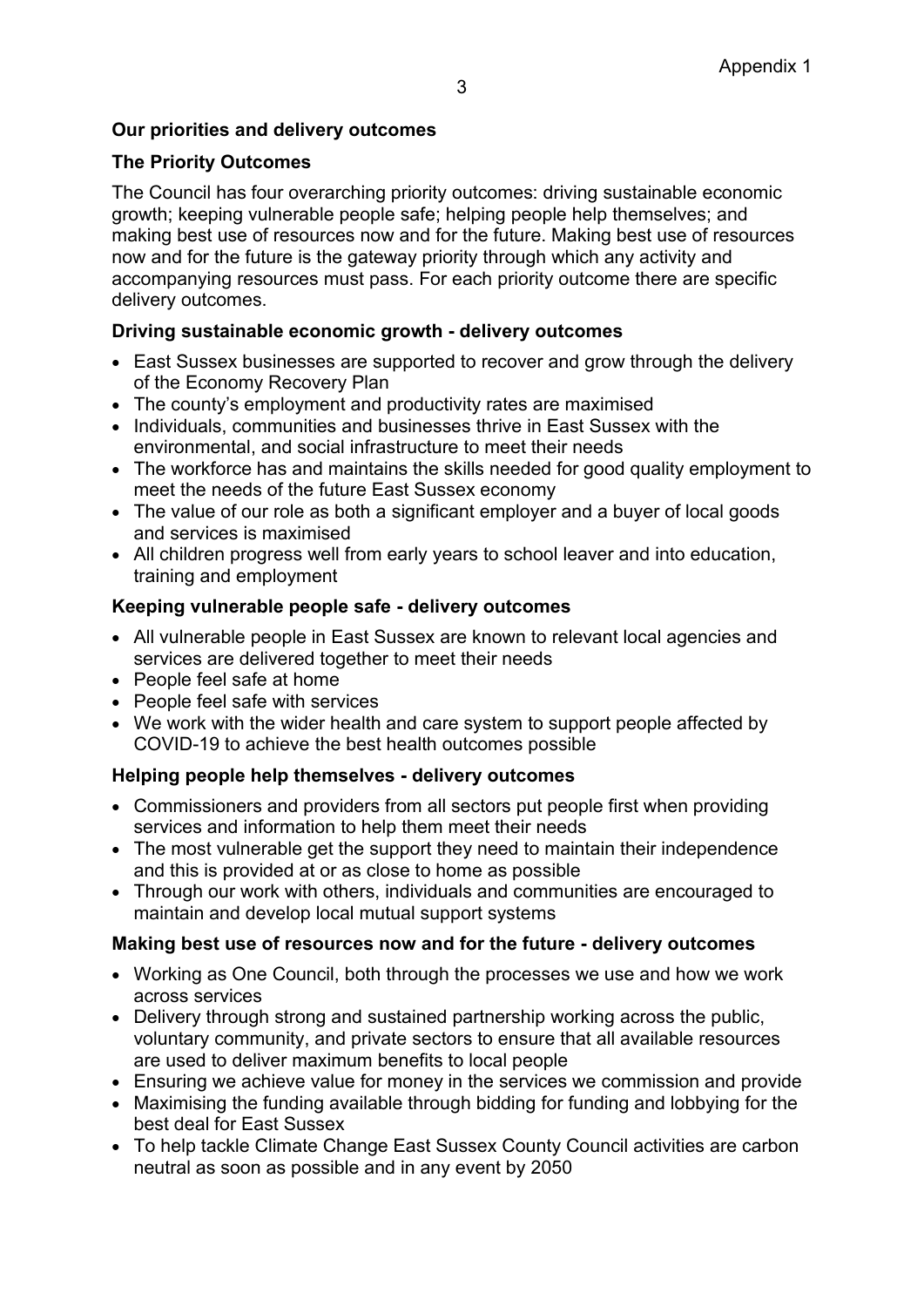## **Priority - Driving sustainable economic growth**

## **Priority Overview**

A thriving economy in East Sussex is key to the wellbeing of the county. Ensuring that local people have access to relevant training and employment, well designed local infrastructure and services, a positively managed environment and accessible cultural activities, will have a positive impact on their wellbeing, enabling them to live independently of public sector support or benefits. Supporting our economy to recover and grow sustainably will help our communities to be more resilient and our businesses to be more competitive.

## **1.1Economic Recovery**

#### **Delivery outcome: East Sussex businesses are supported to recover and grow through the delivery of the Economy Recovery Plan**

East Sussex Reset: The Economy Recovery Plan for East Sussex, aims to build sustainable prosperity for our businesses, voluntary, community and social enterprise sectors, and support residents to access new opportunities that drive economic recovery and resilience.

Developed by Team East Sussex (TES), the local economic growth board, in direct response to COVID-19, the Recovery Plan focuses on businesses, skills and employment in a post COVID-19 landscape. The plan also supports other activities being progressed at a local level, including climate change and health and wellbeing initiatives.

The Plan consists of six missions: Thinking Local, Acting Local; Building Skills, Creating Jobs; Fast Forwarding Business; Better Places, Fuller Lives; Cleaner Energy, Greener Transport; and The Future is Digital. The plan seeks to deliver the change that is required to both respond to the pandemic but also capitalise on the opportunities it presents. We will review the Economy Recovery Plan in 2022/23 to support work to produce an Economic Statement which will set out our vision for how East Sussex can continue to build back better.

Trading Standards will continue to offer assistance to businesses in East Sussex to ensure they adapt and thrive in the changing regulatory regimes brought about by the UK's departure from the EU in December 2020. We will also commit resources to provide market surveillance activities at Newhaven Port.

#### **1.2Employment and productivity**

#### **Delivery outcome: The county's employment and productivity rates are maximised**

The county is an economy of micro- and small- businesses with great potential for growth. We deliver the Business East Sussex Growth Hub and a range of bespoke business support programmes to help businesses thrive and diversify, as well as grants and loans programmes to support job creation and sustainable growth.

We have increased capacity to support business through the UK's transition from the EU and work closely with our partners to provide specialist advice, particularly in relation to exporting. Our commissioned Inward Investment service, Locate East Sussex, will continue to support existing businesses to find premises in order to grow and will work to attract new businesses to move into East Sussex, offering increased employment opportunities for the local workforce.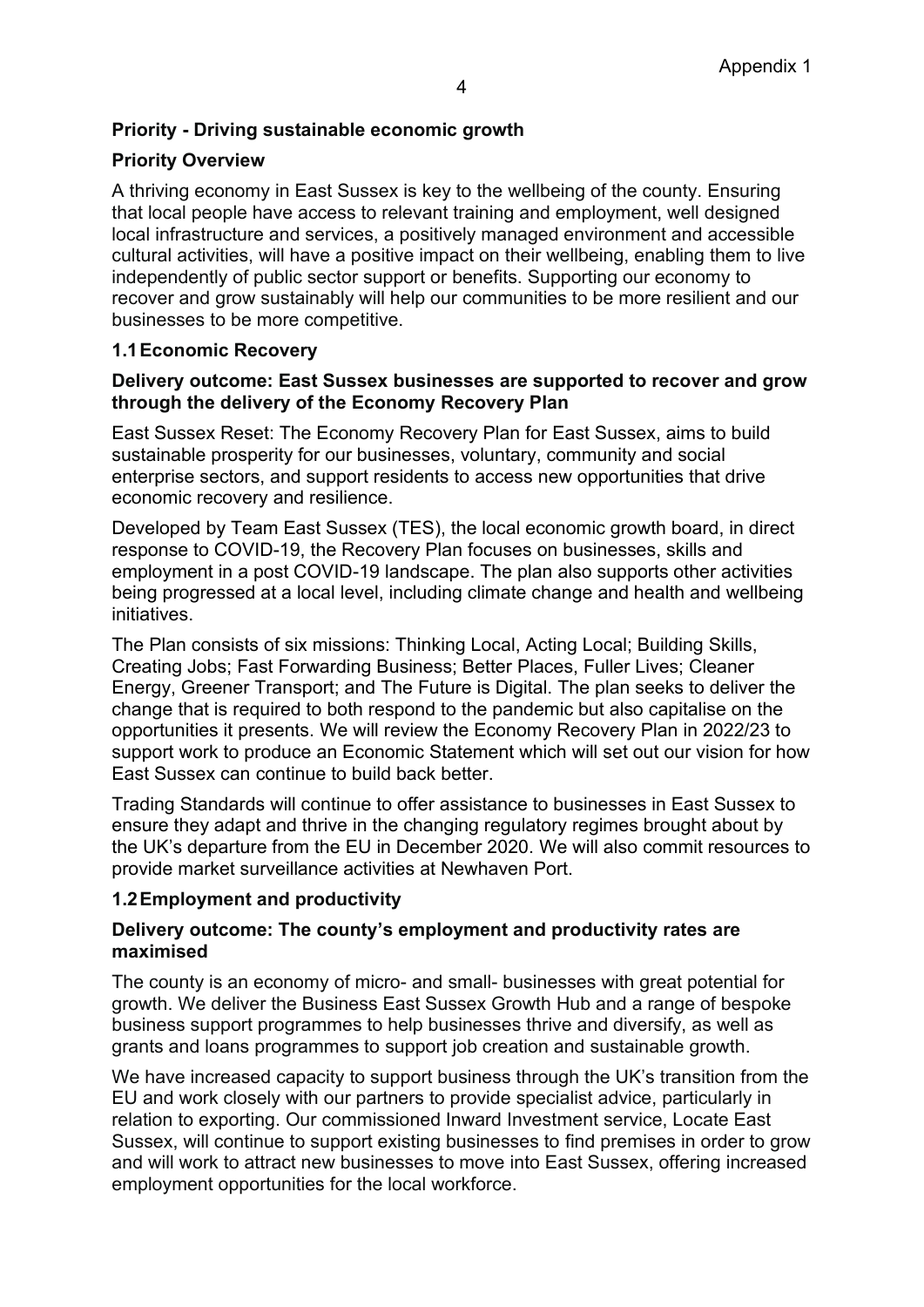## **1.3Local infrastructure**

#### **Delivery outcome: Individuals, communities and businesses thrive in East Sussex with the environmental and social infrastructure to meet their needs**

Businesses can only thrive if they have the local infrastructure they need and access to the right skills in the local workforce. Our unique Highways contract with Costain and Jacobs is helping to maintain and improve our highway network to ensure it is safe, usable, and available to support the economy of East Sussex, while ensuring value for money for the Council.

We also coordinate street works, deliver public realm schemes and local transport infrastructure improvements to cope with the changing but increasing demand on the network. A number of infrastructure projects will continue or be delivered in 2022/23, including improvements to Terminus Road in Eastbourne, walking and cycling improvements in Eastbourne, Bexhill and Hastings and progressing the project to replace Exceat Bridge.

Business in the 21st century also need modern digital infrastructure. Our e-Sussex project to rollout super and ultra-fast broadband across the county has improved access to services, jobs and education, and has played a key role in enabling people to work from home during the pandemic.

Over 97% of premises have been connected to improved broadband speeds during our first and second contracts of work with BT. We will deliver the final phases of our third contract with the aim of connecting as close to 100% of premises in the county as possible. We will work with Government to support its plans to deliver even better digital and mobile infrastructure, including continuing to top-up Gigabit vouchers.

Transport for the South East (TfSE) is a sub-national transport body (STB) representing sixteen Local Transport Authorities and five Local Enterprise Partnerships in the South East of England. TfSE's [Transport Strategy,](https://transportforthesoutheast.org.uk/our-work/transport-strategy/) published in 2020 actively chooses a preferred future for the region and sets out a plan for how to get there. Achieving that future will require significant investment in a better transport network. Over the next year TfSE will complete and consult on the first draft of their evidence based strategic investment plan which aims to directly influence decisions about investment in our regions transport network.

We will build on the county's economic strengths and unique characteristics to drive economic growth in sectors with the most potential to grow and provide employment. We will build on the areas where the county performs strongly, such as the creative industries and the visitor economy, construction, engineering, health and social care, and food and drink production; and look to the future to attract and retain new businesses that will provide the jobs of tomorrow.

The Council will also take on new duties and responsibilities arising from the Government's Environment Act and together with the Sussex Local Nature Partnership and other authorities across Sussex, we will develop a Local Nature Recovery Strategy for the county.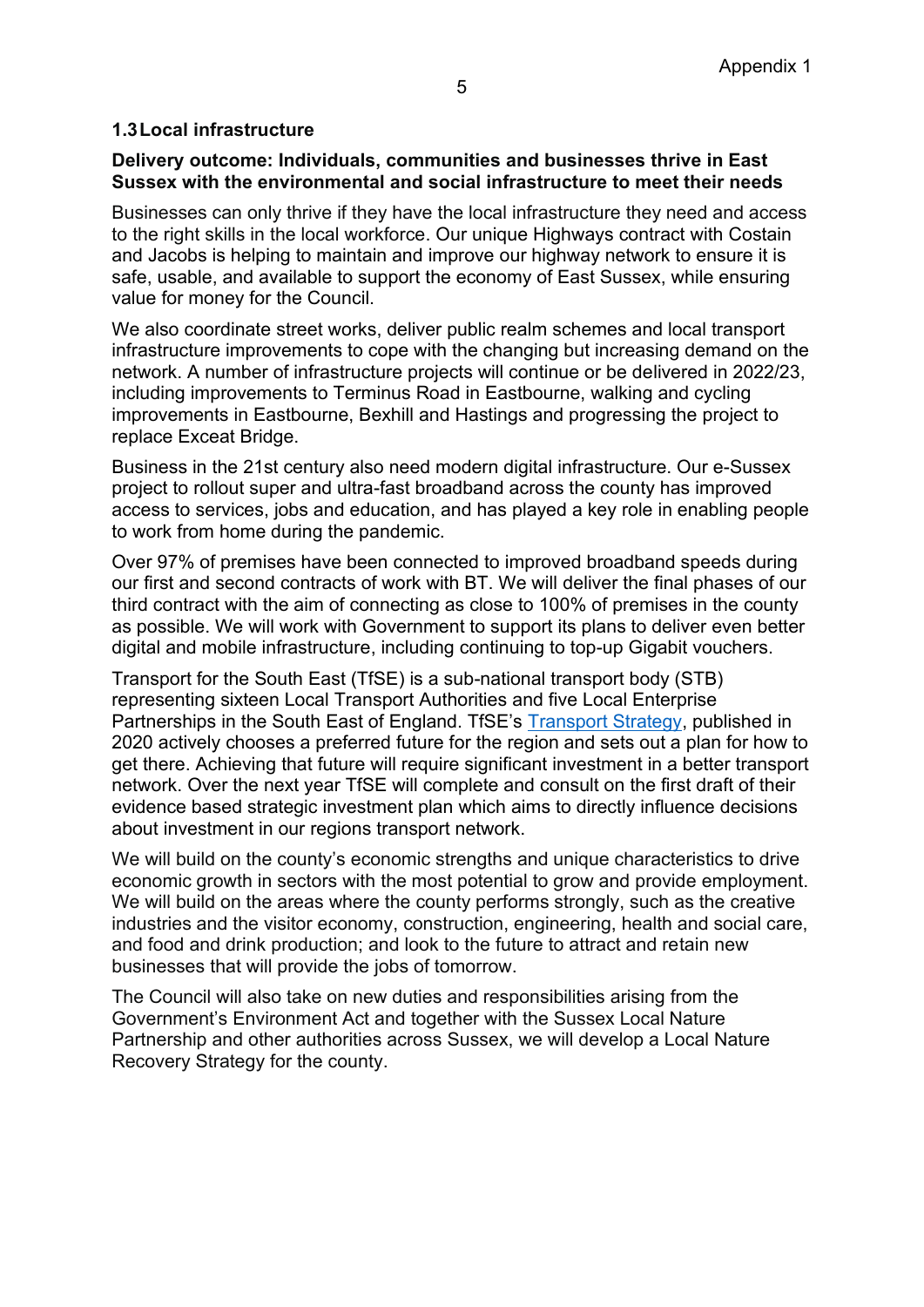## **1.4Workforce skills**

## **Delivery outcome: The workforce has and maintains the skills needed for good quality employment to meet the needs of the future East Sussex economy**

We want all local people to have the skills they need to succeed and for businesses to have access to a skilled workforce. Skills East Sussex (SES), the county's employment and skills board will continue to bring education providers together with business, to make sure that local training offers are relevant to the local economy.

SES provider-employer partnerships deliver a range of programmes to improve careers advice for young people to: deliver retraining programmes for adults and young people via the Government's Plan for Jobs; promote and deliver work-based training via schemes such as Apprenticeships and T-Levels; and to support those adults and young people who are furthest from the workplace through careers, preemployment and digital inclusion initiatives.

#### **1.5Our role**

#### **Delivery outcome: The value of our role as both a significant employer and a buyer of local goods and services is maximised**

As a body with significant spending power in the county we constantly review our procurement processes to ensure they are accessible to local suppliers, maximise the use of local providers in the supply chains, and secure added economic, social and environmental benefits. We have also updated our Social Value Measurement Charter to incorporate new measures that directly address the recovery of the local economy.

The Council has been paying the Apprenticeship Levy of approximately £1m per year since 2017. We have successfully implemented a workforce-based approach and have developed a strategy and action plan to maximise our draw down of the Levy to support employing new apprentices and current staff receiving qualifying apprenticeship training.

Following the launch of the Government's 'apprentice incentive scheme', the Council's Apprenticeship Team have worked with Recruiting Managers to ensure we make the best use of the scheme across the Council. This has generated 59 new apprenticeships and has been particularly successful in supporting recruitment to certain 'hard to fill' posts in the Adult Social Care and Health (ASCH) department. Whilst the Government scheme closes in May 2022, in light of its success locally, work is now taking place with outside providers who will be operating replacement initiatives to help attract and train new staff.

As part of the Hailsham Community College Expansion, just over £4m worth of social value was secured through the contract with Morgan Sindall – equating to a 46% social value commitment against the value of the contract. This included a significant commitment to spend within the local economy. The contractor has committed to employ eight apprentices during the course of the project and provide the equivalent of 128 weeks local employment opportunities to key groups such as NEETs (Not in Education, Employment, or Training) and LTE (Limited Term Employment). In addition, the design has been developed to minimise embedded carbon and on site carbon and Green House Gas emissions which will be reported and monitored during the project via a Carbon Calculator.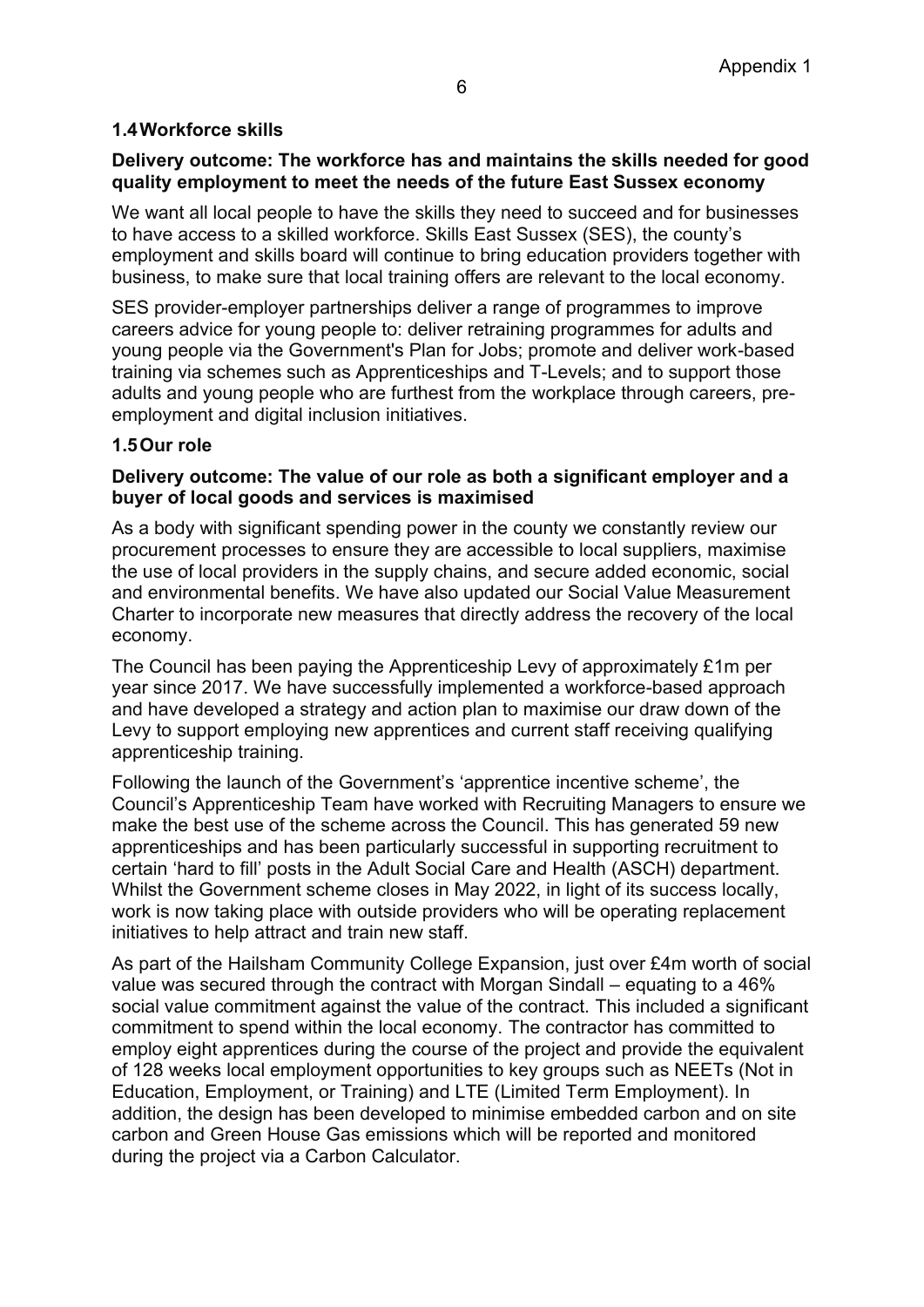## **1.6Children**

## **Delivery outcome: All children progress well from early years to school leaver and into education, training and employment**

We want local people to have the skills they need to succeed and all children to progress well from early years through school and into education, training and employment. We will work in partnership with schools and settings, within available resources, to meet the needs of all pupils and deliver excellent educational outcomes.

We will continue to place a strong focus on our most disadvantaged pupils to ensure that they achieve consistently high outcomes. We will also work closely with every school, setting and college to secure a strong Special Educational Needs and Disability (SEND) offer which makes education accessible to all children in their local community school.

The Hastings Opportunity Area (HOA) continues to work with local businesses, schools, colleges and nurseries to improve the education, emotional and mental wellbeing and employment prospects of young people in the town. Examples of best practice from this programme have been embedded across all areas of our work. Moving into its fifth year, the HOA programme is focussing on creating a legacy that builds on these foundations to embed and further sustain this model of partnership working so that Hastings' children and young people can all achieve to their full potential.

Educational attainment is negatively affected by poor rates of attendance. We will work closely with partners to secure a shared commitment across all providers to address pockets of poor attendance and reduce exclusions for all groups of children and young people. We will also develop and share best practice for encouraging attendance in the post 16 phase.

We will work with our partners, to promote post 16 participation in education and training, including provision and support for vulnerable groups and young people with learning difficulties/disabilities. Together, we will ensure that we prepare young people for work and improve their employability skills, including developing and utilising new online resources and virtual engagement activities and events, in response to restrictions imposed due to the pandemic.

The Standards and Learning Effectiveness Service has refreshed the Excellence for All strategy, September 2021. It now outlines our ambitions for 2021 to 2023 and draws on the innovation and creativity of the work that was done during lockdown on remote learning, participation, and inclusion. Our partnership infrastructure remains the key local mechanism for delivering the shared ambitions set out in this strategy. We will continue to work collaboratively to build capacity for improvement, drive innovation and ensure the very best education for all children and young people across our settings.

## **1.7Planned work**

## **Examples of planned work during 2022/23**

• Alongside partners we will continue to implement the East Sussex Economy Recovery Plan to help businesses and communities recover from the impact of COVID-19 on the economy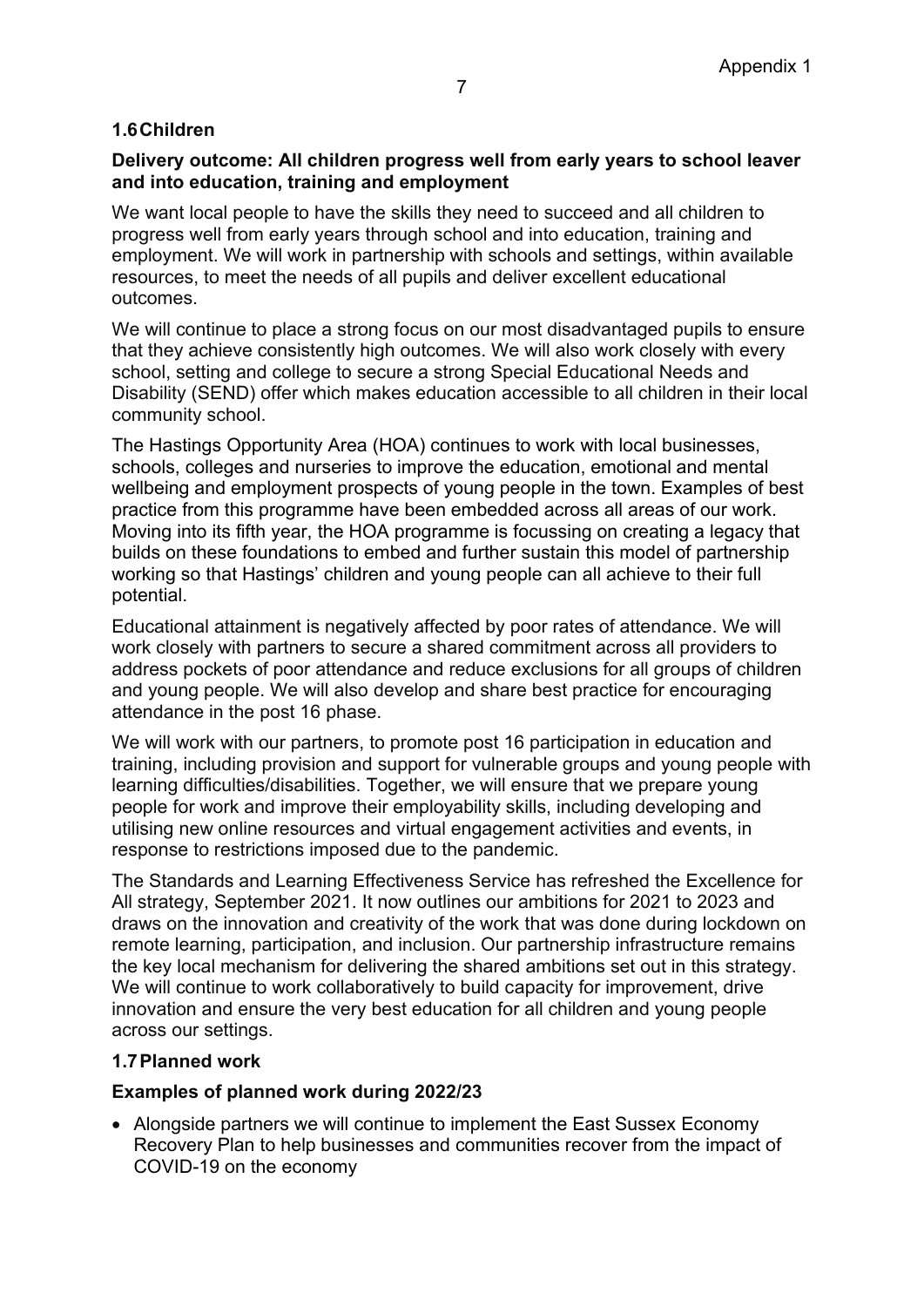- We will review the Economy Recovery Plan in 2022/23 to support work to produce an Economic Statement which will set out our vision for how East Sussex can continue to build back better
- The Business East Sussex (BES) Growth Hub will continue to work with partners, including the Sussex Chamber of Commerce, to signpost East Sussex businesses to the best sources of help
- We will work to design and deliver business support programmes, taking advantage of new funding sources that may become available
- We will work with Building Digital UK to shape their Project Gigabit project to ensure East Sussex receives as much investment to support improved broadband speeds as possible
- We will aim to ensure at least 60% of the Council's circa £400m procurement spend is with local companies
- Our Social Value Measurement Charter (SVMC) continues to ensure that social value commitments such as apprenticeships, work experience, support for local community projects and environmental initiatives are secured through Council procured contracts
- School improvement in East Sussex is delivered in partnership with schools. The Primary and Secondary Boards are at the heart of the school-led system. The boards have set priorities for the current academic year which include a focus on high quality classroom teaching and learning; closing 'achievement gaps' and ensuring the most disadvantaged pupils achieve consistently high outcomes; promoting a dynamic curriculum through an emphasis on consistently strong subject leadership; prioritising mental health and wellbeing support for Headteachers; along with committing to maximising attendance and minimising exclusions; improving language and communication across all phases and ensuring effective transition between phases
- The East Sussex Learning Collaborative Network is another critical strand of the school-led improvement system. This network of schools will provide a blended offer of provision for all East Sussex schools that maximises the resources and expertise of local, regional, and national providers to improve co-ordination and avoid duplication of provision in the region
- The East Sussex Children and Young People's Mental Health and Emotional Wellbeing (MHEW) Group has been set up to drive and oversee the East Sussex place based delivery of Foundations for our Future. The group will develop an East Sussex MHEW strategy and plan which will provide the strategic direction on the commissioning of services for children and young people with MHEW (up to 25)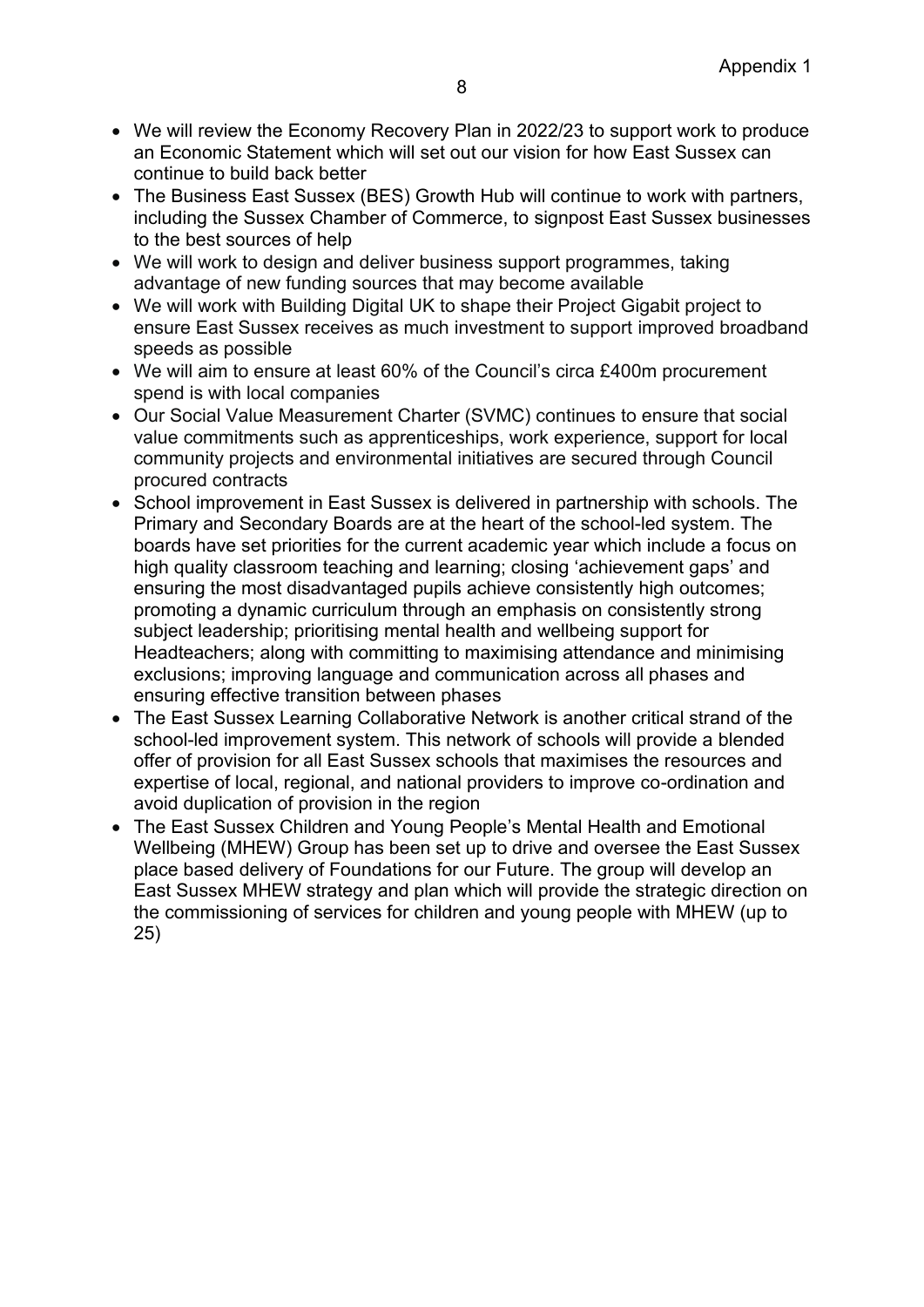## **Priority - Keeping vulnerable people safe**

## **Priority Overview**

Ensuring vulnerable children and adults are safe is one of our key priorities and responsibilities to the community.

There will always be children and adults who cannot be looked after at home by their families. Where it is clear this is the case for children, we will intervene early and find permanent or long-term placements for them through fostering or adoption where appropriate. We will be ambitious so that they can achieve their best and we will continue with effective placement planning to ensure that the right child is cared for, in the right place, for the right amount of time and at the most appropriate cost. We will also ensure that vulnerable adults are safeguarded whether they are looked after at home or somewhere else.

The pandemic has resulted in some very specific new tasks and functions for Public Health and the challenges of adapting services and responding to new and emerging needs will continue to shape much of our work; whilst also changing the role of Public Health or the challenges already identified pre COVID-19. As demand for both health and social care services continues to increase and the financial challenges facing the Council remain, we will continue to ensure a focus on prevention and early intervention.

#### **2.1 Vulnerable people**

#### **Delivery outcome: All vulnerable people in East Sussex are known to relevant local agencies and services are delivered together to meet their needs**

One of our key objectives is that there is an effective multi-agency early help and child protection system, which ensures that children and young people who are, or are likely to be, at risk of harm are identified, supported and protected. This is part of a wider multi-agency safeguarding system, underpinned by strong statutory multiagency governance and scrutiny by the East Sussex Safeguarding Children Partnership.

Through the partnership network of organisations which constitute the Children and Young People's Trust, we aim to work across health, social care, education, and criminal justice. We will work with partners in the statutory and voluntary sector to progress our priorities.

Ongoing Government funding has now been confirmed for the Supporting Families (previously Troubled Families) programme over the three years 2022 - 2025. We will also work with partners to promote a whole system, whole family approach for the planning and delivery of services. We will identify as many external funding streams as possible to sustain family support programmes and youth work.

The Safeguarding Adults Board (SAB) is a multi-agency partnership, made up of statutory and voluntary partners as well as lay members, established to promote well-being and oversee Safeguarding Adults work county-wide. The SAB areas of focus are:

• Adults, carers and the local community assisting to shape the work of the SAB and safeguarding responses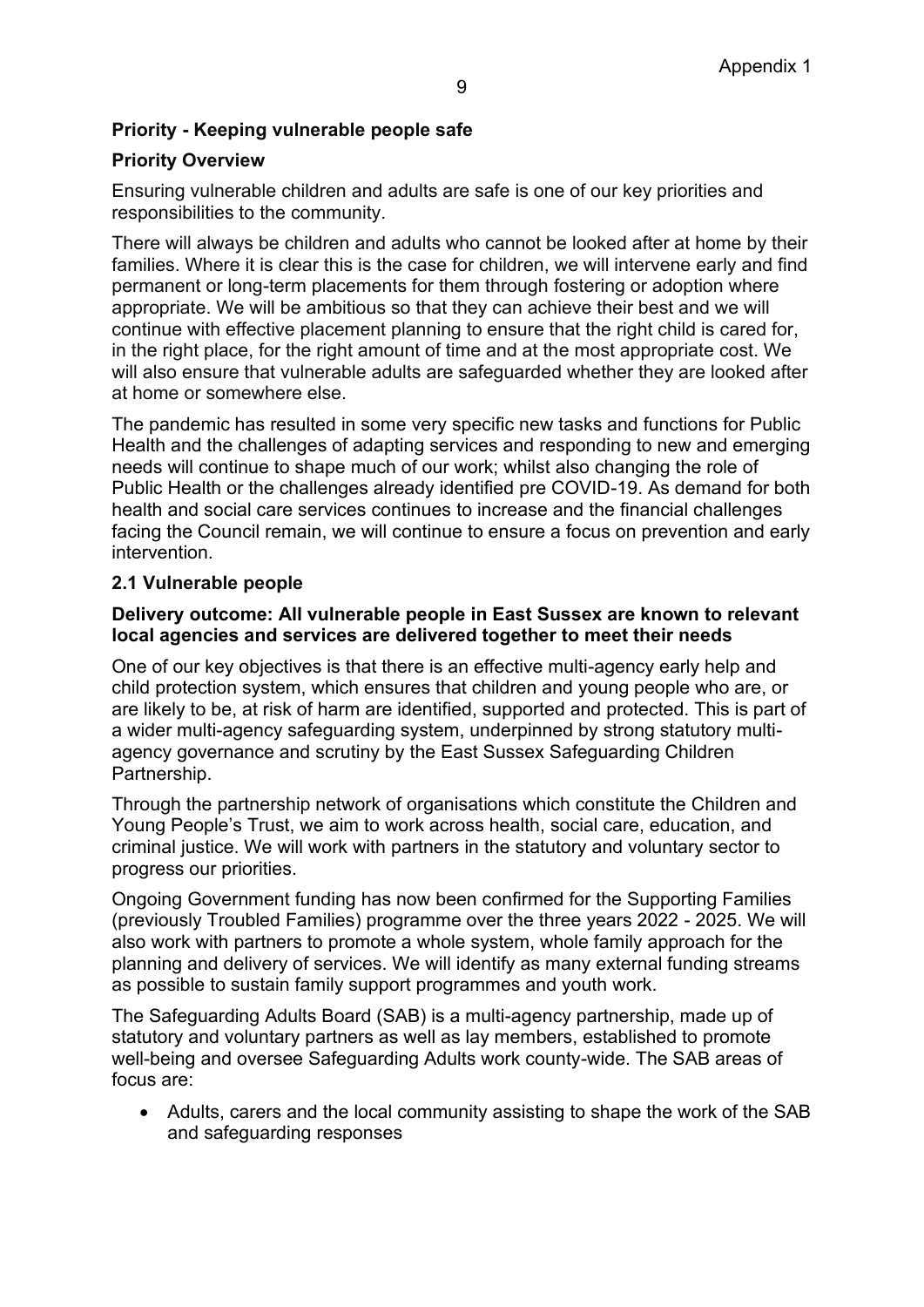- Ensuring the SAB provides strategic leadership to embed the principles of safeguarding across agencies and contribute to the prevention of abuse and neglect
- Establishing robust feedback mechanisms on safeguarding policies and procedures
- Making safeguarding personal (making sure adults are involved and consulted in the process of helping them to stay safe and agreeing goals to achieve) – ensuring these principles are central to safeguarding practice across all agencies
- Ensuring learning from reviews is effectively embedded into practice to facilitate organisational change across agencies
- Ensuring the workforce is equipped to support adults appropriately where abuse and neglect are suspected. This will include emerging themes of ensuring a trauma-informed approach to working with adults with multiple complex needs, including situations in relation to coercive control and domestic abuse, modern slavery, cuckooing, and safeguarding rough sleepers

The Council is a member of the Sussex Health and Care Partnership (SHCP), a partnership of health and care organisations working together across Sussex. The SHCP was awarded Integrated Care System (ICS) status in April 2020. The Health and Care Bill currently progressing through Parliament will put all ICSs on a statutory footing in England from July 2022. We have been working with our NHS partners in Sussex on the ICS Memorandum of Understanding to make sure the Council can participate effectively in the new arrangements, focussing on our East Sussex population.

To support this it has been agreed that 'Place' has a primary role in our ICS. There are three 'Places' within the Sussex ICS (East Sussex, Brighton and Hove and West Sussex), with the Council being a lead partner with our local NHS in the East Sussex Health and Care Partnership. Within ICSs partnerships at Place level should work together to join up services across primary care, community health and mental health services, social care and support, community diagnostics and urgent and emergency care.

Our long term East Sussex Health and Social Care Plan sets out our shared Council priorities and commitments in the NHS Long Term Plan, and our ambitions to deliver greater levels of integrated care, early intervention and prevention for people of all ages, and improve health and reduce health inequalities in our population. In 2021/22 we updated our local plans to set out how we'll continue to develop our joint working, and to support our system's recovery from COVID-19. This sets out our shared priorities in the coming 12 – 18 months including addressing health inequalities, our community and locality working model, joining up community health and social care and expanding support for mental health.

Health and Social Care Connect, the Adult Social Care and Health (ASCH) contact centre, has continued to operate throughout the pandemic and will continue to provide a single point for information, advice and access to community health and social care services seven days a week, from 8am to 8pm, with additional temporary resources to provide Shielded Line support during periods of national or local lockdowns.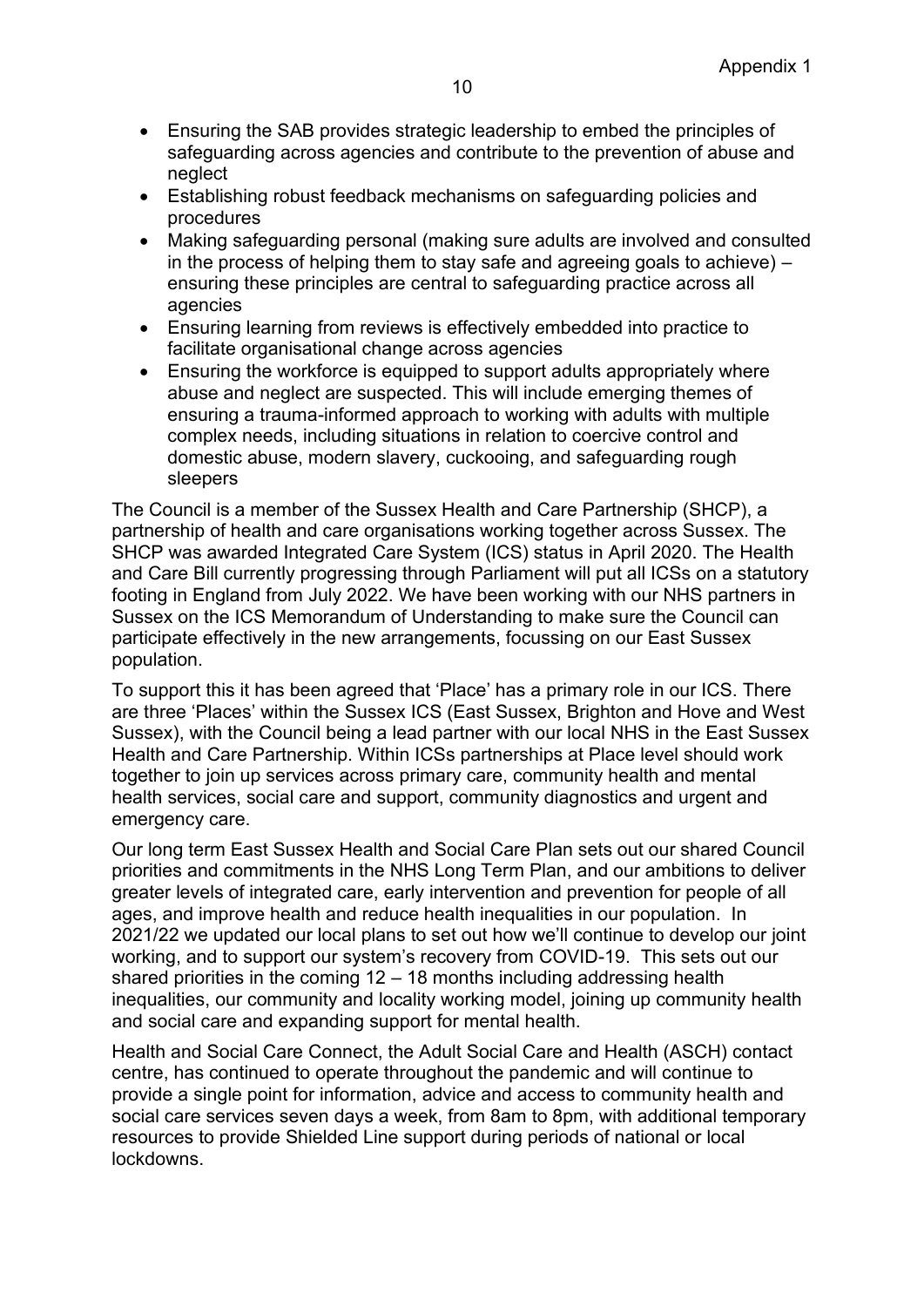The ASCH Programme has developed further the systems already in use to enable these to be used as effectively from a home base as from the office, for those staff who are self-isolating or for periods when it is not possible to physically accommodate the full team in the office due to social distancing requirements, to ensure there is no impact on the service provided.

## **2.2 Safe at home**

## **Delivery outcome: People feel safe at home**

We work with partners, including health services, police, ambulance, and fire and rescue services, to ensure people are safeguarded and able to live independently and free from abuse. We will raise awareness of safeguarding issues and enquire into concerns of abuse.

We support the most vulnerable families, helping them to find ways to manage independently and cope with problems so that they can stay together where possible and achieve better outcomes for children and parents.

Early Help services support families to tackle their problems before they become more difficult to reverse. Following a review of services, we have implemented a strategy to support vulnerable families in East Sussex and help manage the demand for statutory social care. The strategy includes keywork with vulnerable families, early years family support services integrated with delivery of the Healthy Child Programme by our health visitors, and evidence-based youth work with vulnerable young people.

We also offer universal, open-access and drop-in early help services for children, families and young people where these are fully externally funded. We have a network of 16 children's and youth centres.

We work in partnership to reduce crime, anti-social behaviour and domestic abuse and help victims to stay safe from harm. We work with a number of partners to provide support services and raise awareness of domestic abuse across the county.

Our Trading Standards service helps to protect vulnerable people from exploitation such as rogue traders and cold callers. We also investigate food fraud, illicit tobacco and counterfeit alcohol to protect people from the increased risks associated with these. These services are provided in partnership with the police to ensure an effective level of prevention and support work is offered to the residents and businesses of East Sussex.

#### **2.3 Support services**

#### **Delivery outcome: People feel safe with support services**

While we aim to help people stay safe and independent, this is not always possible. There will always be children and young people who cannot be cared for at home and with their families. Where it is clear this is the case for children, we will intervene early and find permanent or long-term, cost effective, placements for them through fostering or adoption where appropriate. Vulnerable adults that cannot cope by themselves need to have support services that are safe and of good quality; we will continue to monitor satisfaction with our commissioned services including through service user evaluations.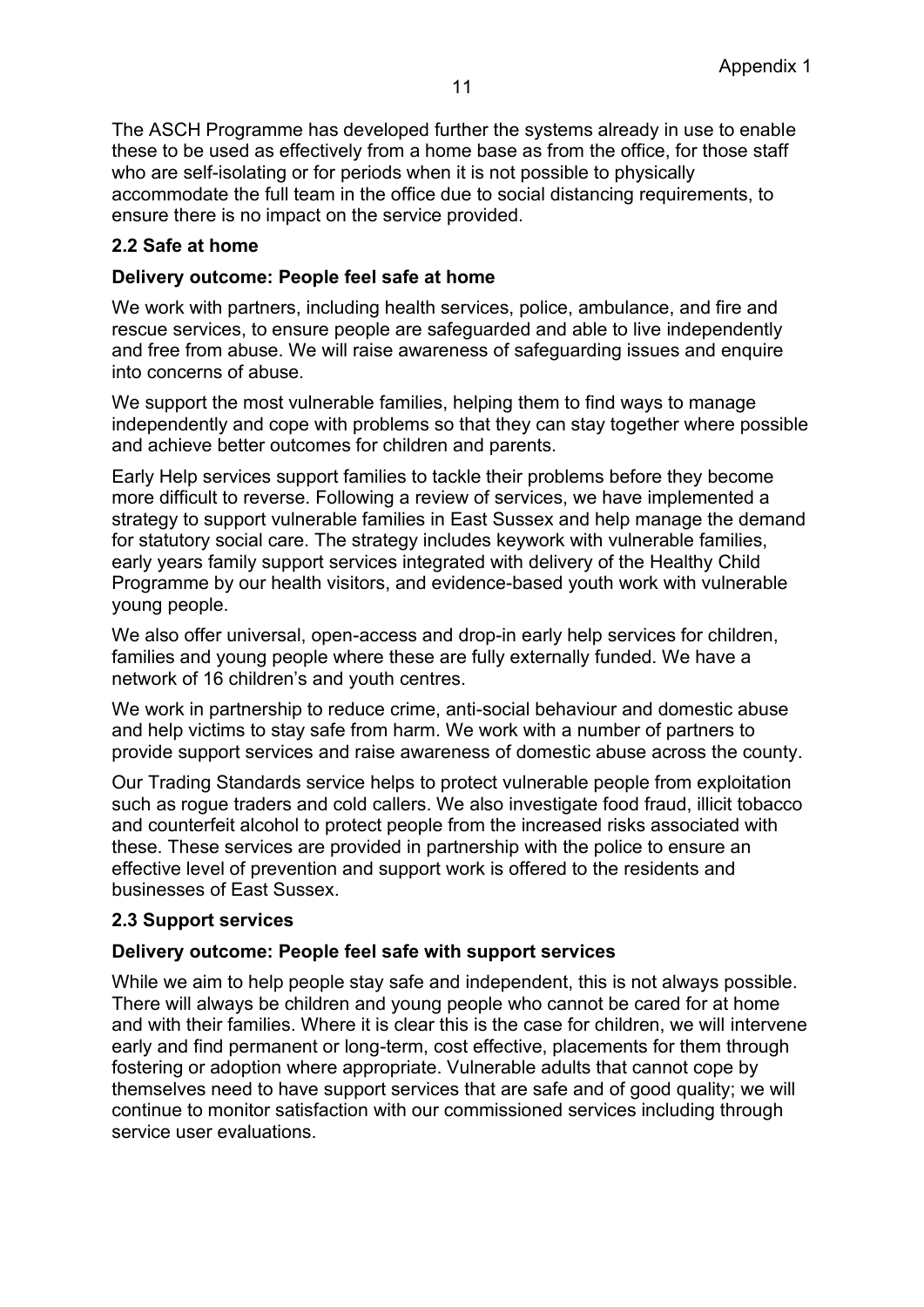## **2.4 Health**

## **Delivery outcome: We work with the wider health and care system to support people affected by COVID-19 to achieve the best health outcomes possible**

ASCH have responded to the pandemic by adapting the way we provide support to vulnerable adults. It has been recognised that a longer term review of the ASCH model was needed to ensure that support continues to be provided while the pandemic is ongoing.

The ASCH Programme ran from June 2020 to October 2021 and developed new ways of working to ensure we can continue to meet our statutory responsibilities under the Care Act and any new responsibilities specific to the pandemic. The Programme had a number of workstreams, which covered the contact and assessment pathway and associated support functions.

The Programme has delivered a number of changes to the way we provide services, including robust infection control procedures to protect clients accessing directly provided services, guidance for practitioners on effectively communicating with clients remotely, and the provision of community hubs which supported clinically vulnerable residents in East Sussex during lockdown periods. The Department will continue to monitor closely the longer term impacts of these changes on quality and outcomes for our clients and their families.

## **2.5 Planned work**

## **Examples of planned work during 2022/23**

- We will continue to help prevent vulnerable people from becoming a victim of mass marketing fraud and intervene if people have already become a victim
- We will support people who have been a victim of sexual violence and domestic abuse through the specialist domestic abuse and sexual violence service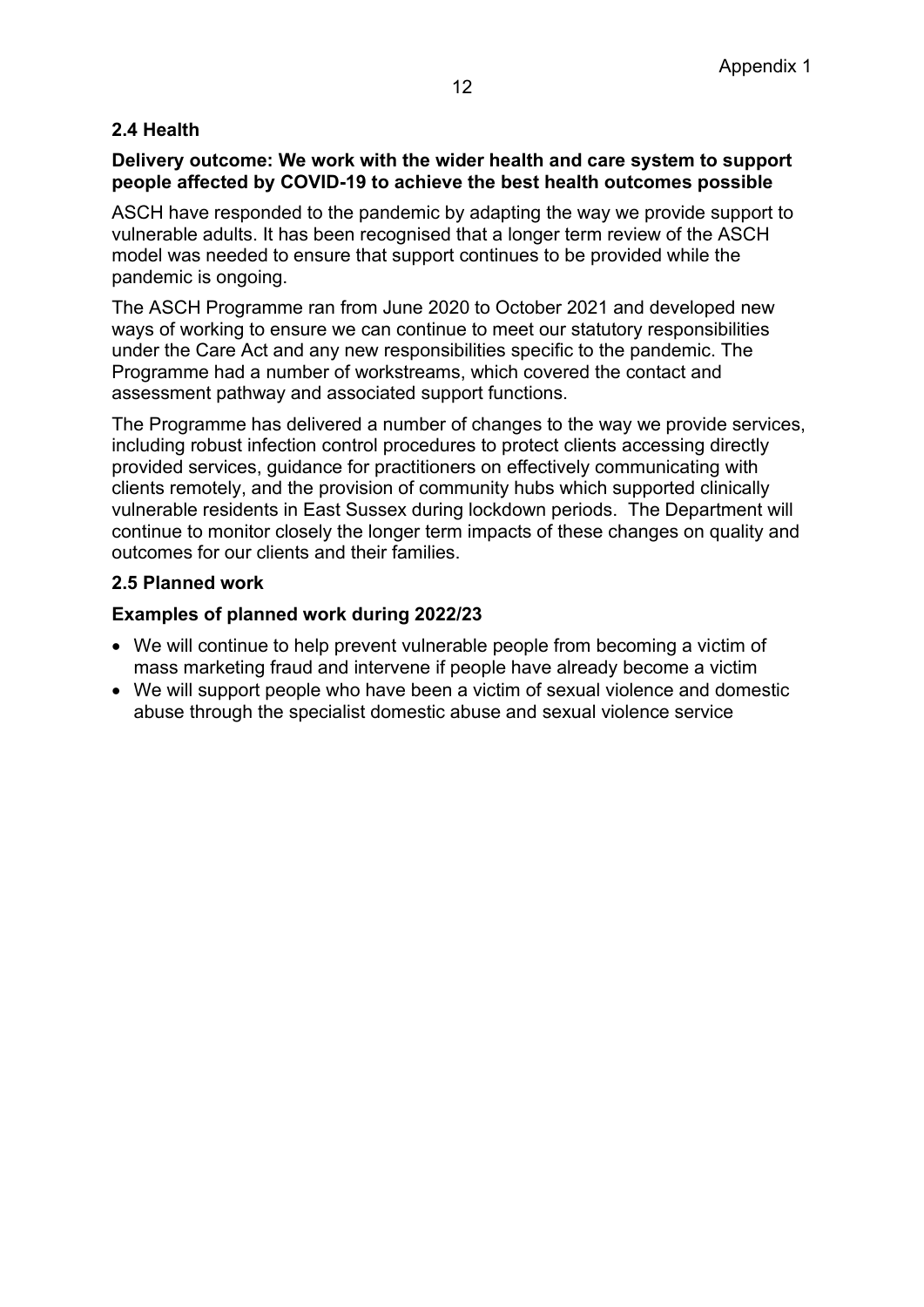## **Priority - Helping people help themselves**

## **Priority Overview**

Whilst we must keep vulnerable people safe, people prefer and need to be independent. If we can encourage families and communities to work together to build better local communities, meet local need, and support individuals to stay independent, we can meet our objectives of breaking dependency, while reducing demand for services and therefore costs. Helping people to be self-supporting will become increasingly important as the resources available to public services decline.

## **3.1 Putting people first**

#### **Delivery outcome: Commissioners and providers from all sectors put people first when providing services and information to help them meet their needs**

One of the best things we can do to support people is to focus very clearly on their needs when designing and providing services and when we make information available so people can help themselves.

Our focus is to provide people with the support they need as early as possible to help them remain healthy and independent. When they need them, our services will be provided by integrated health and care teams, meaning their care will be more efficient and personal, delivered by one system.

Our focus on providing support as early as possible should mean that people don't need health and care services as much. But when they do, we will make sure they can get services quickly, easily and, before they reach crisis point.

We want to ensure that local people receive the right services, in the right place, at the right time. This may mean they access and use services differently. We aim to empower them with the knowledge of how to best use available health and social care services, and how to best get the support they need.

The integrated community health and social care services have implemented Discharge To Assess (D2A)/Home First pathways. The pathways are designed to avoid prolonged stays in hospital for people awaiting assessment or commissioned services to enable their discharge. Where possible D2A will aim to avoid unnecessary admissions to hospital, and where an admission is necessary, it will ensure that people are discharged as soon as is safe and practical, back to their own homes or to a D2A bed to have their assessments and services arranged outside of an acute hospital.

As part of the core services for Adult Social Care we will provide information and advice for all those seeking care and support; and provide support that reduces the need for social care in the longer term and/or prevents the need for a more expensive service.

Public Health will continue to promote, protect and improve health and wellbeing, and reduce health inequalities. The needs and demands identified before COVID-19 will be married up with the needs and demands brought about by COVID-19 to ensure a coherent and effective future work plan.

We provide online access to information, for children and young people with Special Educational Needs and Disabilities (SEND) and their families, about services and expertise available in the area from a range of local organisations, including providers of education, health and social care. It also gives families the opportunity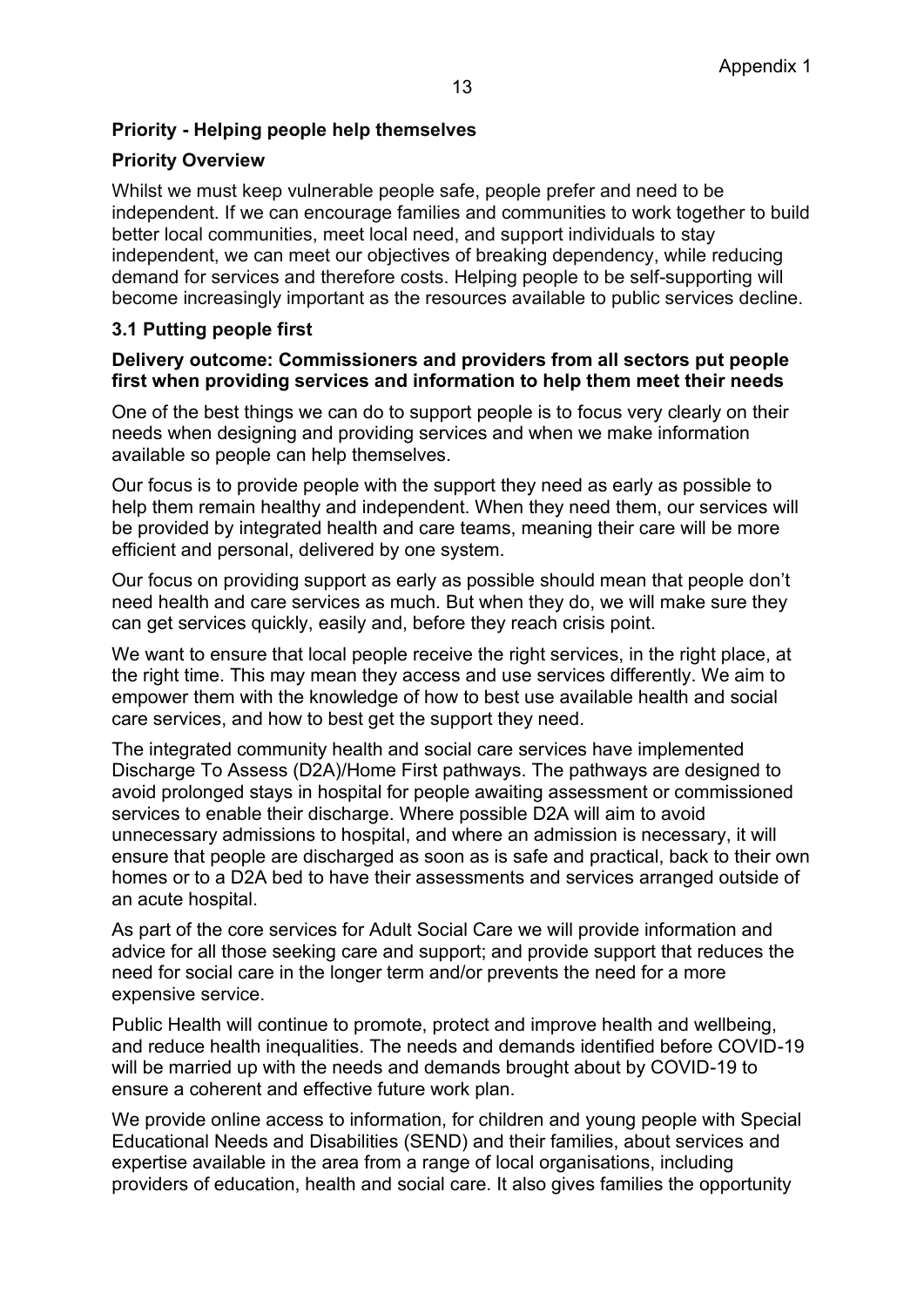to feed back about services that are available. We will continue to promote these schemes to ensure that people are able to quickly find information about a range of support options available in their local area.

People generally prefer to have as much control and choice as possible over the services they receive. Self-directed support offers control to clients and carers over how their care and support is provided. Inclusion, Special Educational Needs and Disability (ISEND) has an important role to play in supporting pupils who are vulnerable to underachievement to do their very best.

The service helps improve the lives and outcomes of pupils with SEND, helping them to achieve their ambitions and become successful adults. We will carry out statutory assessments of children with SEN where there are significant barriers to learning and we will aim to secure the right education provision for those with the greatest need.

#### **3.2 Maintaining independence**

#### **Delivery outcome: The most vulnerable get the support they need to maintain their independence and this is provided at or as close to home as possible**

It is often best if people in need of care and support receive this at home, if possible, with the help of friends and family. We work to ensure that people's homes are safe, providing access to care services, and personal budgets so that people can choose the care and support they need.

Frail adults across East Sussex can receive Technology Enabled Care Services (TECS), to help manage risks and maintain independence at home. TECS includes Telecare, which offers a range of sensors and detectors to meet different needs, such as wearable alert buttons, fall detectors and medication dispensers. The sensors can be monitored 24/7 by a local contact centre.

Environmental sensors, such as smoke alarms or flood detectors are also linked to the centre for automatic alerts. Individuals can also benefit from scheduled live or recorded telephone calls to provide welfare checks or reminders during periods of reablement.

Four Mental Health Support Teams (MHSTs) will continue to operate across the county, and we will work to embed them into 54 targeted schools. Our goal is to deliver high quality interventions to support children and young people who are referred to the service. We will use the learning from these schools to champion the Whole School Approach to mental health and emotional wellbeing, and work with partners to develop a cohesive offer of Whole School Approach support for all schools and colleges. Throughout the year, engagement and communication plans will improve pupil and parent awareness of the MHSTs and we will develop selfreferral routes for young people in secondary schools and colleges.

#### **3.3 Local mutual support systems**

#### **Delivery outcome: Through our work with others, individuals and communities are encouraged to maintain and develop local mutual support systems**

People, families and communities across East Sussex have huge potential to thrive and to support each other. There is a substantial infrastructure of public, voluntary and community sector work across the county that can seek to help local people achieve their ambitions.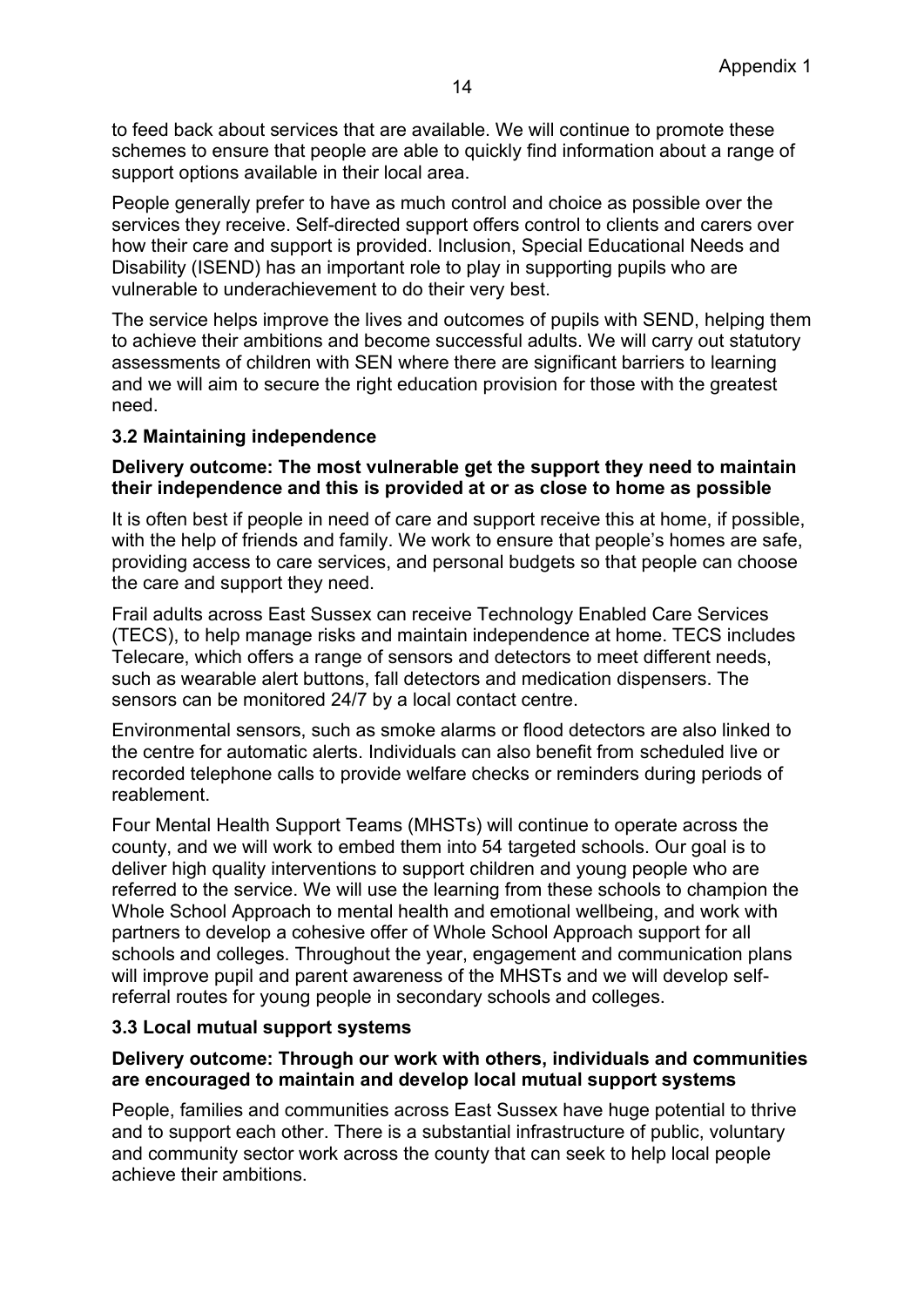We work with partners and communities across the county to help local communities thrive and tackle some of the most difficult issues that impact on people's happiness and wellbeing, such as loneliness.

We are working with partners across health, social care, the voluntary and community sector, and others to increase community and personal resilience in East Sussex. We aim to increase volunteering; improve and coordinate support to strengthen communities; and help individuals to improve their own health and wellbeing and take action to prevent disease and ill health.

As driver error contributes to over 90% of road collisions where people are killed or seriously injured (KSI), we continue to implement our £1m project to deliver behaviour change initiatives, alongside our ongoing programme of work to improve the road infrastructure. The programme has identified a number of target groups who are at the greatest risk of having a road traffic collision resulting in a KSI casualty and trials of behaviour change initiatives focusing on these groups are underway.

## **3.4 Planned work**

#### **Examples of planned work 2022/23**

- We will increase the number of members of the Support with Confidence scheme, which provides a register of people and organisations that have been vetted and approved by us, so users can be confident in their safety, training and quality
- We will support households as part of the Government's Supporting Families programme
- The Summerdown School, two special schools on the same campus, for children with autism and profound and multiple learning difficulties will open in September 2022
- Following the successful opening of new specialist facilities attached to mainstream schools across the county, we are looking to develop the facilities programme further over the next year and bring more capacity to local mainstream schools. Our SEN place planning strategy also identifies the need for an expansion of special school places in the north of the county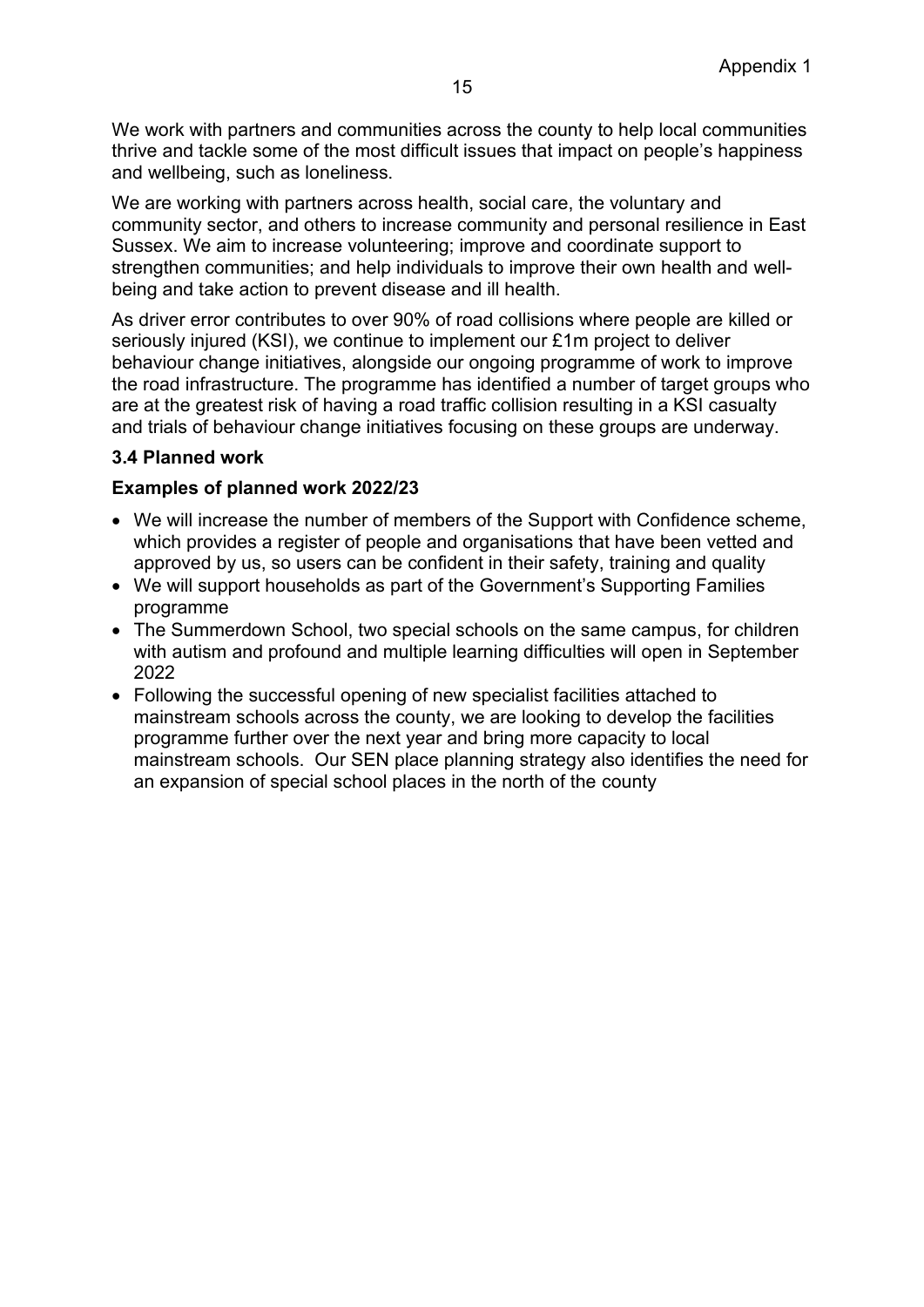## **Priority – Making best use of resources now and for the future**

## **Priority Overview**

This priority underpins all our activities and is a key measure of success for all our priority outcomes. It applies to all the resources available for East Sussex, not only within the Council, but across the public sector, voluntary and community sector and private partners, and within local communities. We will work as a single unified organisation to deliver our priorities; ensuring high quality, streamlined services are commissioned and developed in partnership; working to reduce demand for services and focusing on our residents and communities. We will ensure that the decisions we take are sustainable in both now and for the future, ensuring they provide best value for money and support our ambitions to become carbon neutral.

## **4.1 One Council**

#### **Delivery outcome: Working as One Council, both through the processes we use and how we work across services**

We will ensure that we work in a unified way so that resources are focused on delivering our priority outcomes. This means minimising the cost of back-office services and directing resources to frontline services. We will focus on delivering services close to local people in the most cost-effective way possible. We will also continue to work in partnership with departments to exploit technology effectively as an enabler for providing efficient services.

Our People Strategy has been developed to help support our managers and staff to respond to the changing and challenging environment in which the Council is operating, for example, future savings requirements and the business transformation arising out of this. The Strategy is built around the four pillars of: i) Leadership and Management, ii) Performance, Development and Reward, iii) Employee Engagement and Inclusion and iv) Employee Health and Wellbeing.

In conjunction with this, a Leadership and Management Capability Framework has been developed which sets out the management and leadership expectations in support of the Council's priority outcomes and operating principles. We are committed to the development of our workforce and embedding our People Strategy into our culture.

The impact of the pandemic has created a large-scale shift to how organisations operate and has provided an unprecedented opportunity to accelerate our planned changes to how we work in the future. We will continue to invest in enabling technology and evolve our working practices to ensure we have modern, flexible workspaces and work styles that enable hybrid ways of working, building on the success of existing flexible working options.

New working practices will drive efficiency, as well as significantly reducing carbon emissions through a reduced requirement for staff travel. We are supporting staff through this transition, including the provision of an enhanced wellbeing offer and additional resources to grow digital skills amongst our workforce. A programme of adaptations to our hub buildings is underway in order to support our new ways of working and is expected to be completed by the end of 2022/23.

A new corporate digital approach has been implemented for the collective 'One Council' development and delivery of the Council's digital ambition. This is supported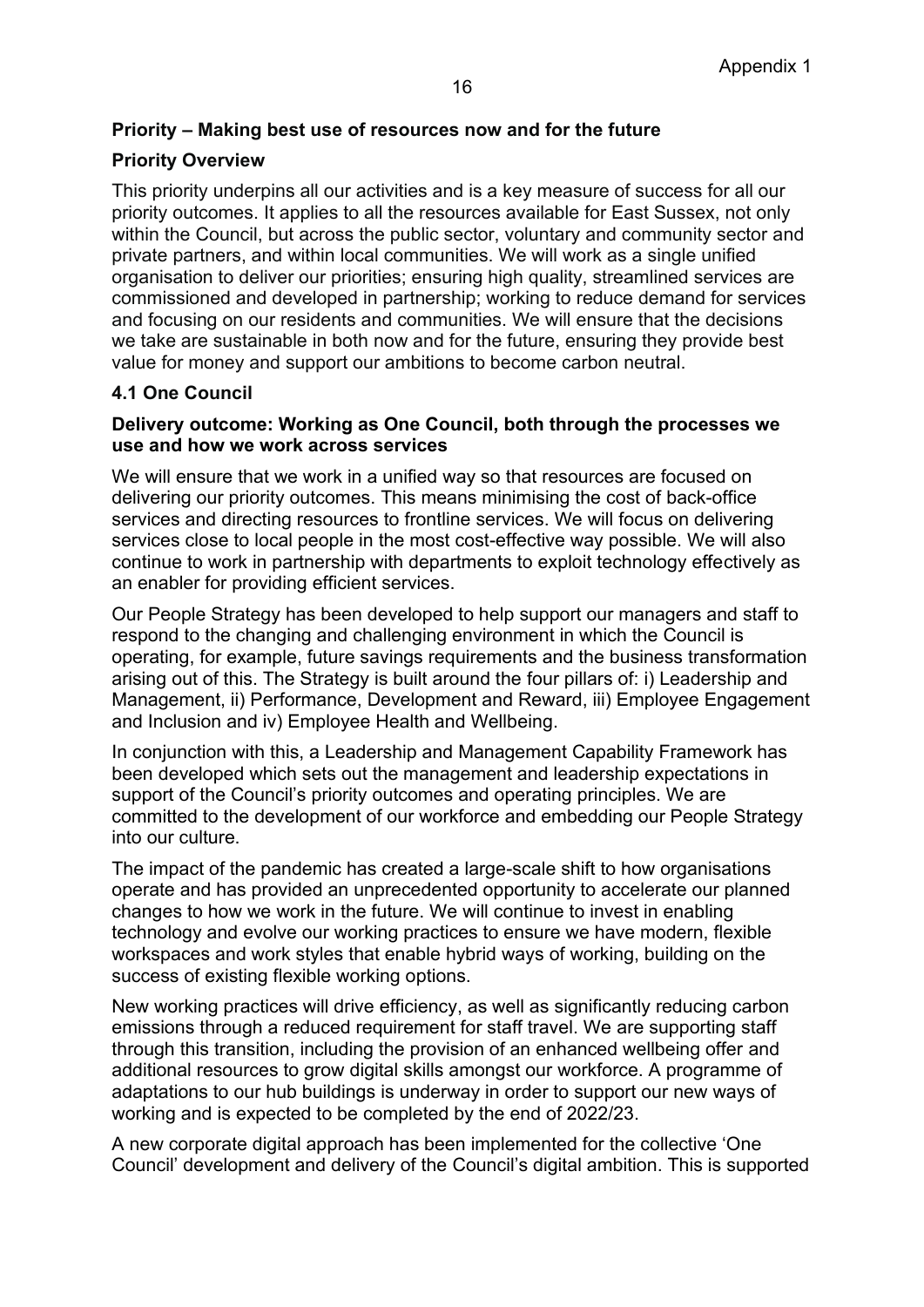by the Strategic Digital Framework, with corporate and service-led initiatives taken forward as part of departmental plans to maximise the Council's use of technology and data insights in an increasingly digital world.

## **4.2 Working in partnership**

#### **Delivery outcome: Delivery through strong and sustained partnership working across the public, voluntary community, and private sectors to ensure that all available resources are used to deliver maximum benefits to local people**

We will work in partnership across the public, voluntary and community, and private sectors to ensure that all appropriate available resources are used to deliver maximum benefits to local people. We will be proactive in making the best use of our assets, sharing property, staff, technology and data with partners so we work as efficiently as possible, removing duplication and increasing flexibility. We will join with partners to seek opportunities to achieve better value through our procurement.

Orbis, our partnership with Surrey County Council and Brighton and Hove City Council for some of our back-office services, has allowed us to provide efficient and resilient services while achieving savings which are being used to sustain services for residents of all three areas.

The Strategic Property Asset Collaboration in East Sussex was formed by a number of public and third sector organisations coming together in partnership, to look for opportunities to co-locate and collaborate around property, to ensure cost effectiveness and to improve the customer journey by creating more effective environments to deliver services from.

The Council has continued its improvement partnership with West Sussex County Council (WSCC), to address the significant challenges that WSCC has faced and also offer opportunities for both authorities to work together on shared priorities. Collaboration work is becoming increasing important as we move into the recovery phase of the pandemic, especially for economic recovery/development and transport and infrastructure planning. The Council's Governance Committee endorsed the continuation of the partnership on a permanent basis in September 2021, subject to the termination provisions in the arrangement.

## **4.3 Value for money**

#### **Delivery outcome: Ensuring we achieve value for money in the services we commission and provide**

Across all our resources, services, and partnerships we will seek to achieve the maximum positive impact to deliver our priority outcomes for people in East Sussex.

We will ensure the best value for money from our spend with third parties. In 2020/21 this spend was £431m. We are actively working to strengthen our planning processes to enable better strategic decision making in this area and maximise value for money.

We are undergoing a review of our office spaces to assess the needs of the organisation and ensure our spaces are suitable for working in a hybrid way to support increasingly flexible ways of working as a result of the pandemic. It is anticipated that this will lead to a lower requirement for dedicated office space and we will, over time, be able to reduce the cost of occupancy in our corporate buildings.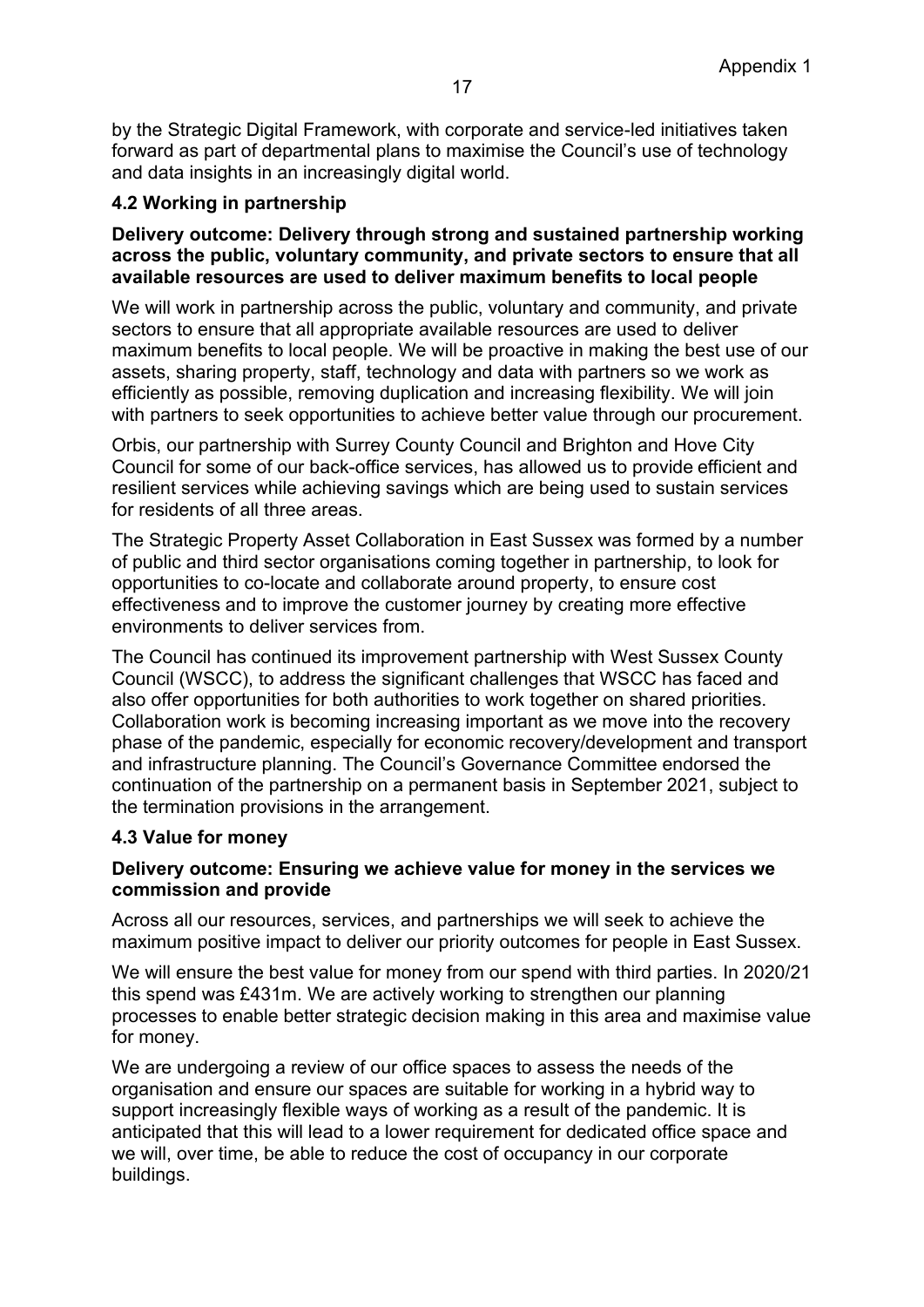## **4.4 Maximising funding**

## **Delivery outcome: Maximising the funding available through bidding for funding and lobbying for the best deal for East Sussex**

We will continue to take all opportunities to raise the distinct funding needs of the Council with Government, to address the long-term fair funding needs of our services; and we will work with partners to press for the best outcomes for the county. In particular, we will respond to the Government's consultation on updating the national assessment of needs and resources on which funding allocations for councils are based.

However, the impact of any changes on our future funding is far from clear and we recognise that we are likely to face a more challenging financial position from 2023/24 onwards.

#### **4.5 Carbon neutral**

#### **Delivery outcome: To help tackle climate change East Sussex County Council activities are carbon neutral as soon as possible and in any event by 2050**

We will build on our earlier work to ensure all Council activities are carbon neutral as soon as possible and in any event by 2050. A Climate Emergency Plan has been developed and we will be working within the plan implement initiatives that reduce the carbon footprint of the Council's operations, using a combination of one-off investment agreed in 2021 and planned capital investment in our medium-term financial plan.

During 2022/23, we will install over 700 solar PV (photovoltaics) panels on six Council assets and carry out feasibility work to identify further sites for renewable generation. Our successful LED lighting programme will roll out to a further 10 sites. We will complete the heat decarbonisation of two sites and carry out feasibility studies of 20 further sites to prioritise projects to be programmed for 2023/24 and 2024/25.

#### **4.6 Planned work**

#### **Examples of planned work 2022/23**

- We will reduce the amount of CO2 produced from Council operations
- We will maintain or reduce the number of working days lost to sickness absence
- We will refresh the Staff Travel Plan, particularly in light of COVID-19, and evolving ways of working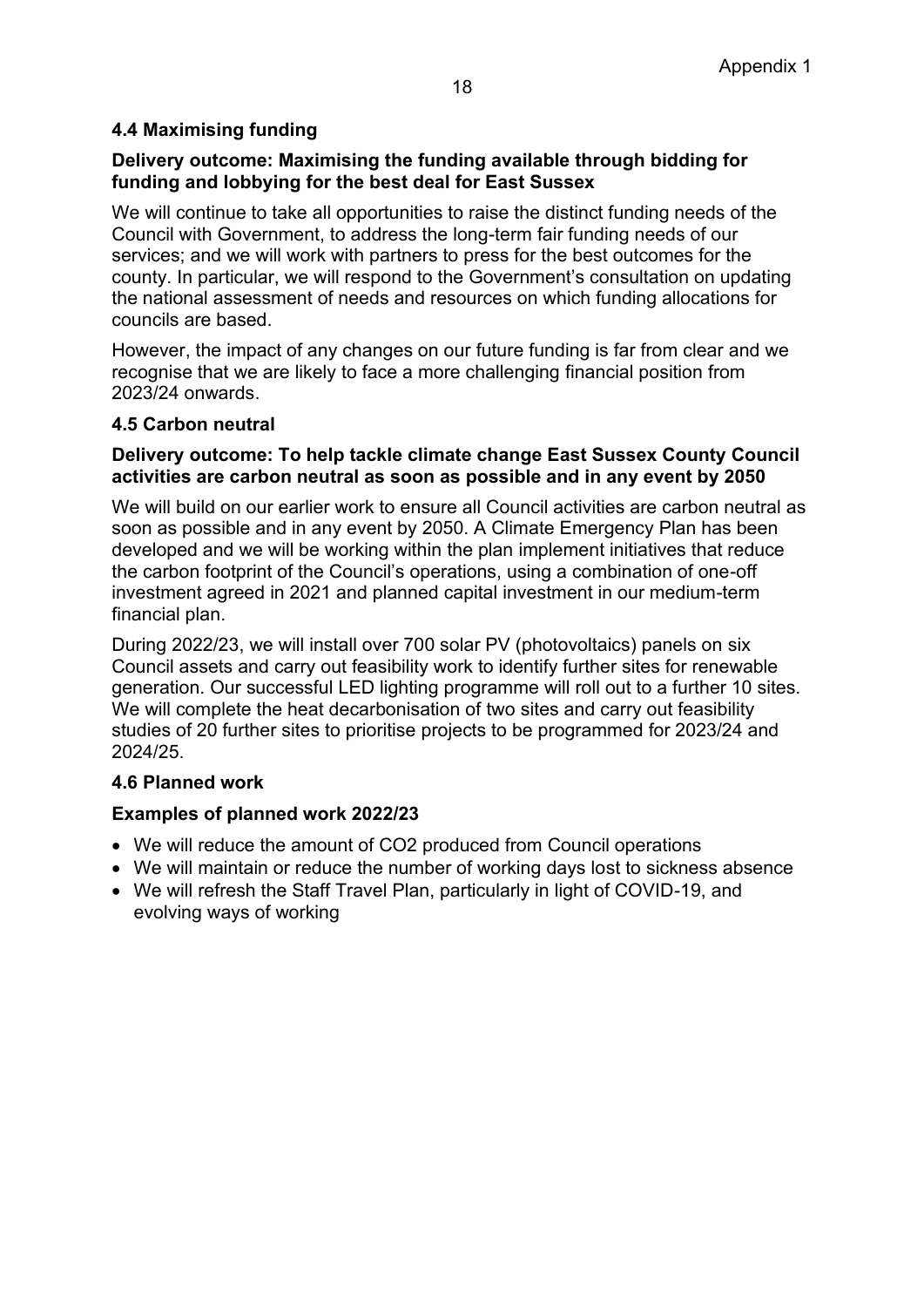## **Revenue budget: gross and net**

The charts below show how we will spend your revenue budget money in 2022/23, and where the money will come from (gross and net). More information on our revenue budget can be found in our [financial budget summary](https://www.eastsussex.gov.uk/yourcouncil/finance/futurespend/summary/) which explains the difference between the gross and net budgets.

**How we will spend your money (gross)**

Chart to be added

**How we will spend your money (net)**

Chart to be added

**Where the money comes from (gross)**

Chart to be added

**Where the money comes from (net)**

Chart to be added

**Revenue Spending**

Chart to be added

**Adult Social Care**

Chart to be added

**Public Health**

Chart to be added

**Business Services**

Chart to be added

**Children's Services**

Chart to be added

**Communities, Economy & Transport**

Chart to be added

**Governance Services**

Chart to be added

**Revenue Data**

Table to be added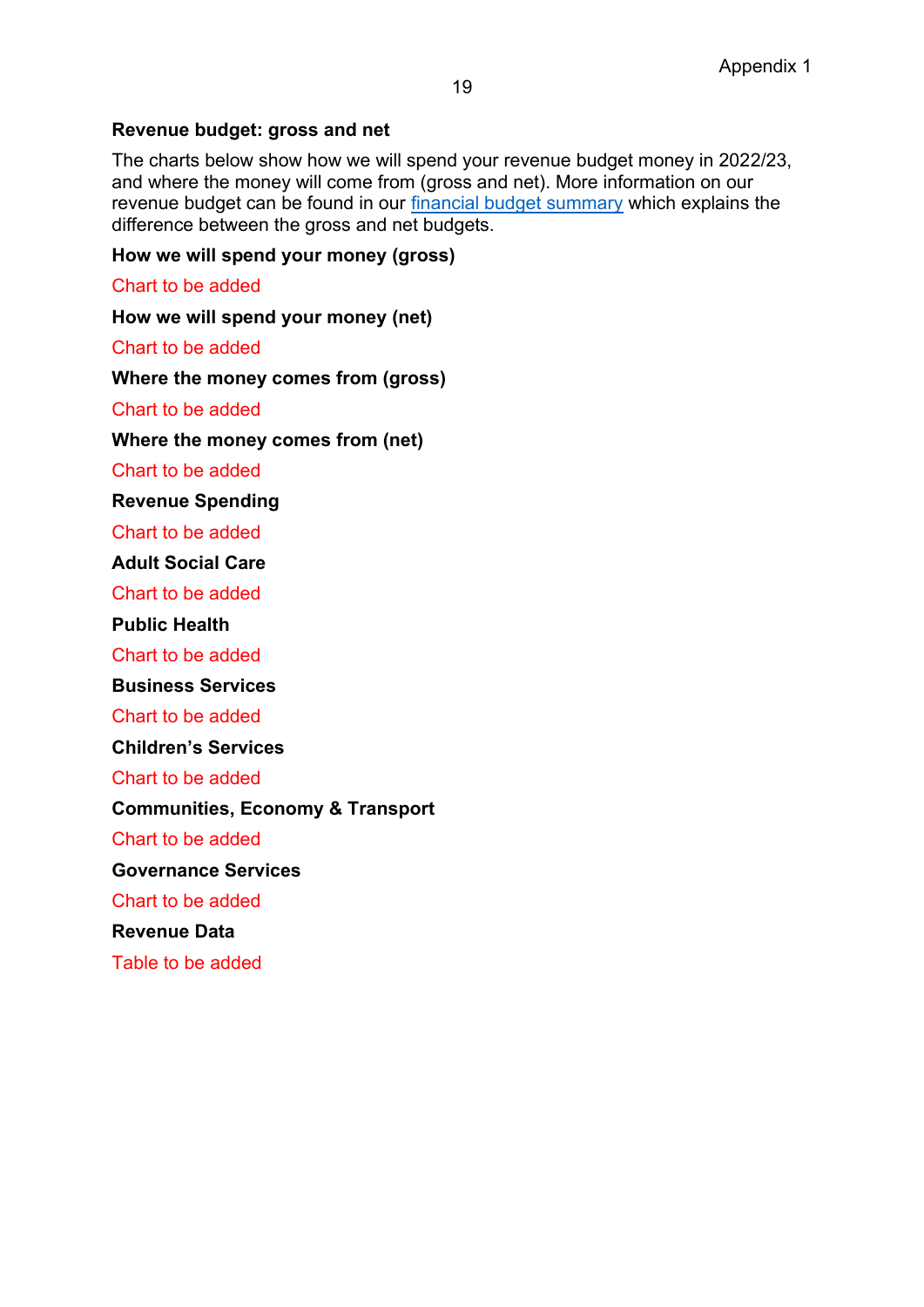## **Capital programme**

#### **Capital programme: projects in the year ahead 2022/23**

As well as providing services, the Council invests in, and maintains, assets such as roads and buildings. The capital programme supports delivery of the Council's priority outcomes, particularly driving sustainable economic growth and keeping vulnerable people safe. Details of the full current capital programme to 2024/25 are in our financial budget summary. Below are examples of key projects that will be underway in 2022/23 at a cost of £92.1m.

#### Chart to be added

#### **Economic Growth & Strategic Infrastructure**

Examples of work to be added

**Community & Social Care Facilities**

Examples of work to be added

#### **Highways & Structural Maintenance**

Examples of work to be added

#### **Integrated Transport Schemes**

Examples of work to be added

#### **Schools**

Examples of work to be added

#### **Building Maintenance & Efficiency**

Examples of work to be added

#### **Capital Resourcing 2022/23 to 2025/26**

Because capital projects may take several years to deliver we need to know how we will fund the full £289.2 million programme. Details of where this money will come from are given below.

#### Chart to be added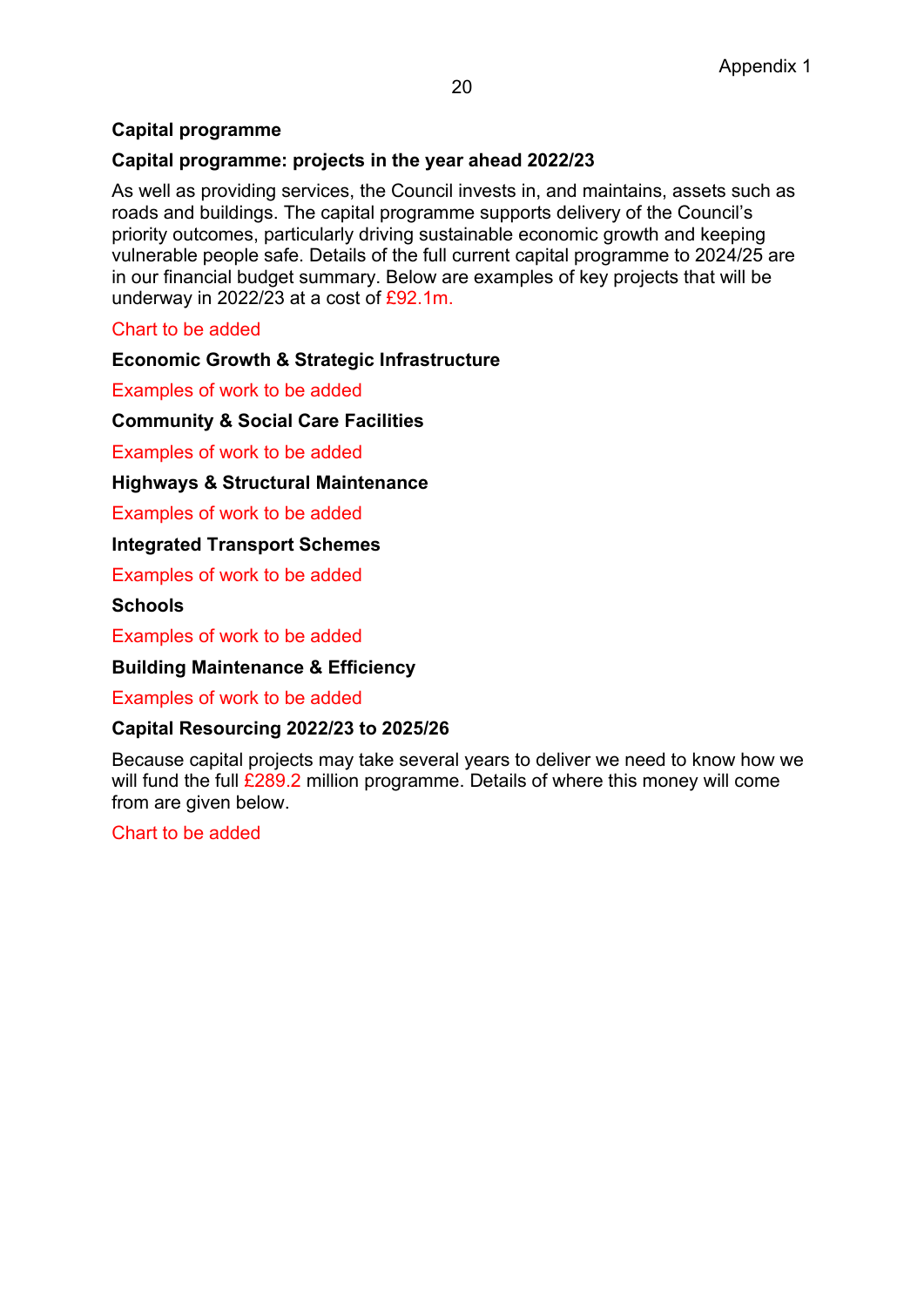## **Promoting equality of opportunity**

## **Equality impact assessment summary report for Council Plan 2022/23**

## **Date of assessment:** 13/12/2021

**Summary of findings:** There are no disproportionate negative impacts on people sharing any specific characteristics. The Council Plan as a whole is designed to support our objectives to promote equality and to address known inequalities. Many services or programmes will have benefits for all people in the county, across all legally protected characteristics. The Council's approach is to integrate consideration of equality impacts into planning, implementation and monitoring of all activities, so specific needs, assets, barriers and opportunities are assessed individually to maximise positive impacts and avoid or minimise negative impacts.

**Summary of recommendations and key points of action plan:** Our Council Plan priorities and delivery outcomes are designed to help address identified inequalities in outcomes for different groups in our local community and incorporate our equality objectives. We will take additional actions to mitigate against the potential issues we have identified.

| <b>Potential issues</b>                                                                                                                                                        | <b>Mitigating actions</b>                                                                                                                                                                                                                                                                                                                                                                                                                                                                                 |
|--------------------------------------------------------------------------------------------------------------------------------------------------------------------------------|-----------------------------------------------------------------------------------------------------------------------------------------------------------------------------------------------------------------------------------------------------------------------------------------------------------------------------------------------------------------------------------------------------------------------------------------------------------------------------------------------------------|
| Identification of potential<br>disproportionate impacts or<br>issues relating to people<br>sharing specific<br>characteristics that have not<br>been identified at this stage. | The planned work set out in the Council Plan will be taken<br>forward through specific programmes of activity within<br>individual directorates. Robust equality analysis will be<br>undertaken on each planned activity, to ensure that these<br>are designed and implemented in a way that maximises<br>opportunities to promote equality, whilst minimising any<br>adverse impacts.                                                                                                                    |
| Our resources do not reflect<br>the demand for services,<br>which may mean we will have<br>to adjust our services to<br>match the funds we have.                               | We will work closely with partners, including the Voluntary,<br>Community and Social Enterprise sector, to make the most<br>of opportunities, resources and links with diverse<br>communities available locally. We recognise that VCSE<br>organisations are often the first to recognise and respond to<br>the needs of diverse communities and that they provide<br>safe, accessible, and inclusive spaces for individuals,<br>groups and the wider community, that support inclusion and<br>belonging. |
| The population of East<br>Sussex is changing, and<br>people's needs and assets<br>change.                                                                                      | Priorities will continue to be defined based on local evidence<br>of need and what works and makes a difference locally. We<br>will continue to be democratic, open and honest in<br>determining the best level and quality of services we can<br>provide, within available resources, and in communicating<br>priorities.                                                                                                                                                                                |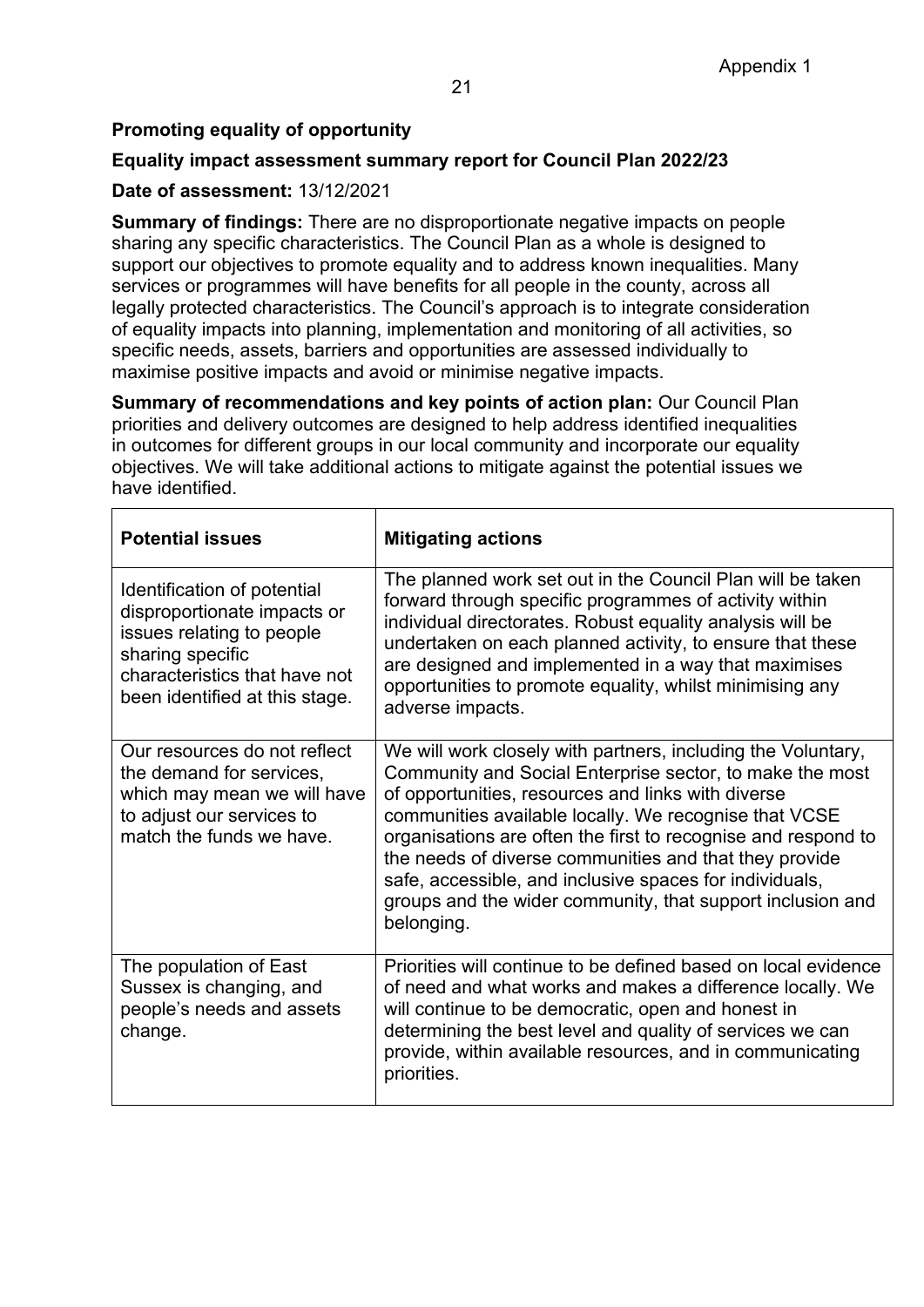| COVID19 and the lockdowns    | We continue to work to understand the different ways in        |
|------------------------------|----------------------------------------------------------------|
| and social restrictions have | which the pandemic has impacted on people sharing              |
| impacted some people and     | different characteristics and to address the inequalities that |
| communities sharing          | have been revealed and/or worsened. Portfolio Plans and        |
| protected characteristics    | service plans identify tailored responses to identified needs. |
| worse.                       |                                                                |
|                              |                                                                |

We will also continue to monitor our impact on outcomes for the people of East Sussex, including differences between outcomes for people sharing different protected characteristics. We will use this information to inform future business planning activities as part of our annual State of the County exercise. We will report quarterly on progress against the activities in the Council Plan, including any issues, as part of our Council Monitoring reports. We will also report on our progress in delivering the actions in this Council Plan that will advance equality as part of our Annual report, which will be published in Autumn 2022.

More information on equality and diversity can be found on our [equality and diversity](https://www.eastsussex.gov.uk/yourcouncil/about/keydocuments/equalities/)  [web page.](https://www.eastsussex.gov.uk/yourcouncil/about/keydocuments/equalities/)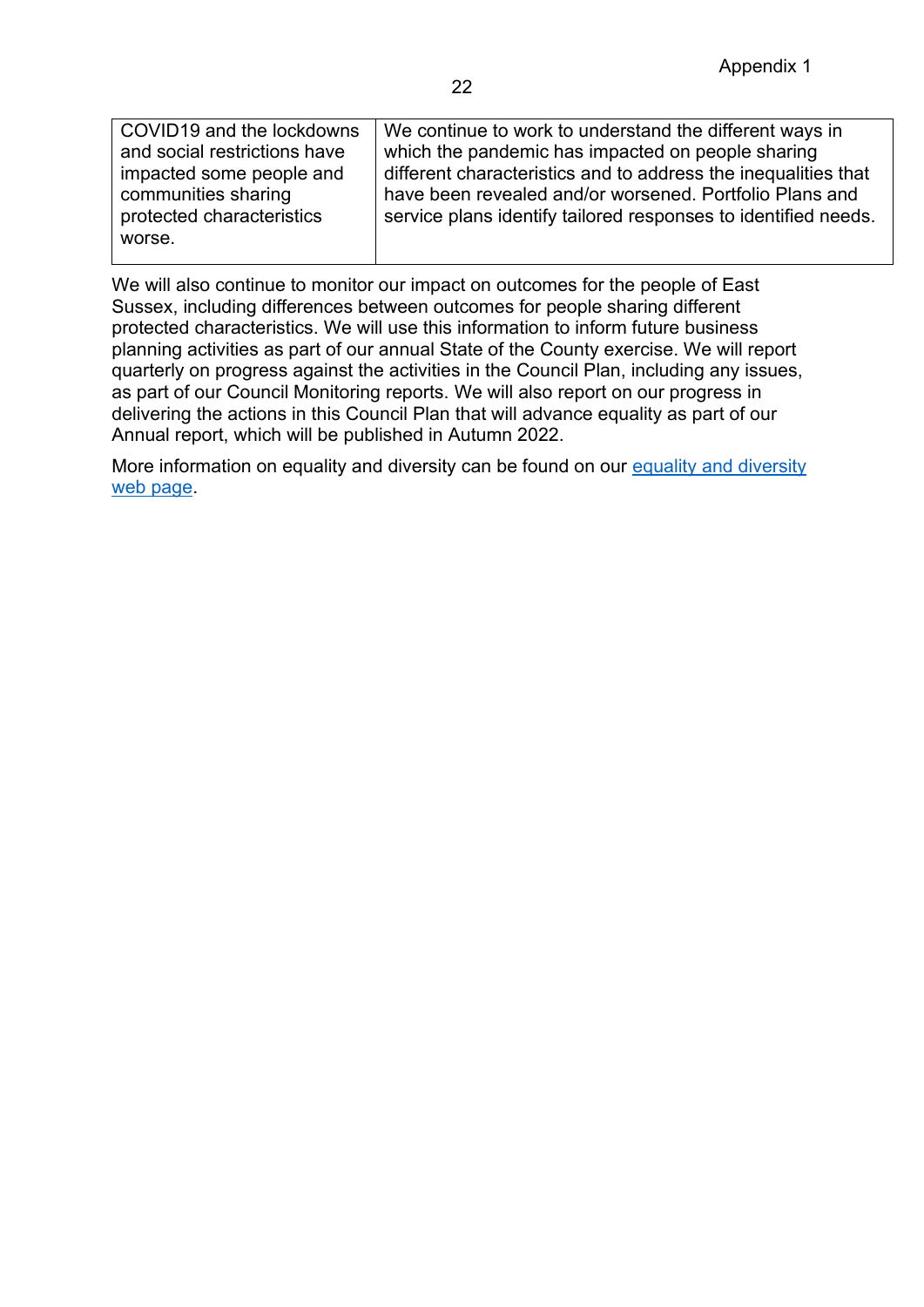# **Performance measures and targets**

# **Targets – Driving sustainable economic growth**

| Performance measure                                    | 2021/22 Outturn<br>(Target)                                                                                                                                                                                                                                                                                                                                                                                                     | 2022/23 Target                                                              | 2023/24 Target    | 2024/25 Target    | 2021 - 2025 Outcome<br>Summary                                                                                                                                                                                                                                  |
|--------------------------------------------------------|---------------------------------------------------------------------------------------------------------------------------------------------------------------------------------------------------------------------------------------------------------------------------------------------------------------------------------------------------------------------------------------------------------------------------------|-----------------------------------------------------------------------------|-------------------|-------------------|-----------------------------------------------------------------------------------------------------------------------------------------------------------------------------------------------------------------------------------------------------------------|
| Deliver East Sussex Skills<br>priorities for 2021-2026 | (Establish a new<br>'carbon zero' task<br>group to explore<br>current and future<br>employment<br>opportunities and skills<br>needs, to report to<br>SES on actions and<br>achievements<br>alongside the existing<br>seven task groups<br>In partnership with the<br><b>Careers East Sussex</b><br>task group, develop<br>the Careers East<br>Sussex website with<br>resources to support<br>adults looking for new<br>careers) | Develop 6 action plans<br>to address the 6 Skills<br>East Sussex priorities | To be set 2022/23 | To be set 2023/24 | Training providers are<br>developing a curriculum<br>which is informed by sector<br>skills evidence and our local<br>businesses are actively<br>engaged in supporting<br>training provision in the<br>county, supporting<br>sustainable economic<br>development |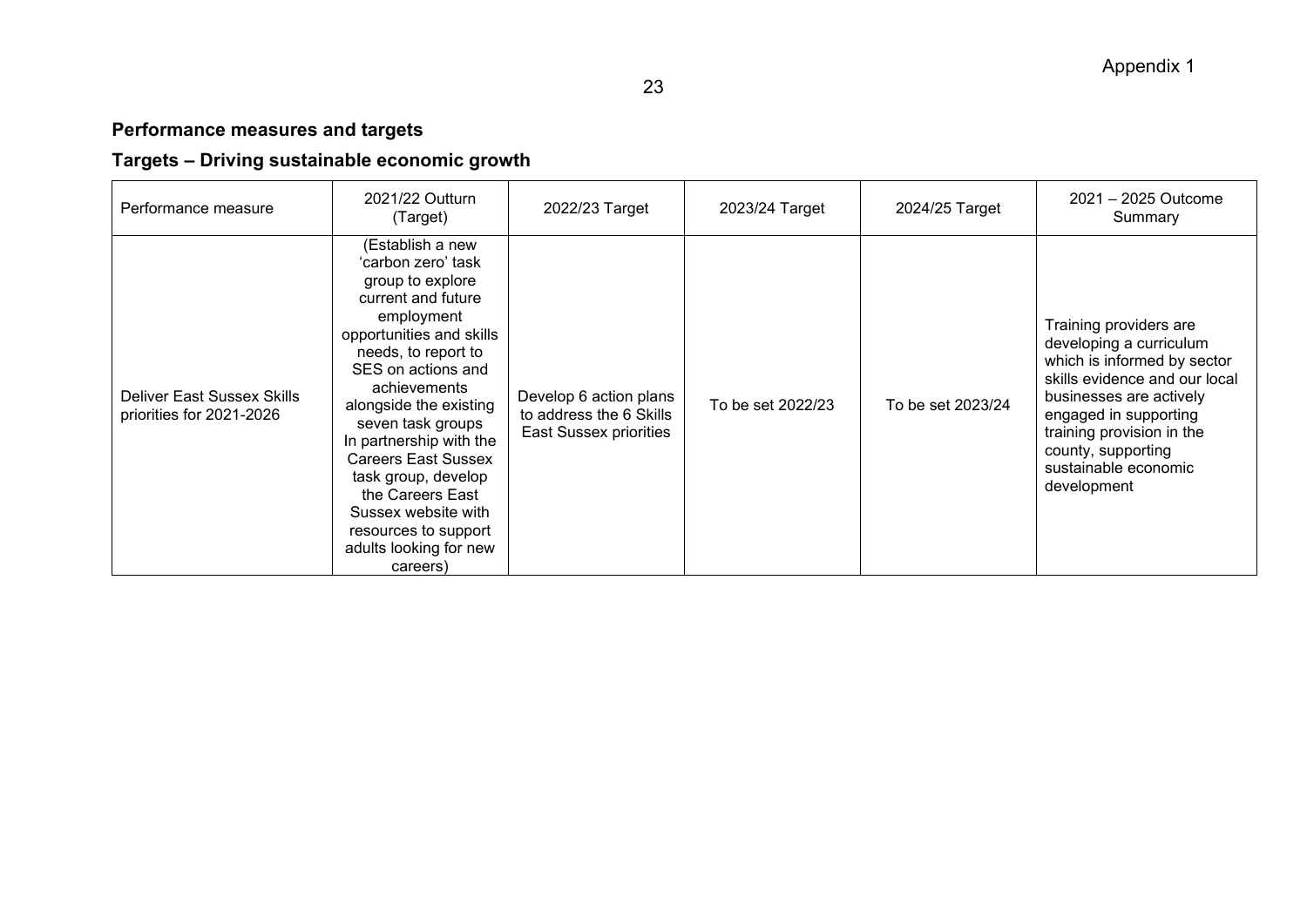# Appendix 1

| Performance measure                                                                                                                                                        | 2021/22 Outturn<br>(Target)                                                                                                                                                                                                               | 2022/23 Target                                                                                                                                                                                                                                                                                                                                              | 2023/24 Target                            | 2024/25 Target    | $2021 - 2025$ Outcome<br>Summary                                                                                                                                                                |
|----------------------------------------------------------------------------------------------------------------------------------------------------------------------------|-------------------------------------------------------------------------------------------------------------------------------------------------------------------------------------------------------------------------------------------|-------------------------------------------------------------------------------------------------------------------------------------------------------------------------------------------------------------------------------------------------------------------------------------------------------------------------------------------------------------|-------------------------------------------|-------------------|-------------------------------------------------------------------------------------------------------------------------------------------------------------------------------------------------|
| <b>East Sussex Careers Hub</b>                                                                                                                                             | (East Sussex Careers<br>Hub to support schools<br>to achieve an average<br>of 5 national<br>benchmarks<br>Support schools to<br>pilot and embed online<br>employability<br>resources through the<br><b>Careers East Sussex</b><br>portal) | <b>East Sussex Careers</b><br>Hub to support schools<br>to achieve an average<br>of 5 national<br>benchmarks.<br>Recruit a further 15<br>employers as Industry<br>Champions to support<br>all 40 schools and<br>colleges in the county<br>to make progress in<br>giving young people<br>encounters with<br>employers and<br>experiences of the<br>workplace | To be set 2022/23<br>(subject to funding) | To be set 2023/24 | Helping our young people<br>and adults become aware of<br>careers opportunities<br>available to them, supporting<br>sustainable economic<br>development                                         |
| Create a pan-Sussex visitor<br>economy group to re-start<br>the leisure, hospitality,<br>culture, retail and tourism<br>economy and enhance<br>existing marketing vehicles | (Identify priorities for<br>pan-Sussex tourism<br>recovery based on<br>commissioned<br>research and<br>recommendations.<br>seek approval and<br>allocate resources to<br>implement initial<br>priorities)                                 | <b>Establish Sussex</b><br>Tourism Leadership<br>Group                                                                                                                                                                                                                                                                                                      | To be set 2022/23                         | To be set 2023/24 | Grow the visitor economy by<br>raising the visibility of East<br>Sussex, enhancing<br>perceptions, increasing the<br>number of visitors to the<br>coast, increasing length of<br>stay and spend |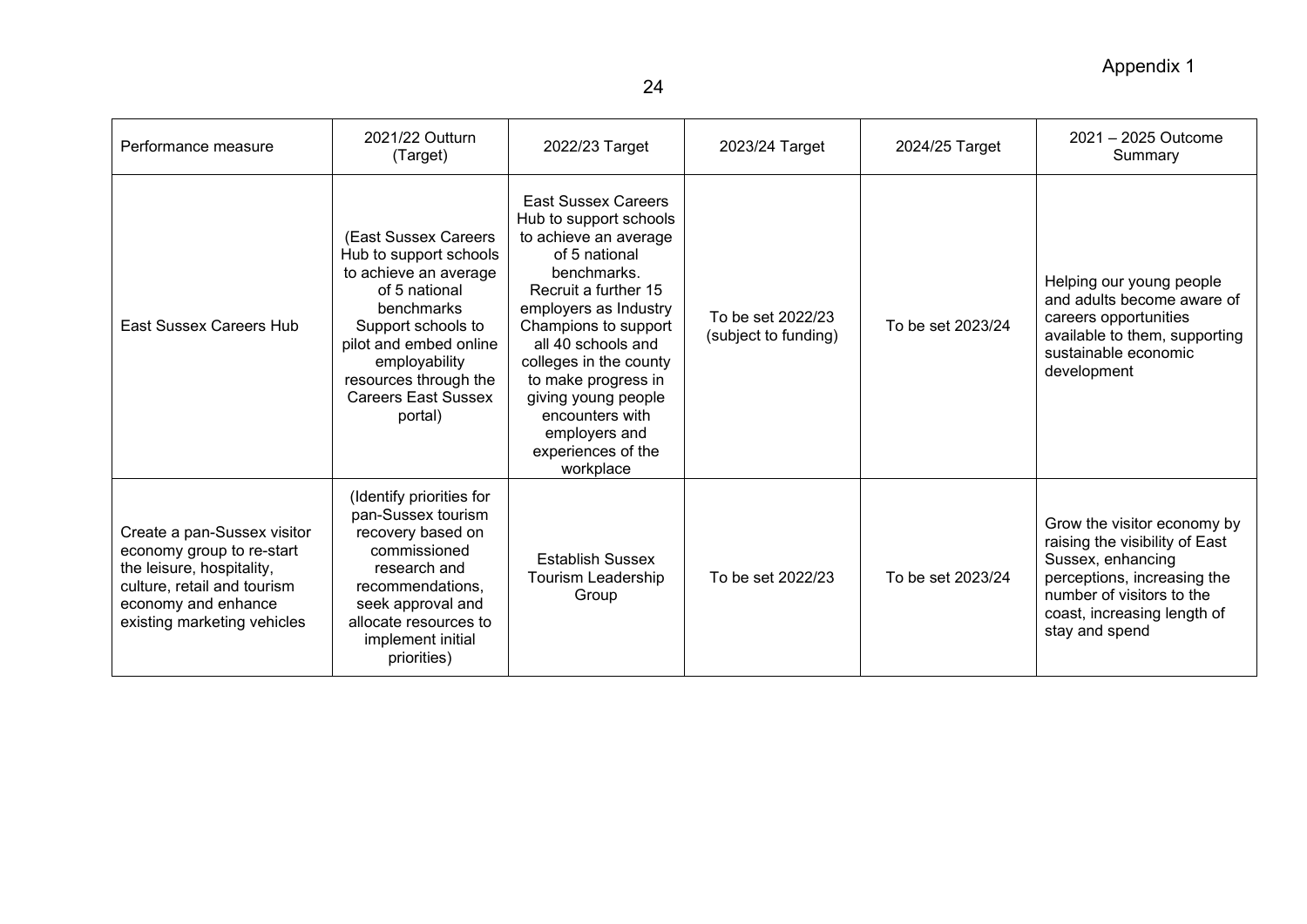Appendix 1

| Performance measure                                                                 | 2021/22 Outturn<br>(Target)                                                                                                                                                                                                                                 | 2022/23 Target                                          | 2023/24 Target    | 2024/25 Target    | 2021 - 2025 Outcome<br>Summary                                                                                                                                                                                                                                                      |
|-------------------------------------------------------------------------------------|-------------------------------------------------------------------------------------------------------------------------------------------------------------------------------------------------------------------------------------------------------------|---------------------------------------------------------|-------------------|-------------------|-------------------------------------------------------------------------------------------------------------------------------------------------------------------------------------------------------------------------------------------------------------------------------------|
| Create a cultural investment<br>framework for mid to long<br>term recovery planning | (A reconstituted<br><b>Culture East Sussex</b><br>with refreshed board<br>membership and a<br>newly created Cultural<br><b>Investment Framework</b><br>to provide an overview<br>of pipeline cultural<br>projects and their<br>readiness for<br>investment) | To be set March 2022<br>pending approval of<br>projects | To be set 2022/23 | To be set 2023/24 | Create the conditions to<br>ensure that East Sussex<br>benefits from one of the<br>fastest growing sectors of the<br>economy, growing the<br>creative economy by<br>fostering creative start ups,<br>upscaling creative<br>businesses and attracting<br>businesses into East Sussex |
| Job creation from East<br><b>Sussex Programmes</b>                                  | (140 jobs created or<br>safeguarded)                                                                                                                                                                                                                        | 140 jobs created or<br>safeguarded                      | To be set 2022/23 | To be set 2023/24 | Grow the East Sussex<br>economy and create more<br>jobs by supporting the growth<br>of businesses through capital<br>investment                                                                                                                                                     |
| Percentage of Principal<br>roads requiring maintenance                              | (8%)                                                                                                                                                                                                                                                        | 4%                                                      | 4%                | 4%                | Achieve and maintain a good<br>standard of road condition<br>across all road types                                                                                                                                                                                                  |
| Percentage of Non-Principal<br>roads requiring maintenance                          | (9%)                                                                                                                                                                                                                                                        | 4%                                                      | 4%                | 4%                | Achieve and maintain a good<br>standard of road condition<br>across all road types                                                                                                                                                                                                  |
| Percentage of Unclassified<br>roads requiring maintenance                           | (15%)                                                                                                                                                                                                                                                       | 14%                                                     | 14%               | 14%               | Achieve and maintain a good<br>standard of road condition<br>across all road types                                                                                                                                                                                                  |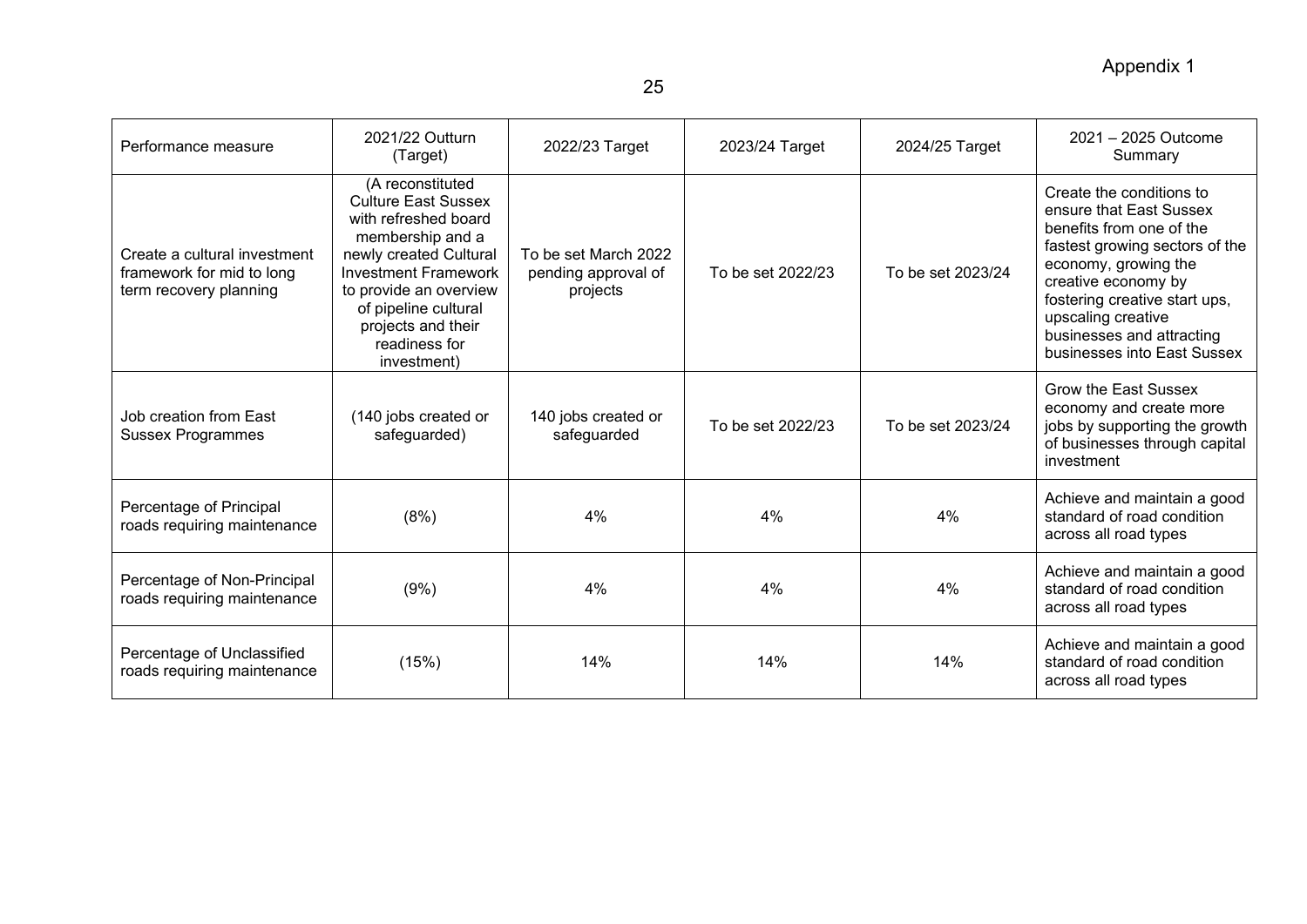| Performance measure                                                                                                                                                                                                                                                                                             | 2021/22 Outturn<br>(Target)                                                                                                                                                                                         | 2022/23 Target                                                                                                                                                                                                    | 2023/24 Target                                                                                                                                                                                                    | 2024/25 Target                                                                                                                                                                                                    | 2021 - 2025 Outcome<br>Summary                                                                                                                                         |
|-----------------------------------------------------------------------------------------------------------------------------------------------------------------------------------------------------------------------------------------------------------------------------------------------------------------|---------------------------------------------------------------------------------------------------------------------------------------------------------------------------------------------------------------------|-------------------------------------------------------------------------------------------------------------------------------------------------------------------------------------------------------------------|-------------------------------------------------------------------------------------------------------------------------------------------------------------------------------------------------------------------|-------------------------------------------------------------------------------------------------------------------------------------------------------------------------------------------------------------------|------------------------------------------------------------------------------------------------------------------------------------------------------------------------|
| Deliver a range of Family<br>Learning programmes across<br>East Sussex to provide high<br>quality learning opportunities<br>for parents/carers and their<br>children to develop English,<br>maths and language skills<br>and to support a culture of<br>learning in the family (subject<br>to external funding) | (350 enrolments<br>across Family English,<br>maths and Language<br>(FEML) and Wider<br>Family Learning (WFL)<br>programmes)                                                                                         | 500 enrolments across<br>Family English, maths<br>and Language (FEML)<br>and Wider Family<br>Learning (WFL)<br>programmes                                                                                         | To be set 2022/23                                                                                                                                                                                                 | To be set 2023/24                                                                                                                                                                                                 | Families, particularly those<br>from areas of deprivation,<br>have intergenerational<br>learning opportunities and<br>develop positive attitudes to<br>learning        |
| In partnership with funding<br>organisations provide online<br>learning (including skills for<br>life and ICT courses) in<br>libraries (subject to contract)                                                                                                                                                    | (70 courses)                                                                                                                                                                                                        | 70 achievements                                                                                                                                                                                                   | To be set 2022/23                                                                                                                                                                                                 | To be set 2023/24                                                                                                                                                                                                 | People have access to free<br>qualifications that support<br>them into, or back into, work<br>and education                                                            |
| The number of businesses<br>and professionals receiving<br>advice and support through<br>training and bespoke advice<br>provided by Trading<br><b>Standards</b>                                                                                                                                                 | (300)                                                                                                                                                                                                               | 350                                                                                                                                                                                                               | To be set 2022/23                                                                                                                                                                                                 | To be set 2023/24                                                                                                                                                                                                 | <b>Businesses in East Sussex</b><br>are equipped to thrive,<br>comply with the law, and are<br>supported to "get it right first<br>time"                               |
| The Council's Apprenticeship<br>Levy strategy supports the<br>Council's workforce<br>development and training<br>plans                                                                                                                                                                                          | (Where appropriate<br>Standards exist, to<br>ensure apprenticeship<br>training is available<br>and taken up (subject<br>to the needs of the<br>business), which<br>addresses skills<br>shortages in the<br>Council) | Where appropriate<br>Standards exist, to<br>ensure apprenticeship<br>training is available<br>and taken up (subject<br>to the needs of the<br>business), which<br>addresses skills<br>shortages in the<br>Council | Where appropriate<br>Standards exist, to<br>ensure apprenticeship<br>training is available<br>and taken up (subject<br>to the needs of the<br>business), which<br>addresses skills<br>shortages in the<br>Council | Where appropriate<br>Standards exist, to<br>ensure apprenticeship<br>training is available<br>and taken up (subject<br>to the needs of the<br>business), which<br>addresses skills<br>shortages in the<br>Council | Apprenticeships in the<br>Council provide a positive<br>opportunity for staff to<br>develop and grow, enhancing<br>the Council's workforce and<br>career opportunities |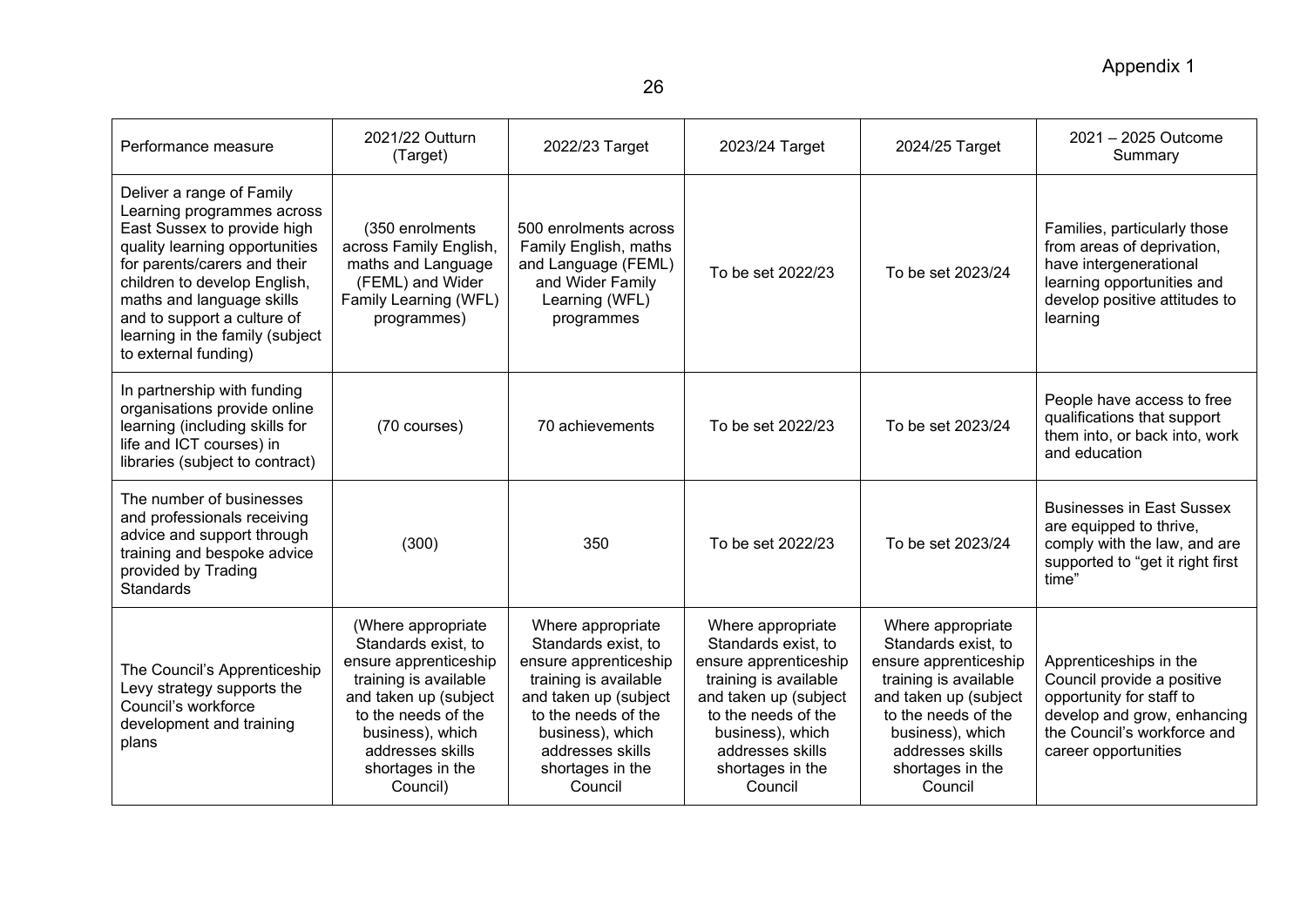| Performance measure                                                                                                           | 2021/22 Outturn<br>(Target)                                                                         | 2022/23 Target                            | 2023/24 Target                            | 2024/25 Target                            | 2021 - 2025 Outcome<br>Summary                                                                                                                                                            |
|-------------------------------------------------------------------------------------------------------------------------------|-----------------------------------------------------------------------------------------------------|-------------------------------------------|-------------------------------------------|-------------------------------------------|-------------------------------------------------------------------------------------------------------------------------------------------------------------------------------------------|
| The percentage of Council<br>procurement spend with local<br>suppliers                                                        | (60%)                                                                                               | 60%                                       | 60%                                       | 60%                                       | Support local businesses and<br>help drive economic growth<br>and employment in the<br>county through our<br>purchasing power                                                             |
| Economic, social and<br>environmental value<br>committed through contracts,<br>as a percentage of our spend<br>with suppliers | (≥10.0%)                                                                                            | $\geq 10.0\%$                             | (≥10.0%)                                  | (≥10.0%)                                  | The Social Value<br>Measurement Charter is<br>used to provide robust<br>measures in eligible<br>contracts that commit<br>suppliers to deliver the<br>Council's social value<br>objectives |
| The percentage of eligible 2<br>year olds who take up a<br>place with an eligible early<br>years provider                     | (Equal to or above the<br>national average)                                                         | Equal to or above the<br>national average | Equal to or above the<br>national average | Equal to or above the<br>national average | All children engage, attain<br>and progress well from early<br>years into education, training<br>and employment                                                                           |
| The percentage of pupils<br>achieving a "good level of<br>development" at the Early<br><b>Years Foundation Stage</b>          | Ac year 20/21<br>Measure will not be<br>monitored as<br>assessment results will<br>not be published | Ac Year 2021/22<br>To be set 2021/22      | Ac Year 2022/23<br>To be set 2022/23      | Ac Year 2023/24<br>To be set 2023/24      | All children engage, attain<br>and progress well from early<br>years into education, training<br>and employment                                                                           |
| Average Progress 8 score for<br>state funded schools                                                                          | Ac year 20/21<br>Measure will not be<br>monitored as<br>assessment results will<br>not be published | Ac Year 2021/22<br>To be set 2021/22      | Ac Year 2022/23<br>To be set 2022/23      | Ac Year 2023/24<br>To be set 2023/24      | All children engage, attain<br>and progress well from early<br>years into education, training<br>and employment                                                                           |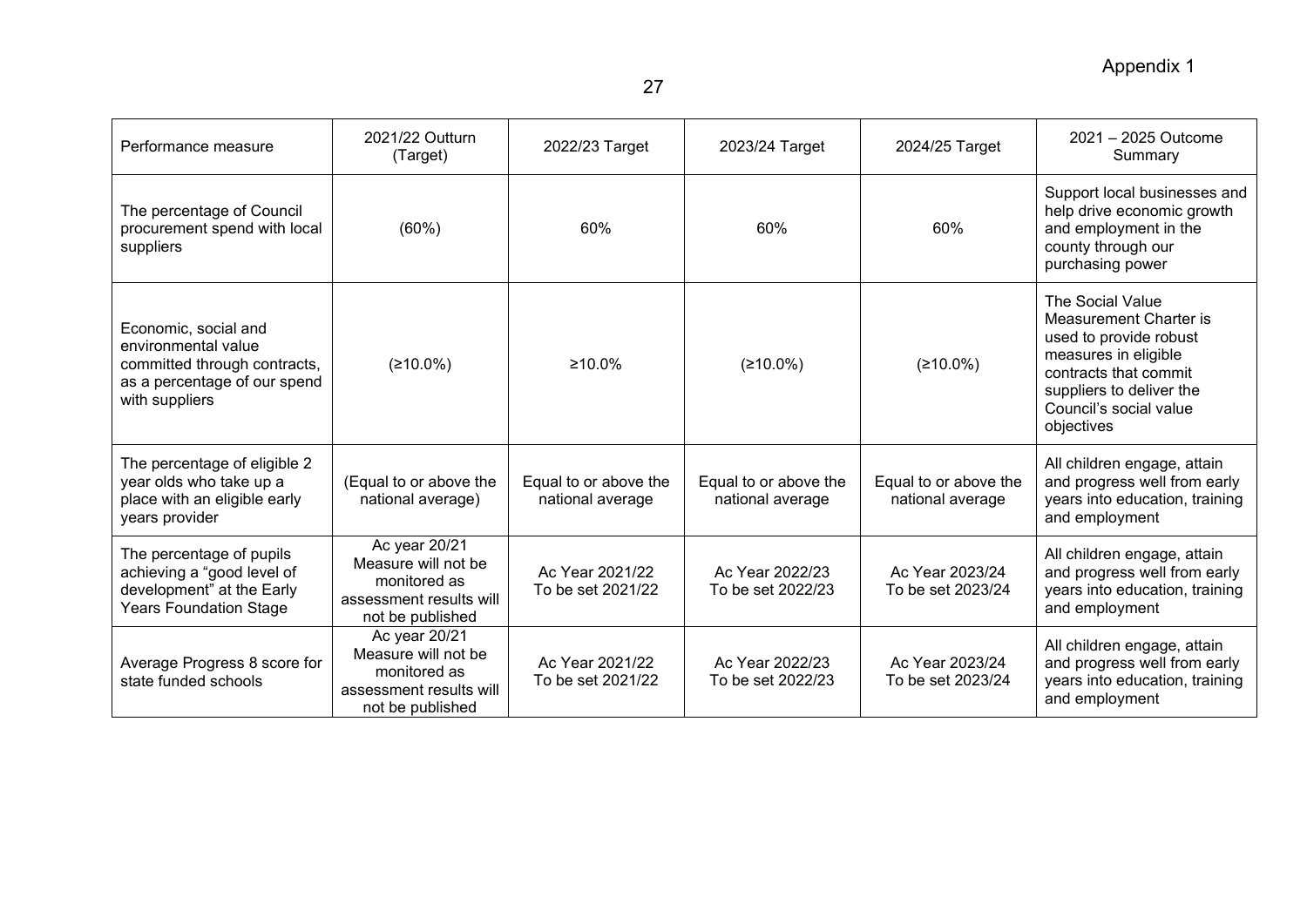| Performance measure                                                                                                                                                                                                                                            | 2021/22 Outturn<br>(Target)                                                                         | 2022/23 Target                       | 2023/24 Target                       | 2024/25 Target                       | 2021 - 2025 Outcome<br>Summary                                                                                                                                                                           |
|----------------------------------------------------------------------------------------------------------------------------------------------------------------------------------------------------------------------------------------------------------------|-----------------------------------------------------------------------------------------------------|--------------------------------------|--------------------------------------|--------------------------------------|----------------------------------------------------------------------------------------------------------------------------------------------------------------------------------------------------------|
| The percentage of<br>disadvantaged pupils<br>achieving at least the<br>expected standard in each of<br>reading, writing and maths at<br>Key Stage 2                                                                                                            | Ac year 20/21<br>Measure will not be<br>monitored as<br>assessment results will<br>not be published | Ac Year 2021/22<br>To be set 2021/22 | Ac Year 2022/23<br>To be set 2022/23 | Ac Year 2023/24<br>To be set 2023/24 | The gap for disadvantaged<br>pupils at all Key Stages is<br>kept as small as possible so<br>that all children attain and<br>progress well from early<br>years into education, training<br>and employment |
| The average Attainment 8<br>score for disadvantaged<br>pupils                                                                                                                                                                                                  | Ac year 20/21<br>Measure will not be<br>monitored as<br>assessment results will<br>not be published | Ac Year 2021/22<br>To be set 2021/22 | Ac Year 2022/23<br>To be set 2022/23 | Ac Year 2023/24<br>To be set 2023/24 | The gap for disadvantaged<br>pupils at all Key Stages is<br>kept as small as possible so<br>that all children attain and<br>progress well from early<br>years into education, training<br>and employment |
| The percentage of young<br>people meeting the duty of<br>RPA (Raising the<br>Participation Age) by either<br>participating in education,<br>training or employment with<br>training or undertaking re-<br>engagement provision at<br>academic age 16 (Year 12) | (93%)                                                                                               | 93%                                  | 93%                                  | 93%                                  | Young people participate in<br>education, training or<br>employment with training<br>until they are at least 18<br>improving their long term<br>employment and health<br>prospects                       |
| The percentage of young<br>people meeting the duty of<br>RPA by either participating in<br>education, training or<br>employment with training or<br>undertaking re-engagement<br>provision at academic age 17<br>(Year 13)                                     | (86%)                                                                                               | 86%                                  | 86%                                  | 86%                                  | Young people participate in<br>education, training or<br>employment with training<br>until they are at least 18<br>improving their long term<br>employment and health<br>prospects                       |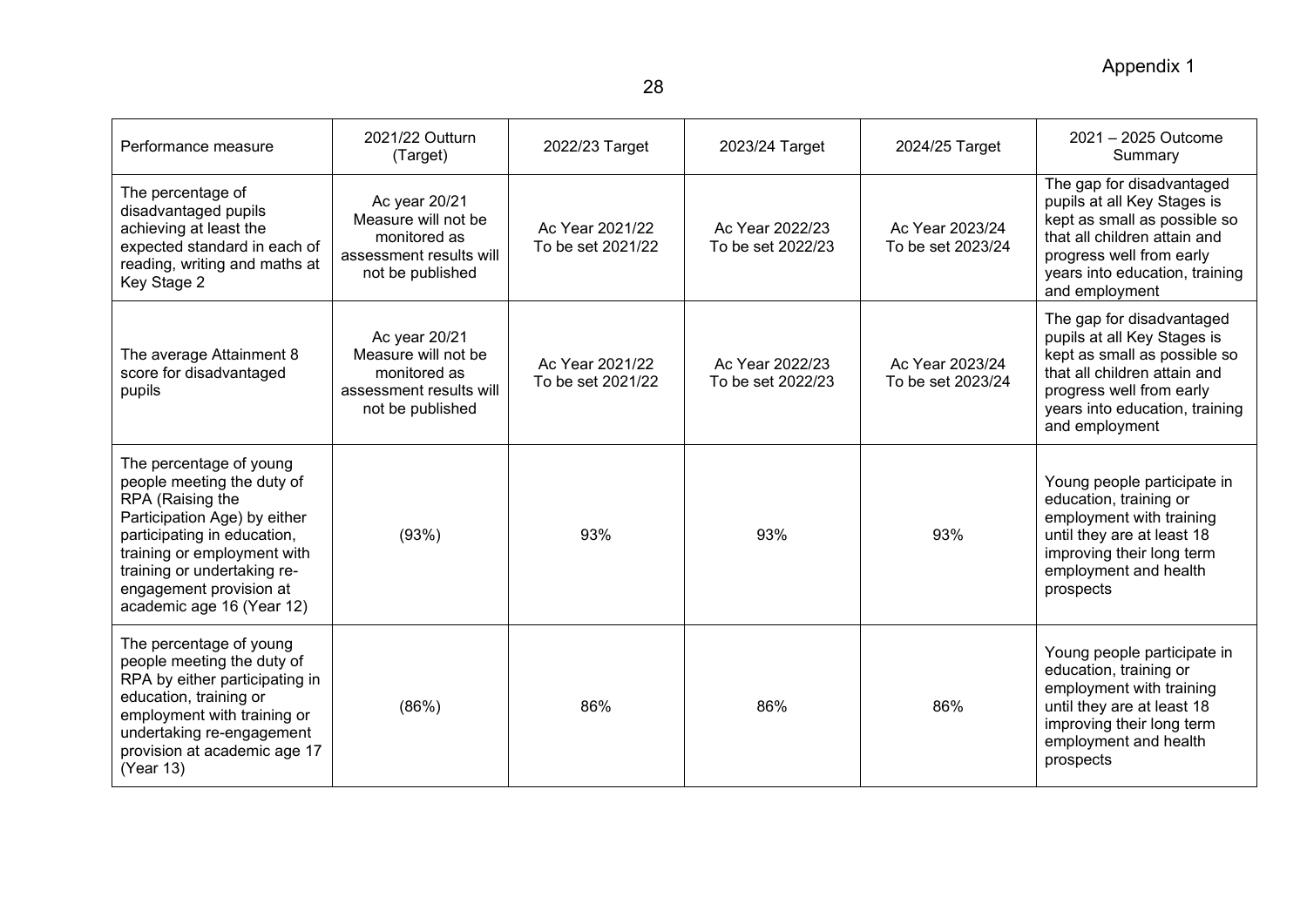| Performance measure                                                                                                             | 2021/22 Outturn<br>(Target)                                                                   | 2022/23 Target                       | 2023/24 Target                       | 2024/25 Target                       | 2021 - 2025 Outcome<br>Summary                                                                                                                                                               |
|---------------------------------------------------------------------------------------------------------------------------------|-----------------------------------------------------------------------------------------------|--------------------------------------|--------------------------------------|--------------------------------------|----------------------------------------------------------------------------------------------------------------------------------------------------------------------------------------------|
| Average Progress 8 score for<br>Looked After Children (LAC)                                                                     | Ac year 20/21<br>Measure will not be<br>monitored as exam<br>results will not be<br>published | Ac Year 2021/22<br>To be set 2021/22 | Ac Year 2022/23<br>To be set 2022/23 | Ac Year 2023/24<br>To be set 2023/24 | Looked after Children<br>participate in education,<br>training or employment with<br>training until they are at least<br>18 improving their long term<br>employment and health<br>prospects  |
| The percentage of LAC<br>participating in education,<br>training or employment with<br>training at academic age 16<br>(Year 12) | (80%)                                                                                         | 80%                                  | 80%                                  | 80%                                  | Looked after Children<br>participate in education,<br>training and employment with<br>training until they are at least<br>18 improving their long term<br>employment and health<br>prospects |
| The percentage of LAC<br>participating in education,<br>training or employment with<br>training at academic age 17<br>(Year 13) | (70%)                                                                                         | 70%                                  | 70%                                  | 70%                                  | Looked after Children<br>participate in education,<br>training and employment with<br>training until they are at least<br>18 improving their long term<br>employment and health<br>prospects |

# **Targets – Keeping vulnerable people safe**

| Performance measure                                                                                                            | 2021/22 Outturn<br>(Target) | 2022/23 Target | 2023/24 Target | 2024/25 Target | 2021 – 2025 Outcome<br>Summary              |
|--------------------------------------------------------------------------------------------------------------------------------|-----------------------------|----------------|----------------|----------------|---------------------------------------------|
| Percentage of Health and<br>Social Care Connect<br>referrals triaged and<br>progressed to required<br>services within 24 hours | New measure                 | 90%            | 90%            | 90%            | Services are provided in a<br>timely manner |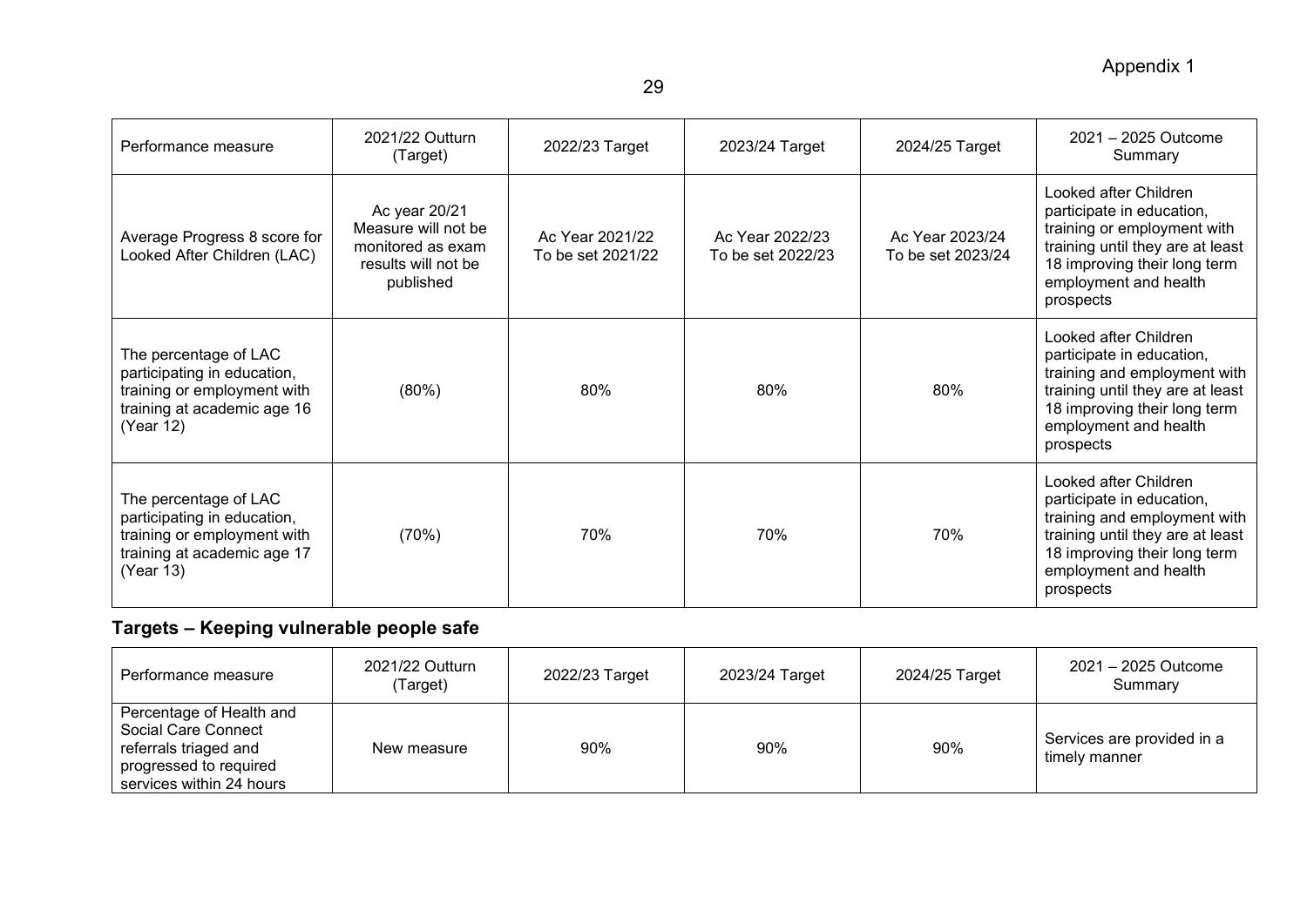| Performance measure                                                                                                                                                     | 2021/22 Outturn<br>(Target) | 2022/23 Target    | 2023/24 Target    | 2024/25 Target    | 2021 - 2025 Outcome<br>Summary                                                                                                                                                                                                     |
|-------------------------------------------------------------------------------------------------------------------------------------------------------------------------|-----------------------------|-------------------|-------------------|-------------------|------------------------------------------------------------------------------------------------------------------------------------------------------------------------------------------------------------------------------------|
| <b>Health and Social Care</b><br>Connect $-$ % of contacts that<br>are appropriate and effective<br>(i.e. lead to the provision of<br>necessary additional<br>services) | (95%)                       | 95%               | 95%               | 95%               | Monitor the number of<br>contacts from health<br>professionals that aren't<br>taken any further                                                                                                                                    |
| The % of people affected by<br>domestic violence and abuse<br>who have improved<br>safety/support measures in<br>place upon leaving the<br>service                      | (80%)                       | 80%               | 80%               | 80%               | To enable vulnerable people<br>who have been affected by<br>domestic violence to feel<br>more in control of their life,<br>and better able to make<br>decisions to increase their<br>safety                                        |
| When they leave the service<br>the % of those affected by<br>rape, sexual violence and<br>abuse who have improved<br>coping strategies                                  | (88%)                       | 88%               | 88%               | 88%               | Protect vulnerable people<br>who have been affected by<br>rape, sexual violence and<br>abuse, and provide them with<br>skills which enable them to<br>be more in control of their<br>lives and more optimistic<br>about the future |
| Rate of children with a Child<br>Protection Plan (per 10,000<br>children)                                                                                               | (49.4)<br>525 children)     | To be set 2021/22 | To be set 2022/23 | To be set 2023/24 | Children at risk from<br>significant harm are kept safe                                                                                                                                                                            |
| Rate (of 0-17 population) of<br>referrals to children's social<br>care services (per 10,000<br>children)                                                                | (≤539)                      | To be set 2021/22 | To be set 2022/23 | To be set 2023/24 | Children at risk from<br>significant harm are kept safe                                                                                                                                                                            |
| Rate (of 0-17 population) of<br>assessments completed by<br>children's social care<br>services (per 10,000<br>children)                                                 | (5557)                      | To be set 2021/22 | To be set 2022/23 | To be set 2023/24 | Children at risk from<br>significant harm are kept safe                                                                                                                                                                            |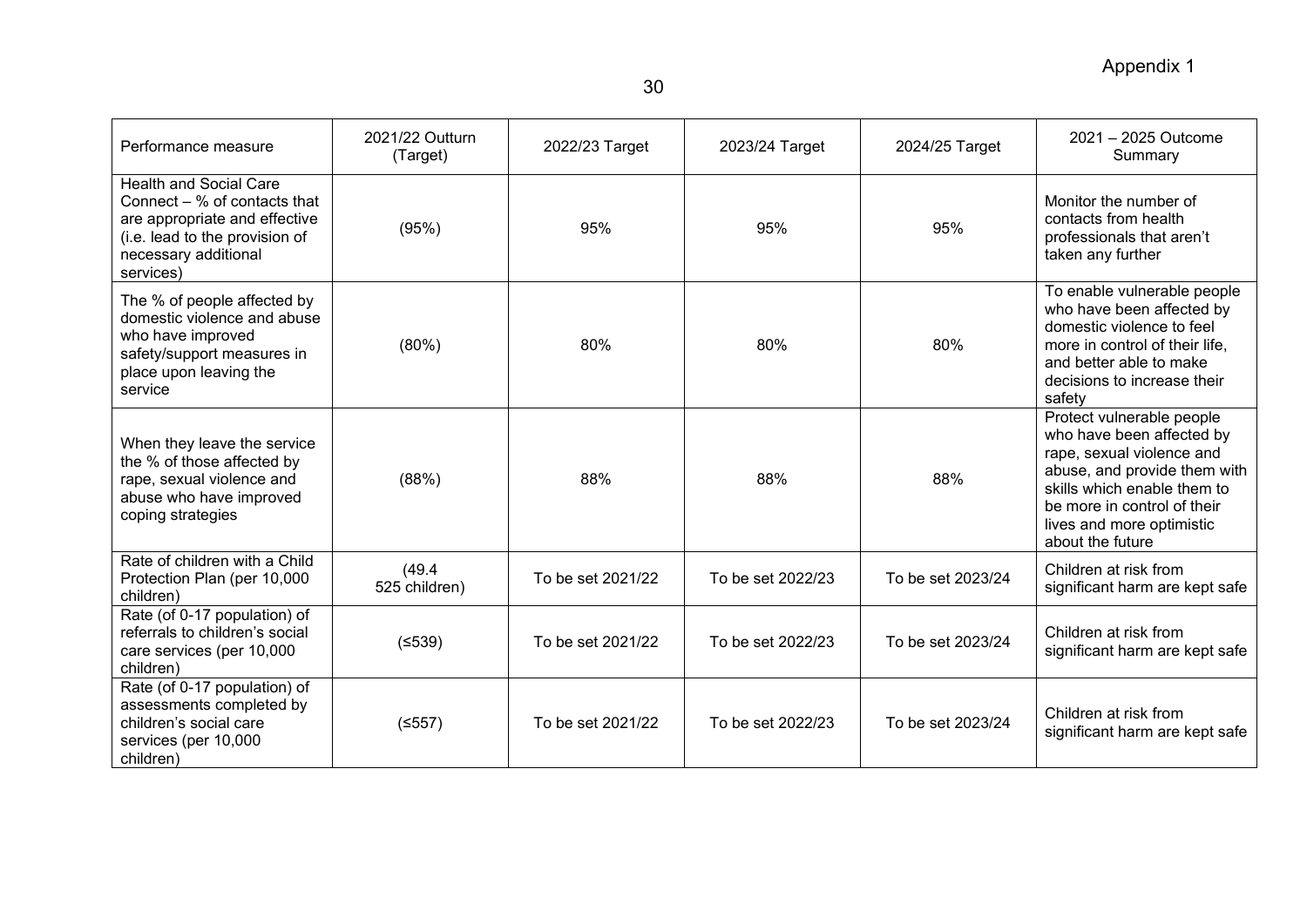| Performance measure                                                                                                                 | 2021/22 Outturn<br>(Target) | 2022/23 Target    | 2023/24 Target    | 2024/25 Target    | 2021 - 2025 Outcome<br>Summary                                                                                                                                                                                                    |
|-------------------------------------------------------------------------------------------------------------------------------------|-----------------------------|-------------------|-------------------|-------------------|-----------------------------------------------------------------------------------------------------------------------------------------------------------------------------------------------------------------------------------|
| Rate of Looked After<br>Children (per 10,000<br>children)                                                                           | (57.6)<br>612 children)     | To be set 2021/22 | To be set 2022/23 | To be set 2023/24 | Children at risk from<br>significant harm are kept safe                                                                                                                                                                           |
| The number of positive<br>interventions for vulnerable<br>people who have been the<br>target of rogue trading or<br>financial abuse | (200)                       | 200               | To be set 2022/23 | To be set 2023/24 | <b>Residents of East Sussex</b><br>are safe in their own home<br>and protected from criminals.<br>Residents are empowered to<br>feel safe and supported to<br>say "no" to criminals and<br>deter and disrupt criminal<br>activity |

# **Targets – Helping people help themselves**

| Performance measure                                                                                                   | 2021/22 Outturn<br>(Target)                                                                             | 2022/23 Target                                                                                                                           | 2023/24 Target    | 2024/25 Target    | 2021 - 2025 Outcome<br>Summary                                                                                                                                                                                                                               |
|-----------------------------------------------------------------------------------------------------------------------|---------------------------------------------------------------------------------------------------------|------------------------------------------------------------------------------------------------------------------------------------------|-------------------|-------------------|--------------------------------------------------------------------------------------------------------------------------------------------------------------------------------------------------------------------------------------------------------------|
| Road Safety: Deliver<br>targeted cycle training<br>activities to vulnerable road<br>users                             | (Deliver Bikeability<br>training to 4,000<br>individuals and<br>complete 45 Wheels<br>for All sessions) | Deliver Bikeability<br>training to 4,000<br>individuals and<br>complete 60 Wheels<br>for All sessions<br>(pending funding<br>allocation) | To be set 2022/23 | To be set 2023/24 | Improve the confidence and<br>skills of cyclists by delivering<br>cycle training to cyclists<br>through targeted Bikeability<br>training sessions delivered at<br>Schools and training centres<br>across the county                                          |
| Road Safety: Implement<br>infrastructure schemes on<br>identified high risk<br>sites/routes to improve road<br>safety | (Implement 22 Safety<br>Schemes)                                                                        | Implement 22 Safety<br>Schemes<br>(pending funding<br>allocation)                                                                        | To be set 2022/23 | To be set 2023/24 | Reduce the number of<br>crashes and casualties at<br>identified high risk<br>sites/routes sites through the<br>implementation of<br>infrastructure improvement<br>schemes to improve<br>outcomes for residents,<br>businesses and visitors to<br>East Sussex |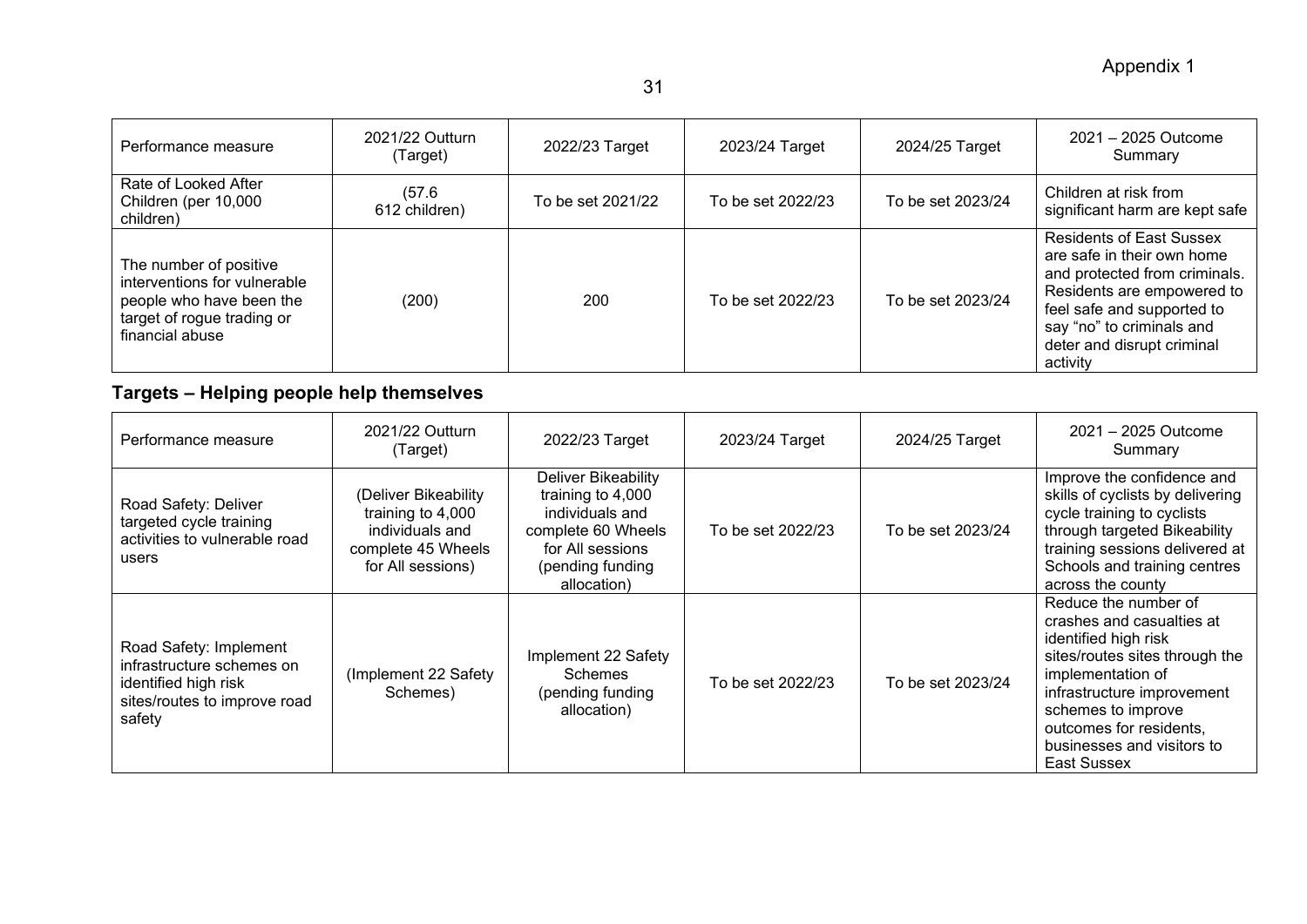| Performance measure                                                                                                                                                                                                                                                                                       | 2021/22 Outturn<br>(Target)                                                                                                                                              | 2022/23 Target                | 2023/24 Target    | 2024/25 Target    | 2021 - 2025 Outcome<br>Summary                                                                                                                                       |
|-----------------------------------------------------------------------------------------------------------------------------------------------------------------------------------------------------------------------------------------------------------------------------------------------------------|--------------------------------------------------------------------------------------------------------------------------------------------------------------------------|-------------------------------|-------------------|-------------------|----------------------------------------------------------------------------------------------------------------------------------------------------------------------|
| Percentage of older people<br>who are delayed from<br>discharge when they are<br>medically fit                                                                                                                                                                                                            | (Establish baseline)                                                                                                                                                     | To be set 2021/22             | To be set 2022/23 | To be set 2023/24 | Adults who have required<br>support are able to live as<br>independently as possible                                                                                 |
| National outcome measure:<br>Proportion of working age<br>adults and older people<br>receiving self-directed<br>support                                                                                                                                                                                   | $(100\%)$                                                                                                                                                                | 100%                          | 100%              | 100%              | Adults are able to take<br>control of the support they<br>receive                                                                                                    |
| National outcome measure:<br>Proportion of working age<br>adults and older people<br>receiving direct payments                                                                                                                                                                                            | (31.5%)                                                                                                                                                                  | 31.5%                         | 31.5%             | 31.5%             | Adults who require support<br>are able to live as<br>independently as possible                                                                                       |
| Number of carers supported<br>through short-term crisis<br>intervention                                                                                                                                                                                                                                   | (390)                                                                                                                                                                    | 390                           | 390               | 390               | Carers are supported when<br>they most need it enabling<br>them to carry on in their<br>caring role                                                                  |
| Number of people receiving<br>support through housing<br>related floating support                                                                                                                                                                                                                         | (5,000)                                                                                                                                                                  | 5,000                         | 5,000             | 5,000             | Adults can maintain their<br>independence                                                                                                                            |
| Building upon existing joint<br>and partnership working and<br>in the context of the<br>development of Integrated<br>Care Systems (ICS) design,<br>agree and implement:<br>i - An integrated<br>commissioning model.<br>ii - An integrated provider<br>model for Health and Social<br>Care in East Sussex | (Service models<br>developed and<br>approved by the East<br>Sussex Health and<br>Social Care system<br>and an implementation<br>timetable with key<br>milestones agreed) | Service models<br>implemented | To be set 2022/23 | To be set 2023/24 | Through joint and partnership<br>working ensure all available<br>resources are used to deliver<br>maximum benefits to local<br>people and achieve value for<br>money |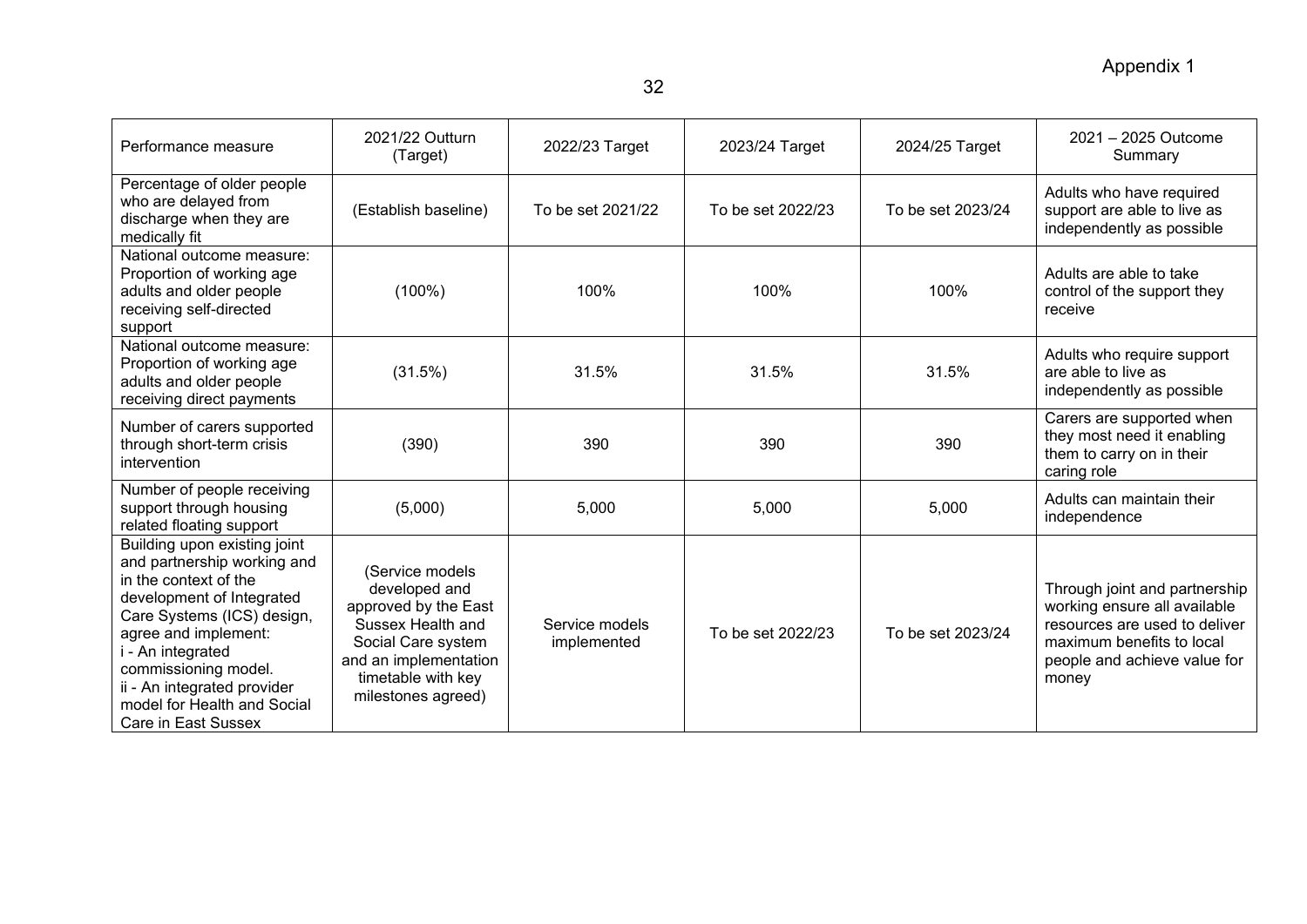| Performance measure                                                                                                                                           | 2021/22 Outturn<br>(Target) | 2022/23 Target                     | 2023/24 Target                     | 2024/25 Target                     | 2021 - 2025 Outcome<br>Summary                                                                                                                                                                                                                                               |
|---------------------------------------------------------------------------------------------------------------------------------------------------------------|-----------------------------|------------------------------------|------------------------------------|------------------------------------|------------------------------------------------------------------------------------------------------------------------------------------------------------------------------------------------------------------------------------------------------------------------------|
| Number of providers<br>registered with Support With<br>Confidence                                                                                             | (326)                       | 10% increase on<br>2021/22 outturn | 10% increase on<br>2022/23 outturn | 10% increase on<br>2023/24 outturn | Increase the options for<br>people who need support<br>ensuring vulnerable people<br>are given effective reliable<br>support to help maintain their<br>independence                                                                                                          |
| The proportion of people who<br>received short-term services<br>during the year, where no<br>further request was made for<br>ongoing support                  | $( > 90.5\%)$               | $>90.5\%$                          | >90.5%                             | $>90.5\%$                          | Provide effective early<br>intervention to ensure people<br>are given the support they<br>need as quickly as possible,<br>this will also reduce the need<br>for more expensive intensive<br>interventions at a later date<br>ensuring the most effective<br>use of resources |
| National outcome measure:<br>Achieve independence for<br>older people through<br>rehabilitation / intermediate<br>care                                        | New measure                 | $>90\%$                            | $>90\%$                            | $>90\%$                            | Provide effective early<br>intervention to ensure people<br>are given the support they<br>need as quickly as possible;<br>this will also reduce the need<br>for more expensive intensive<br>interventions at a later date<br>ensuring the most effective<br>use of resources |
| Through the Drug and<br>Alcohol Funding streams,<br>commission services that<br>sustain the development of<br>the recovery community in<br><b>East Sussex</b> | (Commission services)       | <b>Commission services</b>         | <b>Commission services</b>         | <b>Commission services</b>         | The rates of people entering<br>recovery from drug and<br>alcohol misuse are<br>maximised and the stigma<br>associated with misuse is<br>reduced                                                                                                                             |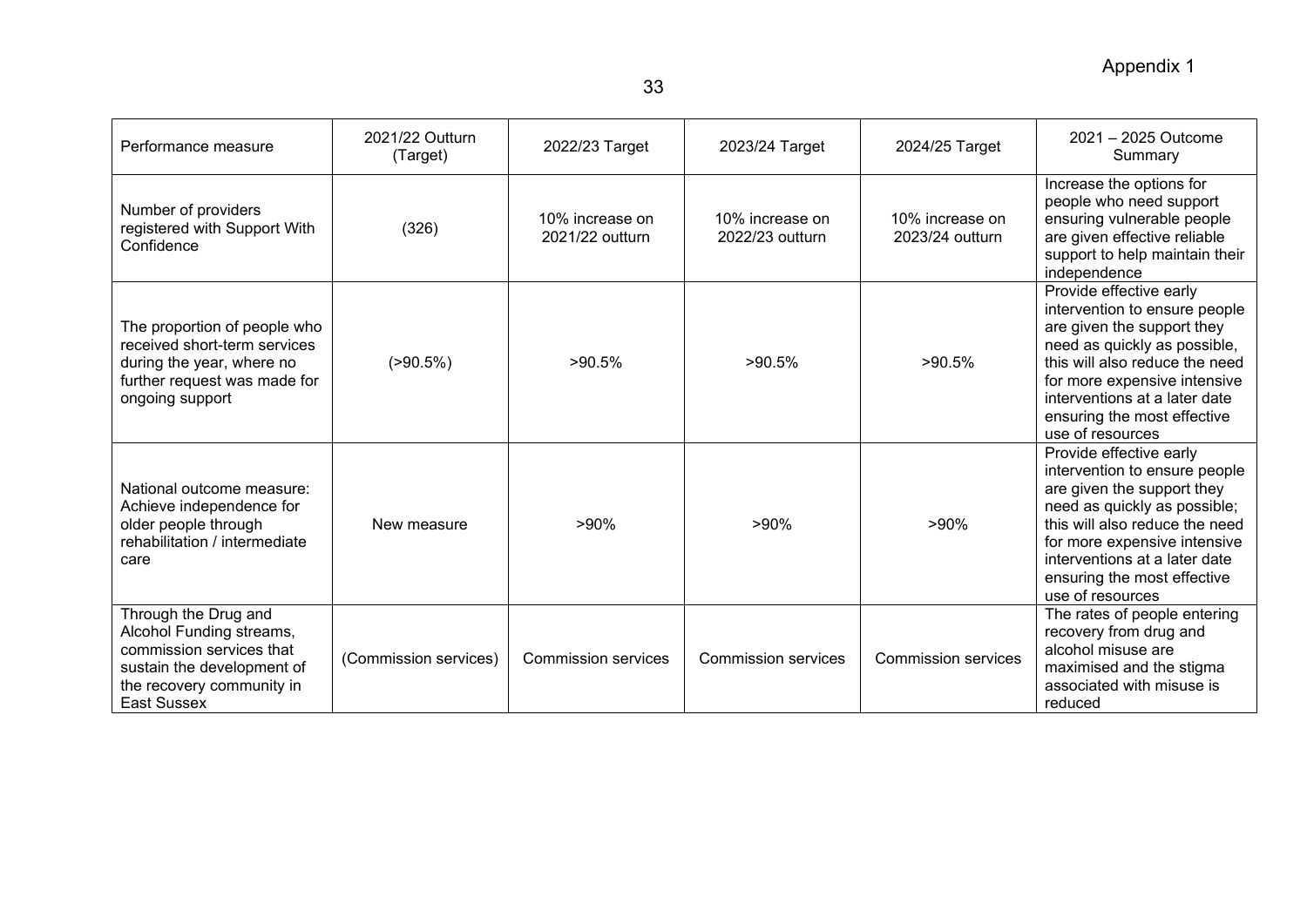| Performance measure                                                                                                                                                                                    | 2021/22 Outturn<br>(Target) | 2022/23 Target                                              | 2023/24 Target                                              | 2024/25 Target                                              | 2021 - 2025 Outcome<br>Summary                                                                                                                                                                                                                                                                                                  |
|--------------------------------------------------------------------------------------------------------------------------------------------------------------------------------------------------------|-----------------------------|-------------------------------------------------------------|-------------------------------------------------------------|-------------------------------------------------------------|---------------------------------------------------------------------------------------------------------------------------------------------------------------------------------------------------------------------------------------------------------------------------------------------------------------------------------|
| Percentage of EHCP<br>(Education, Health and Care<br>Plans) annual review<br>meetings where the child<br>gave their view and/or<br>participated                                                        | (85%)                       | 85%                                                         | 85%                                                         | 85%                                                         | Children and young people<br>with SEND participate in<br>decisions to ensure that their<br>needs are understood, and<br>they are supported to<br>achieve their potential                                                                                                                                                        |
| The proportion of<br>respondents to the feedback<br>surveys who agree that<br>things have changed for the<br>better as a result of getting<br>targeted support from the $0 -$<br>19 Early Help Service | (85%)                       | 85%                                                         | 85%                                                         | 85%                                                         | The services provided are<br>making a difference to the<br>lives of service users                                                                                                                                                                                                                                               |
| Number of households<br>eligible under the<br><b>Government's Supporting</b><br>Families programme<br>receiving a family support<br>intervention                                                       | (900)                       | To be set 2021/22<br>pending information<br>from Government | To be set 2022/23<br>pending information<br>from Government | To be set 2023/24<br>pending information<br>from Government | Families supported by family<br>keywork achieve their goals<br>and the Council is able to<br>maximise payment by results<br>claims                                                                                                                                                                                              |
| Number of new service user<br>interventions started through<br>One You East Sussex as<br>part of the Integrated<br>Lifestyle Service                                                                   | (7,000)                     | To be set 2021/22                                           | To be set 2021/22                                           | To be set 2021/22                                           | Support people (particularly<br>those with multiple lifestyle<br>risk factors such as smoking,<br>excessive alcohol<br>consumption, poor diet and<br>low physical activity) to make<br>changes to improve health<br>outcomes and reduce their<br>risk of developing conditions<br>such as diabetes, cancer and<br>heart disease |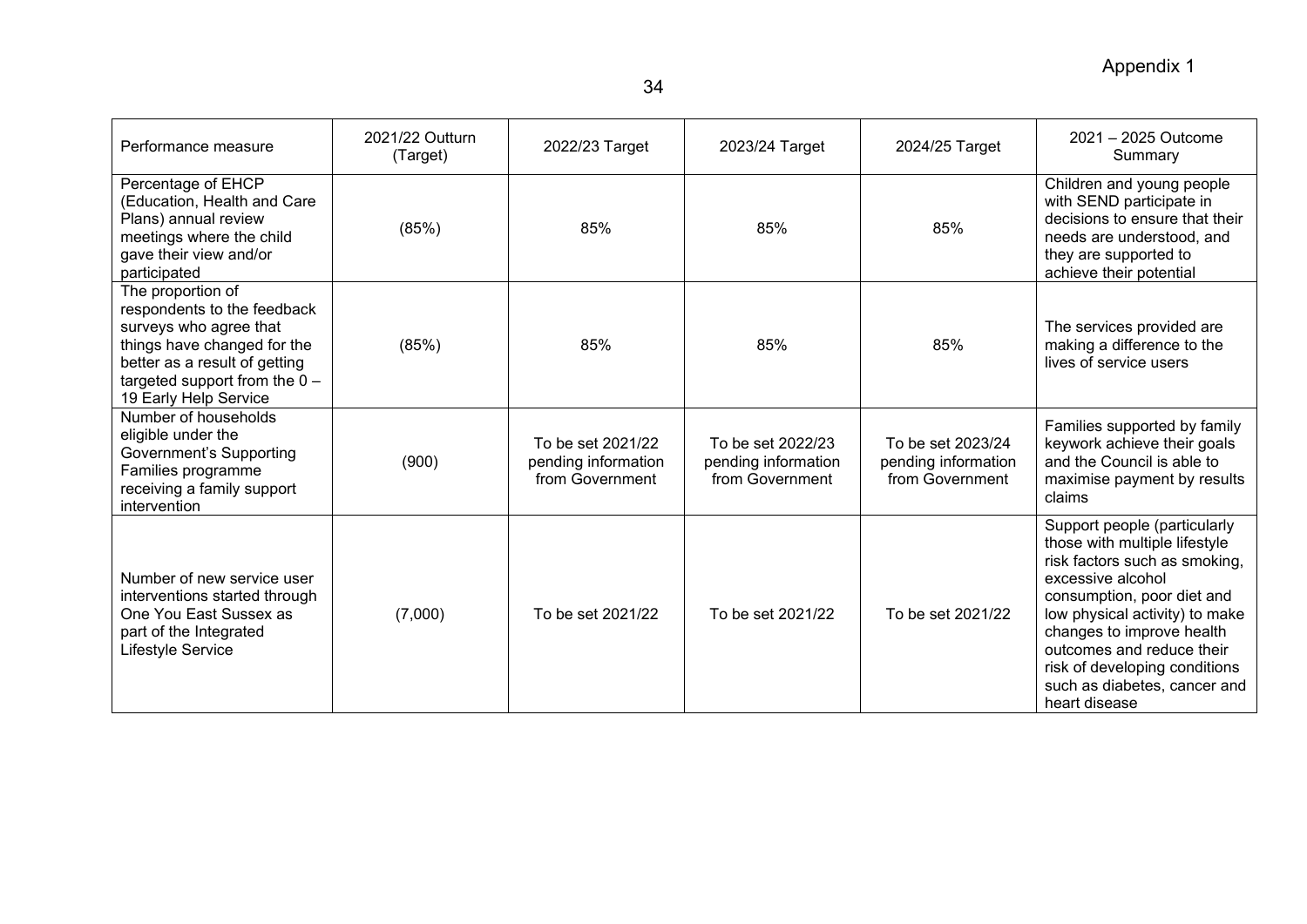Appendix 1

| Performance measure                              | 2021/22 Outturn<br>(Target)                                                                                   | 2022/23 Target                                                               | 2023/24 Target                                       | 2024/25 Target                                                                                                       | 2021 - 2025 Outcome<br>Summary                                                                                                                                                                   |
|--------------------------------------------------|---------------------------------------------------------------------------------------------------------------|------------------------------------------------------------------------------|------------------------------------------------------|----------------------------------------------------------------------------------------------------------------------|--------------------------------------------------------------------------------------------------------------------------------------------------------------------------------------------------|
| Improved targeting of NHS<br><b>Heath Checks</b> | (100% of GP practices<br>recommence delivery<br>of NHS Health Check<br>service including<br>targeted service) | 45% uptake rate by<br>eligible patients from<br>IMD1<br>(baseline $38.4\%$ ) | 50% uptake rate by<br>eligible patients from<br>IMD1 | Increase proportion of<br>eligible people referred<br>into lifestyles services<br>as a result of NHS<br>health check | People understand their<br>future risk of developing<br>vascular disease and make<br>changes to their lifestyle, or<br>receive additional clinical<br>advice and support to reduce<br>their risk |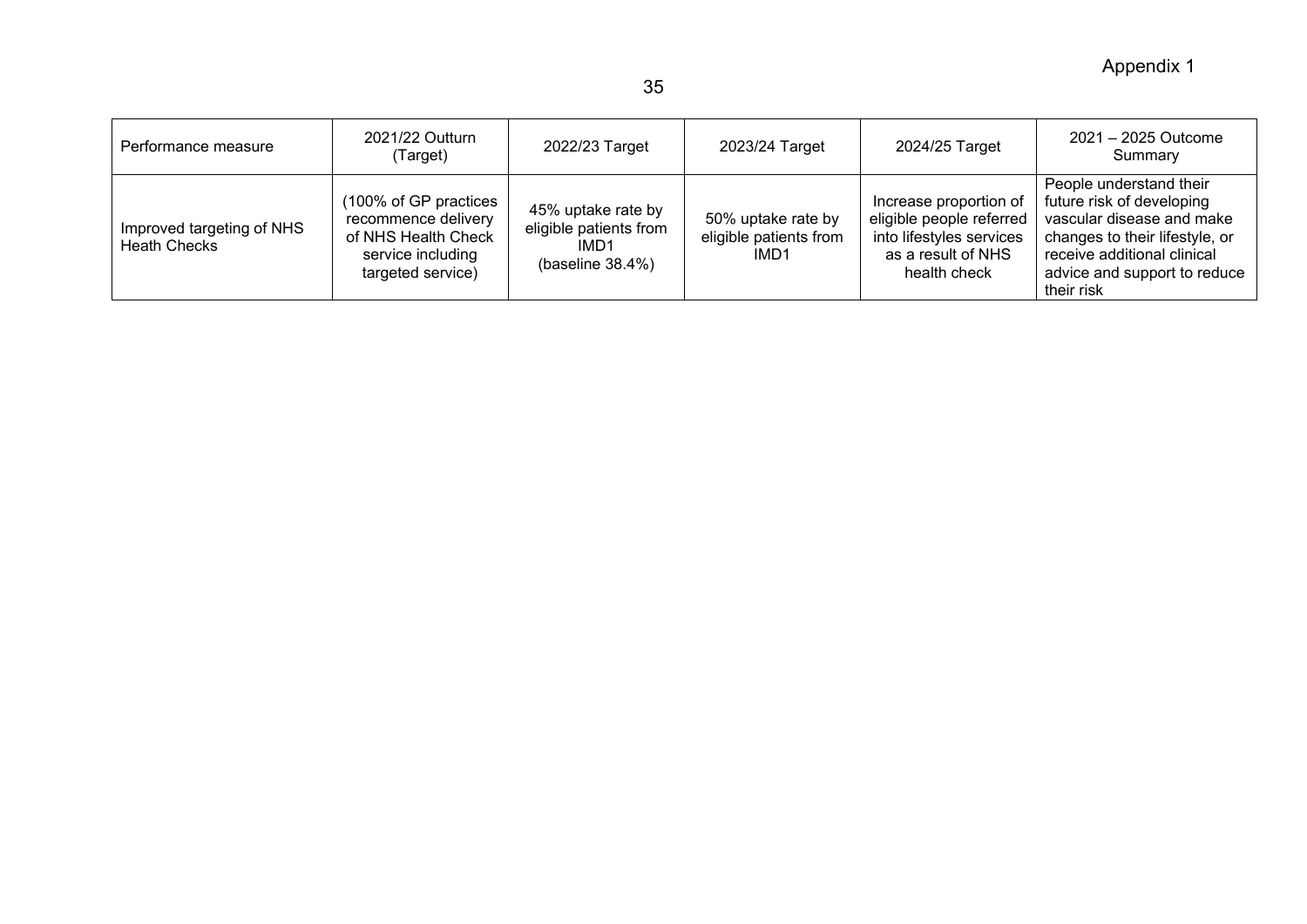# 36

# **Targets – Making best use of resources**

| Performance measure                                                                                                             | 2021/22 Outturn<br>(Target)                                                            | 2022/23 Target                                                                                                             | 2023/24 Target                                                                                                             | 2024/25 Target                                                                                                               | 2021 - 2025 Outcome<br>Summary                                                                                                                                                                                                                                 |
|---------------------------------------------------------------------------------------------------------------------------------|----------------------------------------------------------------------------------------|----------------------------------------------------------------------------------------------------------------------------|----------------------------------------------------------------------------------------------------------------------------|------------------------------------------------------------------------------------------------------------------------------|----------------------------------------------------------------------------------------------------------------------------------------------------------------------------------------------------------------------------------------------------------------|
| Number of working days lost<br>per FTE (Full Time<br>Equivalent) employee due to<br>sickness absence in non-<br>school services | (9.24)                                                                                 | 9.10                                                                                                                       | 9.10                                                                                                                       | To be set following an<br>assessment of the<br>22/23 and 23/24 target<br>achievement                                         | To maximise the use of<br>resources and improve staff<br>and customer wellbeing                                                                                                                                                                                |
| Deliver the Property Asset<br><b>Investment Strategy</b>                                                                        | (Outline Business<br>cases brought forward<br>against at least 2<br>priority projects) | <b>Outline Business</b><br>cases brought forward<br>against at least 2<br>priority projects                                | <b>Outline Business</b><br>cases brought forward<br>against at least 2<br>priority projects                                | To be set 2023/24                                                                                                            | Our Property Asset and<br><b>Disposal Investment Strategy</b><br>will explore income<br>generation from property,<br>optimise capital receipts and<br>promote economic growth<br>across the county                                                             |
| Review use of corporate<br>buildings                                                                                            | (Develop new ways of<br>working based on<br>revised business<br>requirements)          | Implement workstyles<br>adaptations in 3 office<br>hubs and review the<br>impact                                           | Develop revised office<br>strategy based on<br>2022/23 review                                                              | Reduction of office<br>footprint to be<br>determined in 2023/24                                                              | The Workstyles review will<br>determine the future use of<br>our corporate buildings to<br>better utilise space and<br>enable new ways of working.<br>Once fully embedded this will<br>lead to reduced cost of<br>occupancy in our core<br>corporate buildings |
| Reduce the amount of CO2<br>arising from County Council<br>operations                                                           | (13% reduction on<br>2020/21)                                                          | 34% reduction on<br>baseline year<br>(2019/20) emissions<br>(emissions not to<br>exceed 8,206 tonnes<br>CO <sub>2</sub> e) | 43% reduction on<br>baseline year<br>(2019/20) emissions<br>(emissions not to<br>exceed 7,139 tonnes<br>CO <sub>2</sub> e) | 50% reduction on<br>baseline year<br>$(2019/20)$ emissions<br>(emissions not to<br>exceed 6,211 tonnes<br>CO <sub>2</sub> e) | A reduction in the amount of<br>CO2 arising from Council<br>operations is recorded on an<br>annual basis, thus reducing<br>the cost of energy to the<br>Council and shrinking the<br>carbon footprint in line with<br>our carbon budget                        |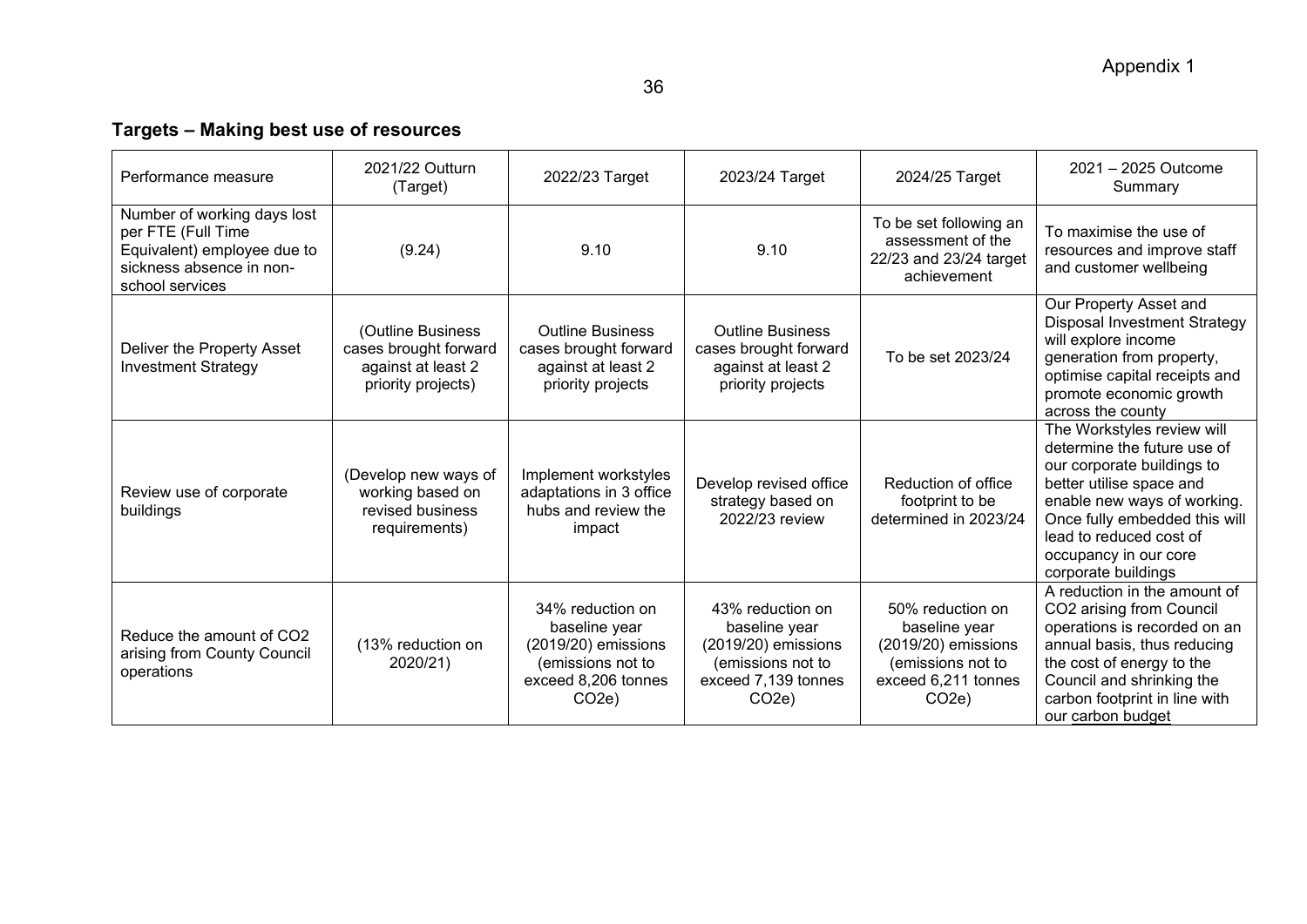Appendix 1

| Performance measure                                       | 2021/22 Outturn<br>(Target) | 2022/23 Target                                                                                                       | 2023/24 Target                                                                                                       | 2024/25 Target    | 2021 - 2025 Outcome<br>Summary                                                                                                                                                                  |
|-----------------------------------------------------------|-----------------------------|----------------------------------------------------------------------------------------------------------------------|----------------------------------------------------------------------------------------------------------------------|-------------------|-------------------------------------------------------------------------------------------------------------------------------------------------------------------------------------------------|
| Progress on implementation<br>of Carbon reduction schemes | New measure                 | 10 low energy lighting<br>schemes, 10 solar PV<br>schemes and 2<br>decarbonisation of<br>heat schemes<br>implemented | 10 low energy lighting<br>schemes, 10 solar PV<br>schemes and 6<br>decarbonisation of<br>heat schemes<br>implemented | To be set 2023/24 | A series of carbon reduction<br>schemes are implemented to<br>support our commitment to<br>reduce the Council's carbon<br>footprint and support a more<br>sustainable approach going<br>forward |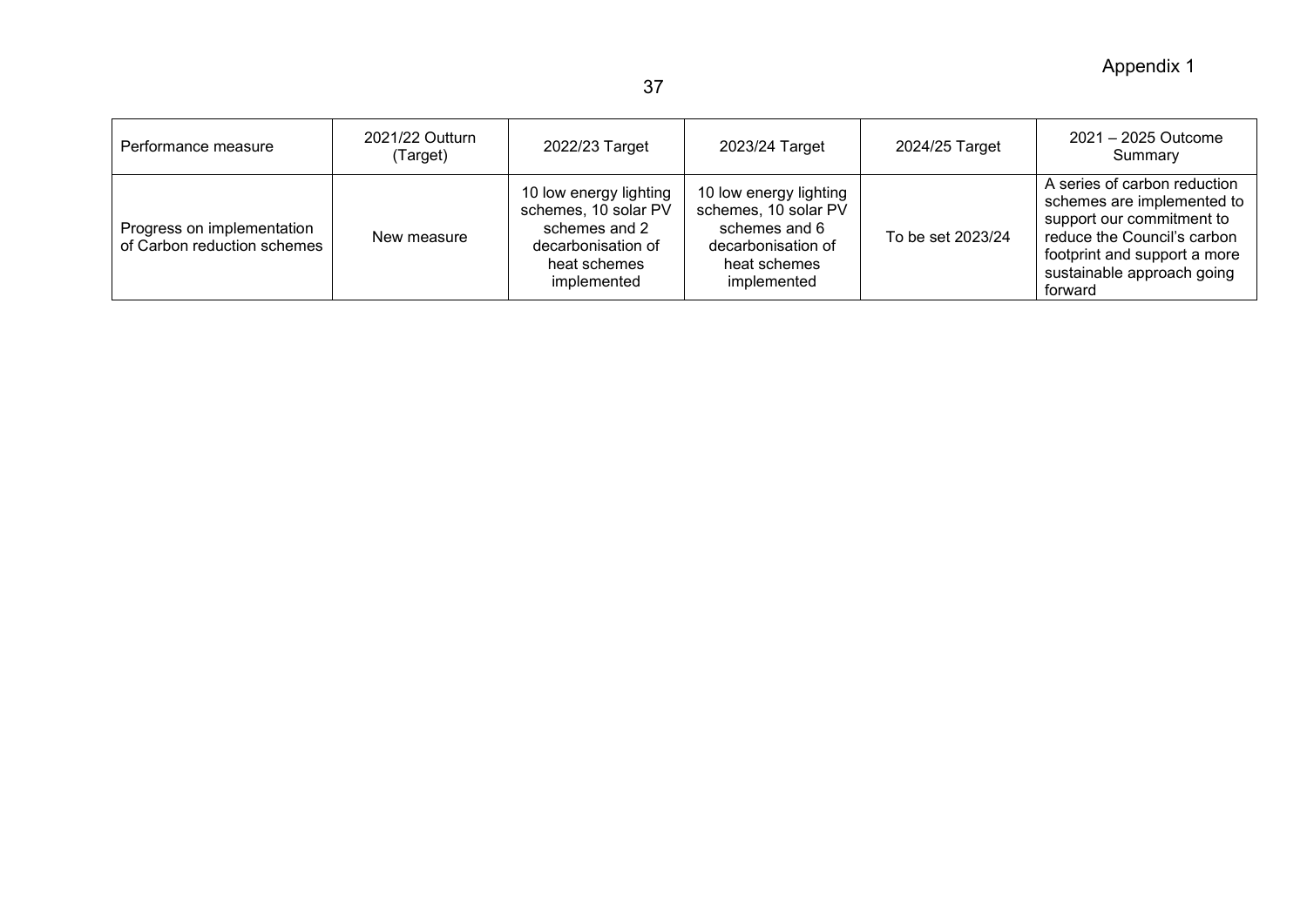## **State of the County data**

We review a wide range of data to help us understand the context for our plans and the impact we are having through our work and in partnership. We publish this data each year in **State of the County – Focus on East Sussex**, when we start the planning process that leads to this Council Plan. A selection of this data is listed below. Unless otherwise stated the data refers to 2020/21. Where possible official national statistics are used for comparison with the England average.

#### **Driving sustainable economic growth**

#### **2020/21**

| <b>Measure</b>                                                                                                                                                                                                                                 | <b>East Sussex</b>               | <b>England</b>                   |
|------------------------------------------------------------------------------------------------------------------------------------------------------------------------------------------------------------------------------------------------|----------------------------------|----------------------------------|
| Percentage of working age residents (16-64) with a level 4<br>qualification or above (includes degrees, Higher National<br>Certificate, Higher National Diploma and others)                                                                    | 36.8%<br>(Calendar<br>Year 2020) | 42.8%<br>(Calendar<br>Year 2020) |
| Percentage of working age residents (16-64) with no<br>qualifications or qualified only to National Vocational<br><b>Qualification 1</b>                                                                                                       | 18.3%<br>(Calendar<br>Year 2020) | 16.1%<br>(Calendar<br>Year 2020) |
| Annual gross full-time earnings, median average (residence<br>based)                                                                                                                                                                           | £30,949                          | £31,490                          |
| Percentage of working age population (16-64) in<br>employment                                                                                                                                                                                  | 75.0%                            | 75.1%                            |
| People claiming unemployment related benefits (alternative<br>claimant count), percentage of population aged 16-64                                                                                                                             | 6.3%                             | 6.6%                             |
| New business registration rate per 10,000 people over 16                                                                                                                                                                                       | 55.9                             | 70.4                             |
| New houses built, total completed / total affordable                                                                                                                                                                                           | 1,549 / 290                      |                                  |
| Percentage of children achieving a good level of<br>development in all areas of learning ('expected' or<br>'exceeded' in the three prime areas of learning and within<br>literacy and numeracy) in the Early Years Foundation Stage<br>(EYFSP) | 76.0%*                           | 71.8%*                           |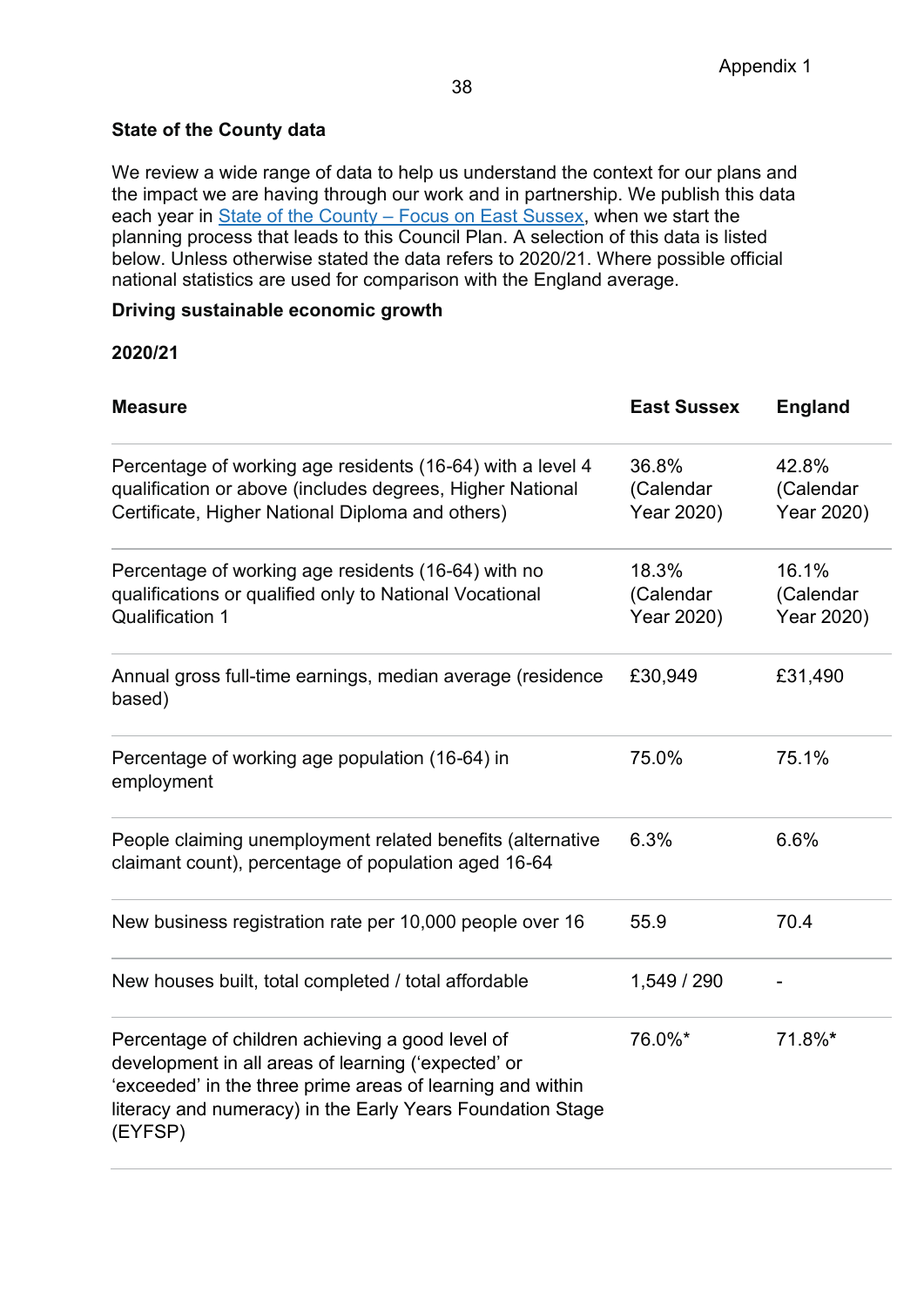#### **2020/21**

| <b>Measure</b>                                                                                                                                   | <b>East Sussex</b> | <b>England</b> |
|--------------------------------------------------------------------------------------------------------------------------------------------------|--------------------|----------------|
| Percentage of pupils reaching the expected standard at key<br>stage 2 in reading, writing and mathematics                                        | $62\%$ *           | 65%*           |
| Average Attainment 8 score per pupil state funded<br>secondary schools                                                                           | 48.5*              | $50.2*$        |
| Average Progress 8 score for state funded secondary<br>schools                                                                                   | $-0.06*$           | $-0.03*$       |
| Percentage of pupils who achieved a 9-5 pass in English<br>and maths GCSEs                                                                       | 47.4%*             | 49.9%*         |
| Average Attainment 8 score per pupil for Looked After<br>Children                                                                                | $14.9*$            | $19.1*$        |
| Average point score (APS) per entry for level A levels<br>$(16-18 \text{ year-olds})$                                                            | 37.55**            | 39.51**        |
| Attainment of A level students (age 16-18) average point<br>score (APS) per entry, best 3                                                        | 35.65**            | 38.90**        |
| Attainment of A level students (age 16-18) % achieving<br>grades AAB or better at A level, of which at least two are in<br>facilitating subjects | 15.30%**           | 24.2%**        |

**\***Data for the academic year 2018/19 and has not been updated because exams were suspended in 2020.

\*\*Data for the academic year 2019/20. Exams were cancelled and an alternative process used to award grades, it should not be directly compared with previous years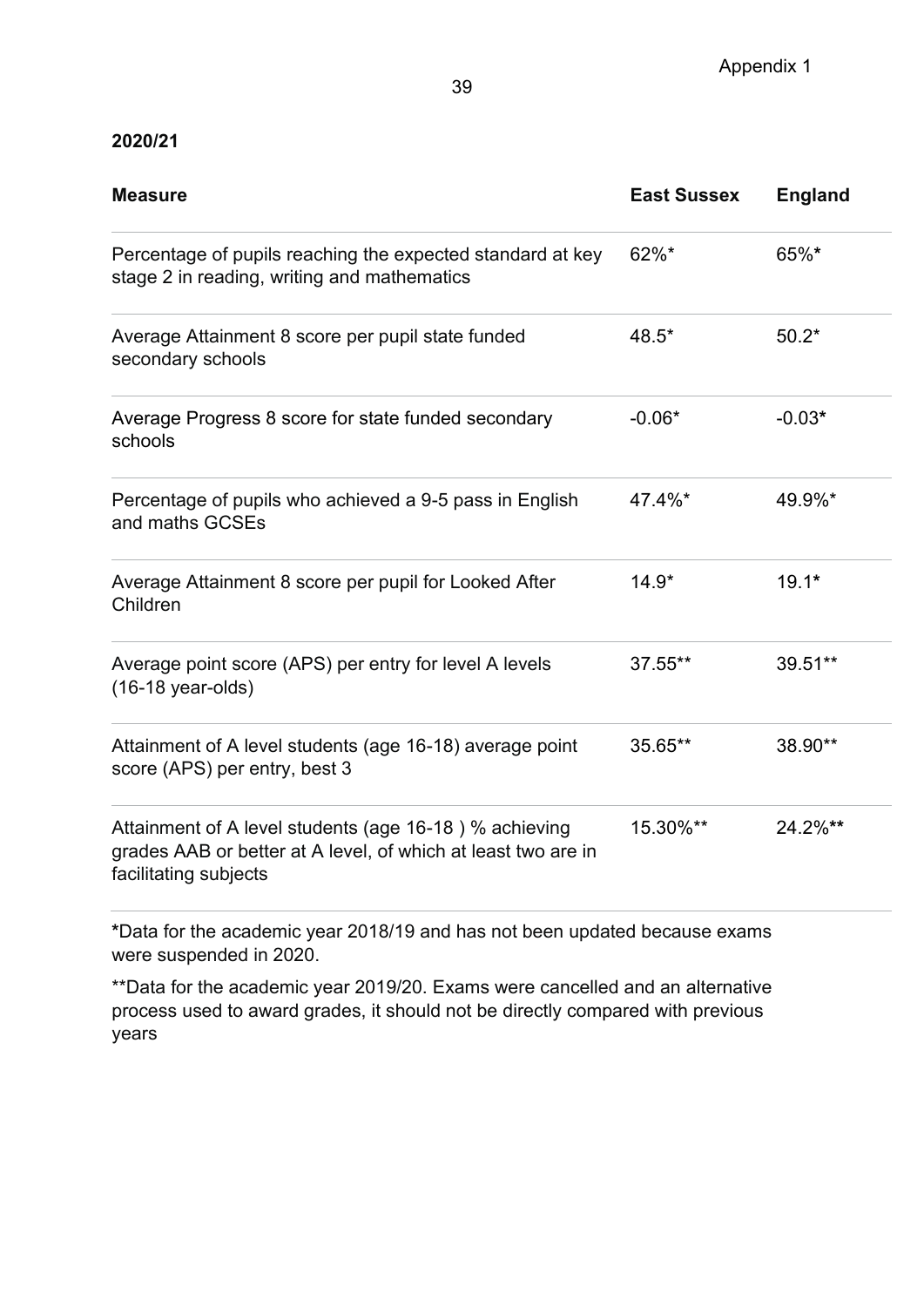# **Keeping vulnerable people safe**

# **2020/21**

| <b>Measure</b>                                                                                     | <b>East</b><br><b>Sussex</b> | <b>England</b>     |
|----------------------------------------------------------------------------------------------------|------------------------------|--------------------|
| Rate per 10,000 (aged $0 - 17$ population) of Looked After<br>Children                             | 57                           | 67                 |
| Rate per 10,000 (aged 0-17 population) of children with a Child<br><b>Protection Plan</b>          | 49.2                         | 41.4               |
| Number of children who ceased to be looked after adopted<br>during the year ending 31 March        | 27                           |                    |
| Percentage of people (65 and over) who were still at home 91<br>days after discharge from hospital | 89.2%                        | 79.1%              |
| Suicide rate per 100,000 of population three-year average                                          | 12.7 (2018-<br>20)           | 10.4 (2018-<br>20) |
| <b>Helping people help themselves</b>                                                              |                              |                    |

# **2020/21**

| <b>Measure</b>                                                                                                                                       | <b>East Sussex</b> | <b>England</b> |
|------------------------------------------------------------------------------------------------------------------------------------------------------|--------------------|----------------|
| Percentage of children aged 4-5 years with excess weight<br>(overweight or obese), by postcode of child                                              | <b>TBA</b>         | <b>TBA</b>     |
| Percentage of children aged 10-11 years with excess weight<br>(overweight or obese) by postcode of child                                             | <b>TBA</b>         | TBA            |
| Long-term support needs of younger adults (aged 18-64) met by<br>admission to residential and nursing care homes, per 100,000<br>population per year | 14.4               | 13.3           |